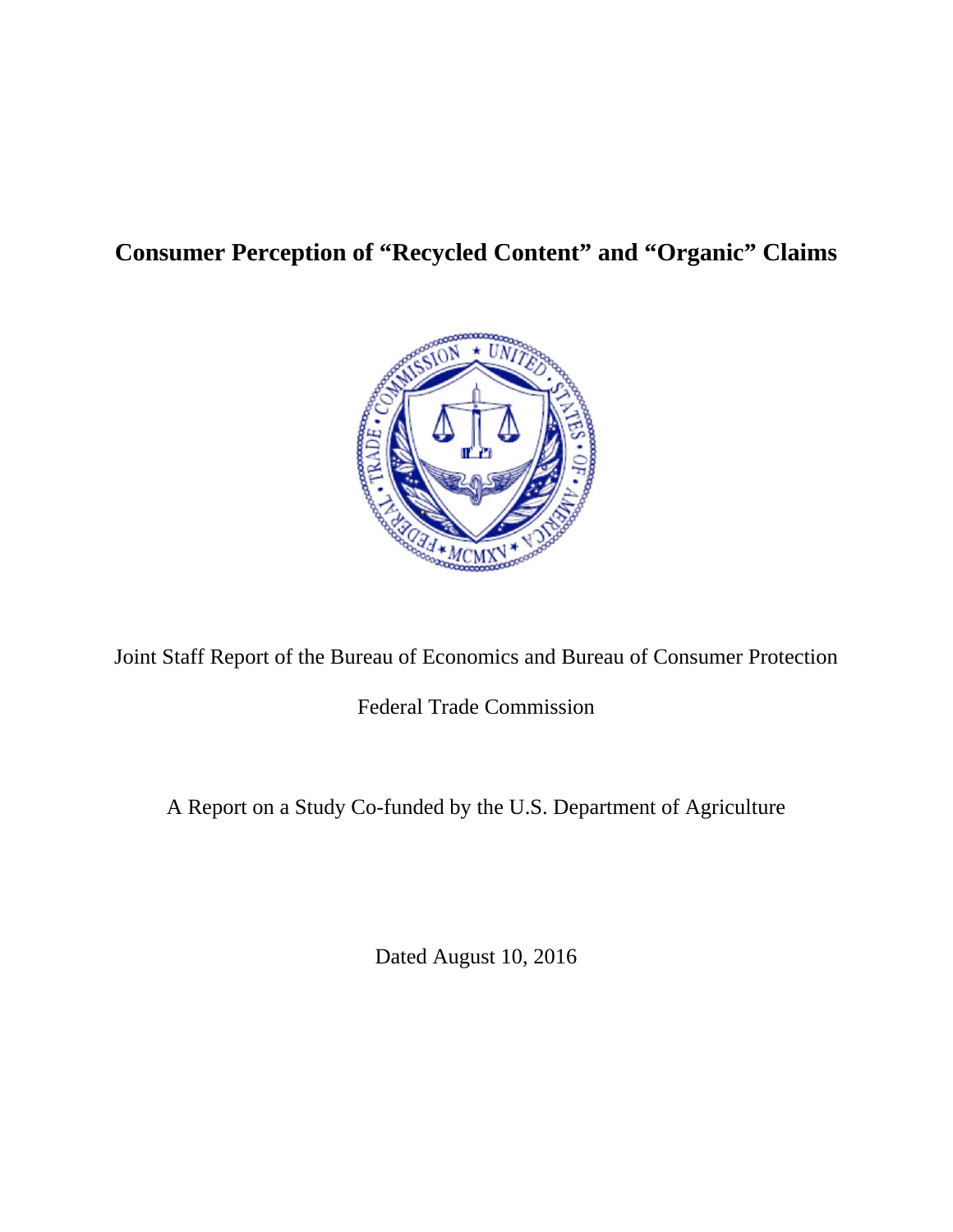#### **EXECUTIVE SUMMARY**

In 2015, the Federal Trade Commission (FTC) and the U.S. Department of Agriculture's (USDA) National Organic Program (NOP) co-funded an Internet-based study to examine consumer understanding of "recycled content" and "organic" claims. FTC staff initiated the study to determine whether to recommend updates to the FTC's Guides for the Use of Environmental Marketing Claims ("Green Guides" or "Guides").<sup>1</sup> This report provides FTC staff's analysis of the study results.

During its last Guide review in 2012, the Commission stated that it lacked a sufficient basis, including consumer perception evidence, upon which to provide guidance on certain recycled content claims and on organic claims. Nonetheless, the Commission reminded marketers that Section 5 of the FTC Act still prohibits unfair or deceptive practices using these terms.

To determine whether we could provide more specific advice, staff conducted this study of the views of more than 8,000 consumers to examine how consumers perceive recycled content and organic claims. Because NOP provides comprehensive regulation of organic claims for agricultural products, we studied items consisting either partially or entirely of non-agricultural components (*e.g.*, mattresses), which the NOP generally does not address. As discussed below, the study's recycled content results do not support any additional guidance; however, the organic claims results merit further consideration.

#### **Recycled Content Claims**

The Commission's Green Guides currently advise marketers to make recycled content claims based only on materials that have been recovered or diverted from the waste stream during the manufacturing process (pre-consumer) or after consumer use (post-consumer). $^{2}$  The Guides further advise marketers that in making these claims, they need not distinguish between pre- and post- consumer materials. Because "diversion from the waste stream" in a preconsumer context is subject to individual interpretation, and the record lacked any consumer perception evidence, the Commission declined to provide new guidance at the last Guide review.

To try to fill in this consumer perception gap, we asked study respondents whether they agreed that an unqualified "Made with Recycled Content" claim accurately describes products (storage bins, floor tiles, or bowls) made from pre-consumer material. To render the results more generalizable, we varied details regarding the nature of this material (*e.g*, plastic, rubber, or glass) and the manufacturing process used to make the product (*e.g.*, whether the material came from within the same process used to make the product or from making another product). To ensure reliable results, we included a control question, that asked respondents whether a recycled

 $1$  16 CFR Part 260. The Guides, which help marketers avoid making unfair or deceptive environmental claims, specifically address recycled content, but not "organic" claims.<br><sup>2</sup> Section 260.13(b).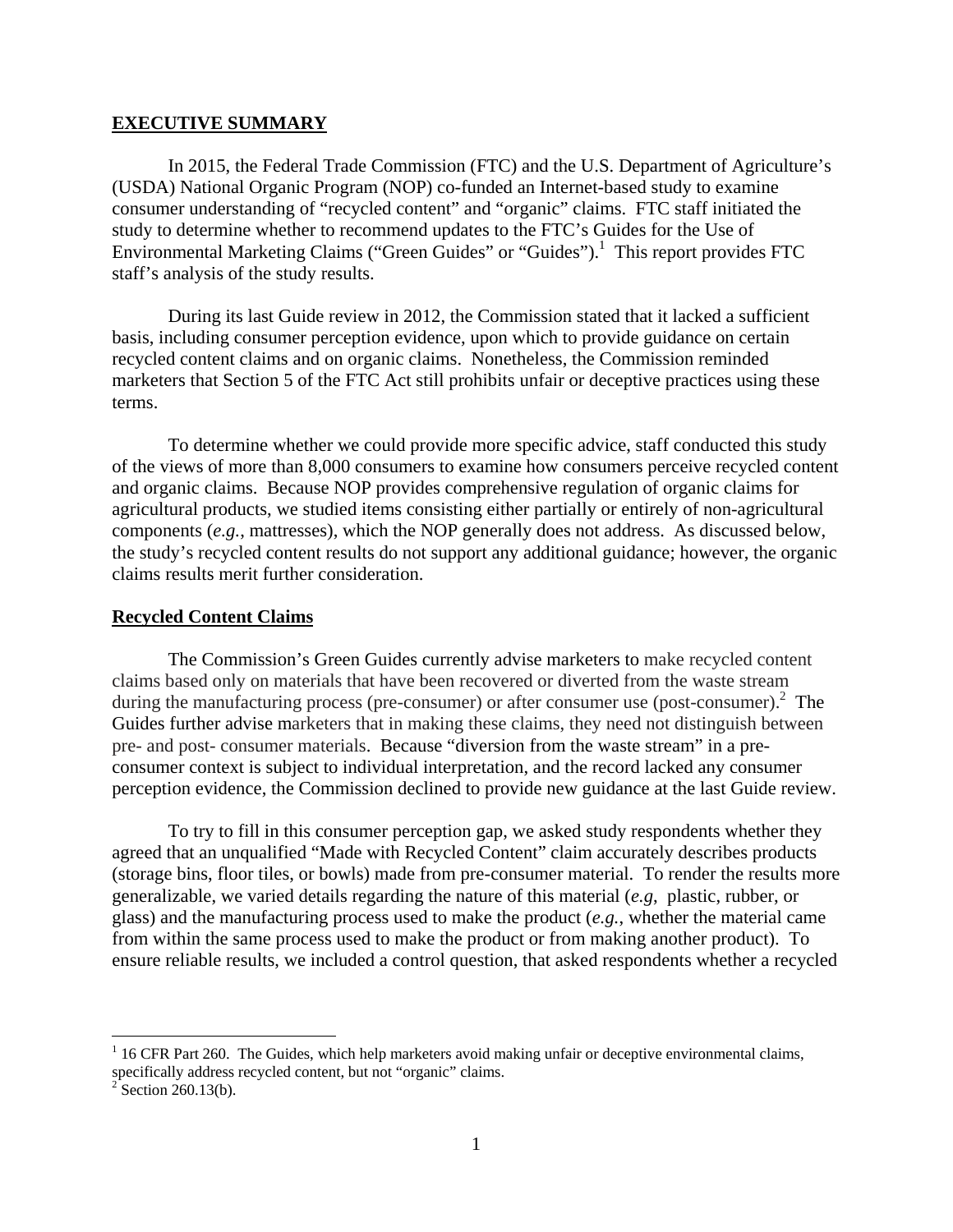content claim would be accurate if the material used to make the advertised good came from post-consumer sources.3

After accounting for the control question, the percentage of respondents who thought recycled content claims inaccurately describe products made with pre-consumer materials slightly exceeded the percentage of respondents who had the same belief about products made with post-consumer materials, but the difference was too small to be practically significant.<sup>4</sup>

The study also included a question testing whether qualified recycled content claims (*e.g.*, claims qualified with the terms "pre-consumer" or "post-industrial") changed the results. These qualifications did not change respondents' views of the claims' accuracy. This result may be due, in part, to the fact that a large proportion of the respondents (39% and 47%, respectively) reported having little to no understanding of what these terms meant.

 Based on these results, FTC staff has concluded that the study provides no basis for modifying the Commission's advice on recycled content claims.

#### **Organic Claims**

 $\overline{a}$ 

 While marketers can make organic claims for food outside the coverage of the National Organic Program, the USDA certification is so ubiquitous that any potentially inconsistent or duplicative advice provided by the Commission in this area may be confusing to the public. Therefore, the study focused solely on organic claims for shampoos, mattresses, or dry cleaning services that generally fall outside of the NOP program.

 To test consumer understanding of unqualified organic claims in this context, we asked respondents whether an organic claim accurately describes a product containing a small percentage of non-organic material. Specifically, we asked respondents about a product that contained a small, but varying, percentage (*i.e.*, less than 1%; 1% to 5%; and 5% to 10%) of materials "made by a man-made, chemical process." For all three percentage categories, a significant minority of respondents disagreed that the organic claims accurately describe the product.<sup>5</sup> Moreover, informing respondents that the non-organic materials in the product "pose no health or safety hazard to consumers" did not significantly affect their views.<sup>6</sup>

 $3$  By using a control question that provided the most accepted form of recycled content, we could screen out response bias based on nay-saying (*i.e.*, those respondents who would not find a recycled content claim accurate regardless of the facts presented). A control question also controls for other possible sources of measurement error, such as inattention and random guessing, that may result from the use of a closed-ended question format.

<sup>&</sup>lt;sup>4</sup> The proportion of respondents that disagree that a "made with recycled content" claim accurately describes a product in a pre-consumer scenario exceeds the proportion that disagree in the post-consumer control scenario by 6 to 14 percentage points, depending on the pre-consumer scenario.

 $5$  The proportion of respondents that disagree that an organic claim accurately describes a product that contains <1%, 1-5%, or 5-10% non-organic content exceeds the proportion that disagree in a control scenario (*i.e.*, when the product does not contain non-organic content) by 22, 24, and 29 percentage points, respectively.

 $\delta$  The results demonstrated slightly more agreement, and slightly less disagreement, than when the question did not describe these products as safe. However, the effect is too small (between 3 and 8 percentage points) to indicate that agreement with the organic claim depends on this information to a substantial proportion of consumers.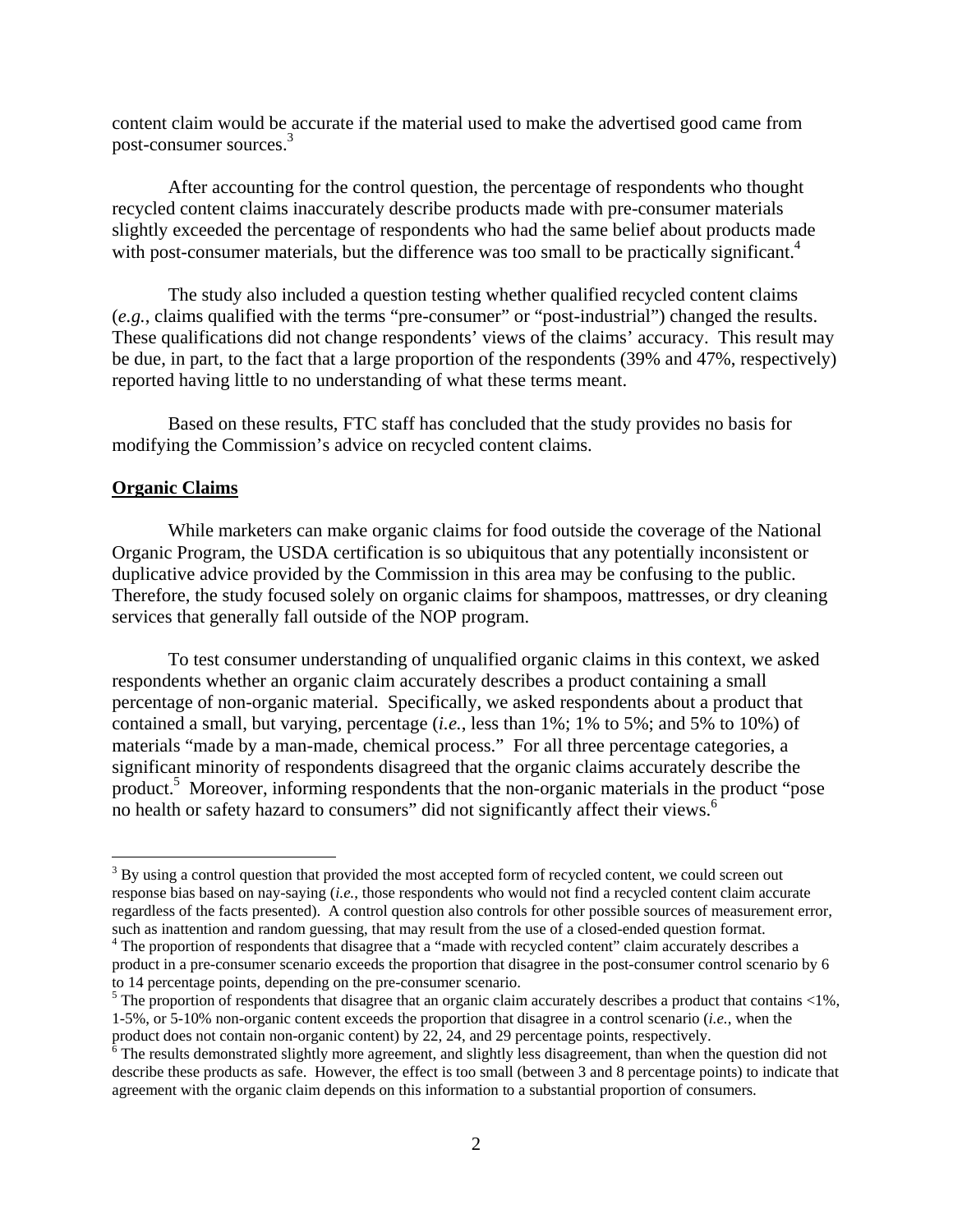The study also examined the effect of qualifying language on consumer perception of an organic claim. We found that qualifications could make a significant difference. For example, when we qualified an organic claim for shampoo by limiting the organic materials to the cleansing ingredients, the percentage of respondents identifying the product as all organic dropped from 52% to 22%.

There are two additional findings of note. First, respondents were roughly equally split between those who believe that organic claims have the same meaning for non-food products and food products, and those who believe they have different meanings. Second, roughly 35% of respondents believed that organic claims for shampoos or mattresses imply that the product meets some government standard. About 30% of respondents believed that USDA certifies organic claims for these products.

#### **Study Limitations**

For the types of products and claims tested in the study, the results provide valuable insight into consumers' views and expectations regarding recycled content and organic claims. However, readers should consider several limitations when weighing the study's results. These limitations include:

- o Internet panels do not provide a true probability sample. Therefore, while our methodology allowed us to build sample demographics to match U.S. Census targets, the results are not specifically projectable to the general population;
- o The survey's low response rate (4.6%) may, or may not, indicate some nonresponse bias;
- o Unexpected distributions of responses to some control questions could indicate measurement error due to respondent yea-saying, inattention, or confusion; and
- o Due to the form of the questions, the results may reflect consumers' personal views of how recycled content or organic claims should be used, rather than whether they would be deceived by such claims in the marketplace.

Due to these limitations, readers should regard the exact response percentages and quantitative differences between scenarios with some caution. However, FTC staff sees no reason to expect that any resulting biases would affect some scenarios significantly more than others. For example, if a response bias exists, it should exist for both the question and the control. Thus, substantial differences in responses between scenarios appear to indicate an important qualitative difference in consumers' views.

Finally, staff notes two additional limitations of the organic survey:

o The questionnaire defined non-organic content as material "made by a man-made chemical process." Some consumers may have interpreted this description to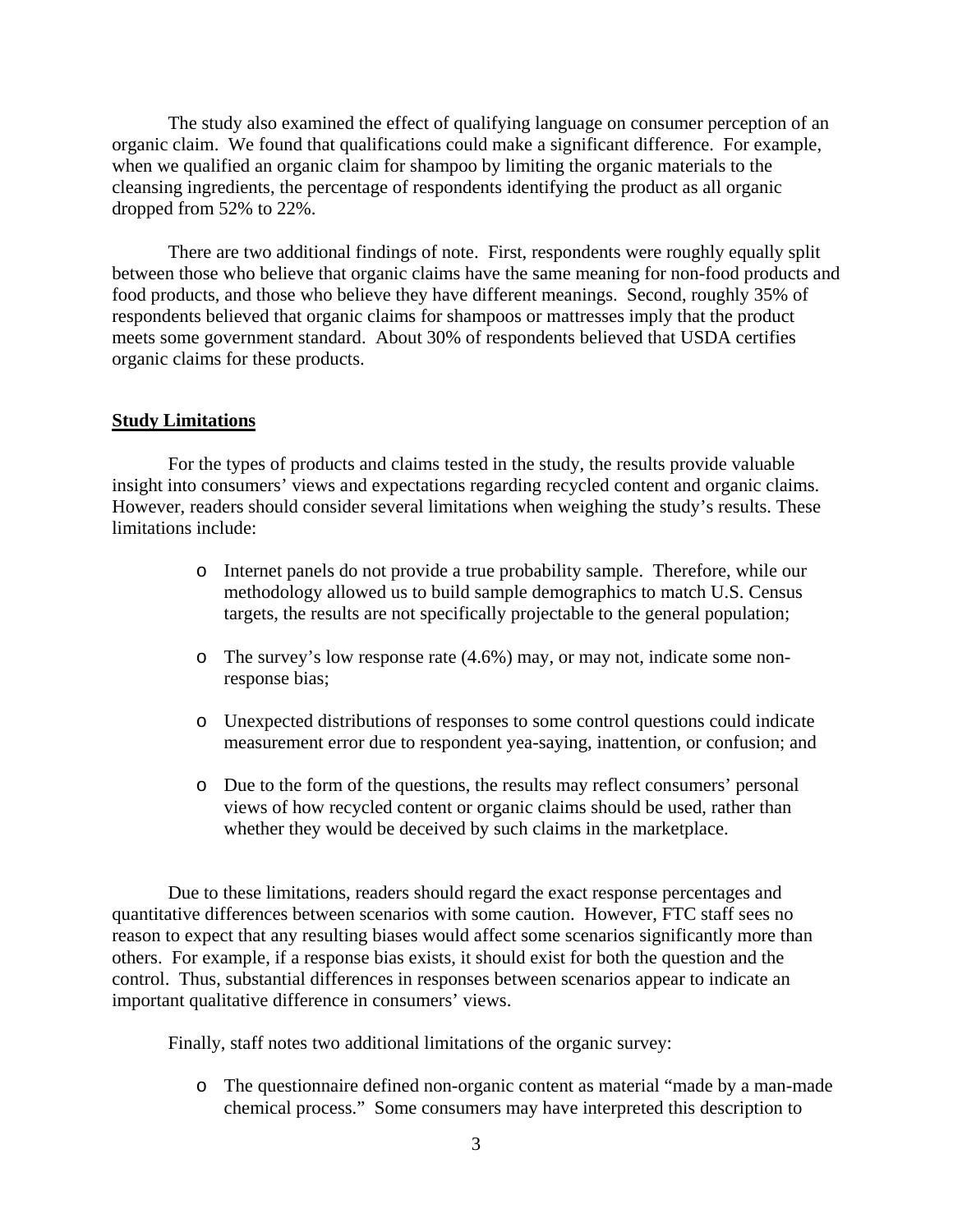exclude agricultural materials commonly understood to be non-organic (*e.g.*, plants grown with the aid of pesticides or herbicides, but otherwise free of chemicals). Thus, the study's results may not apply to products that contain such non-organic material (*e.g.*, a shampoo containing small amounts of lavender grown with pesticides). While consumers may not consider such products to be organic, the survey would not have captured those responses; and

o The study did not test the term "USDA Organic." Therefore, the survey results should not be applied to the USDA label, which consumers may interpret very differently from the claim presented in the survey.

#### **Conclusion**

The study's recycled content results do not support any additional guidance. However, considering the organic survey results in light of the study's limitations, FTC staff concludes that the results are sufficiently robust to consider these organic issues further. Thus, the FTC and USDA plan to hold a public roundtable on October 20 to explore organic claims for non-food products, and how we can work together to reduce deceptive organic claims. The roundtable discussion will bring together industry members, environmental groups, government agencies, and academics to fully explore how to convey organic claims non-deceptively.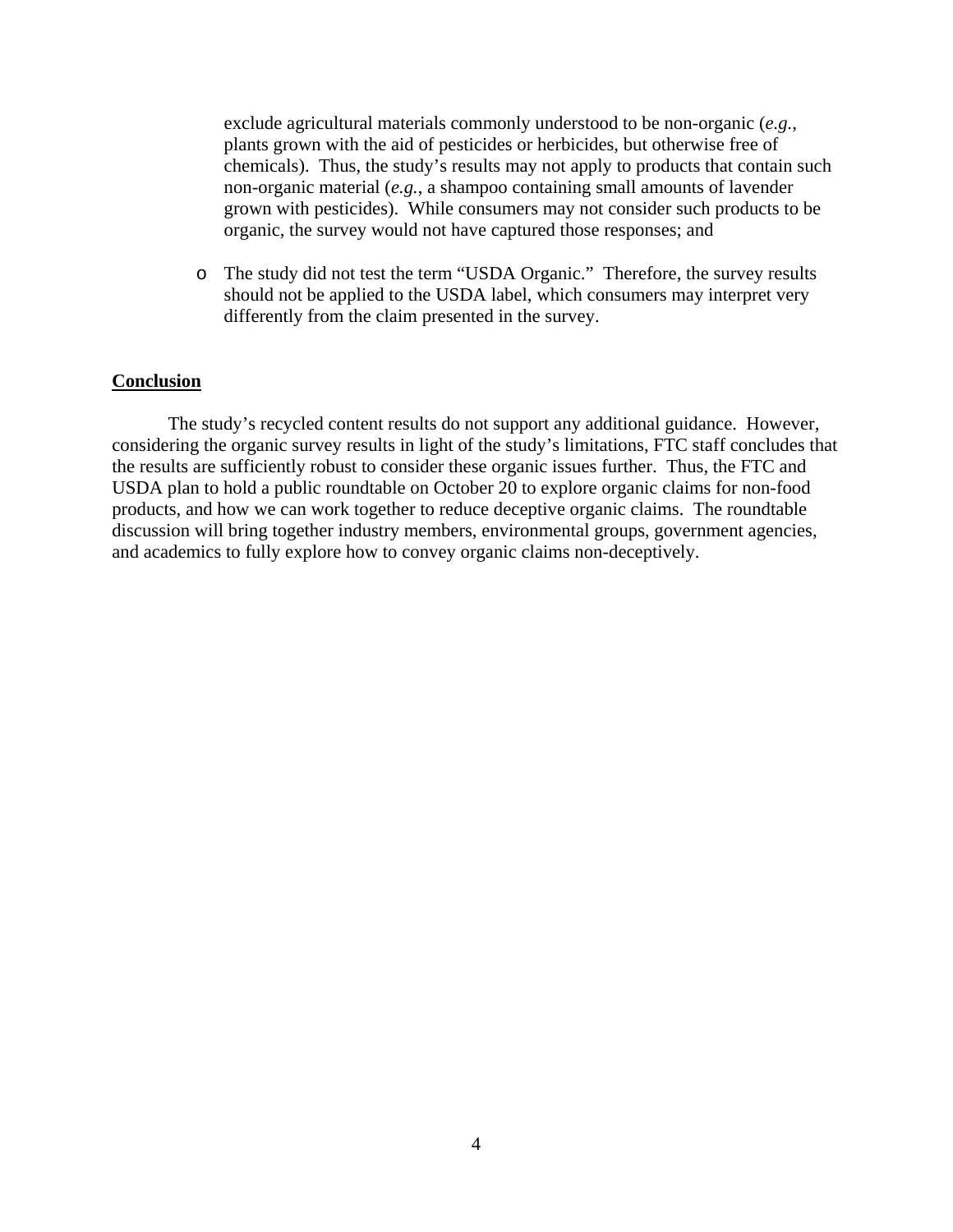# **1. INTRODUCTION**

In 2015, the FTC and the USDA commissioned an internet-based study to explore consumer perceptions of "organic" and "recycled content" claims related to the Commission's Guides for the Use of Environmental Marketing Claims ("Green Guides" or "Guides") (16 CFR Part  $260$ ), and the USDA's National Organic Program ("NOP"). Although NOP regulates organic claims for agricultural products, products either partially or entirely consisting of non-agricultural components do not generally fall within the core of the USDA's program, and the FTC's Guides currently do not provide guidance regarding organic claims for such products.<sup>8</sup> When issuing revised Green Guides in 2012, the Commission noted that it lacked sufficient evidence regarding how consumers perceive organic claims to provide generally applicable advice.<sup>9</sup>

In addition, although the current Guides address recycled content claims, they focus on waste stream diversion as a proxy for determining whether consumers would consider a material recycled content. While determining whether waste stream diversion has occurred is relatively simple for post-consumer materials, the Guides do not provide concrete factors for marketers to consider when trying to determine whether pre-consumer or post-industrial materials (e.g., materials recovered from a manufacturing process) have been diverted. In 2012, the Commission stated that consumer perception of recycled content claims for pre-consumer materials is an area ripe for testing.<sup>10</sup> This report details the results of the FTC/USDA study, which should aid the FTC staff in considering recommendations for potential revisions to the Green Guides.

To explore consumer interpretation of recycled content and organic claims, the FTC staff designed the study to allow us to compare participant responses regarding the meaning of these

The Commission's industry guides, such as the Green Guides, are administrative interpretations of the application of Section 5 of the FTC Act, 15 U.S.C. 45(a), to advertising claims. The Commission issues industry guides to provide guidance for the public to conform with legal requirements. These guides provide the basis for voluntary abandonment of unlawful practices by industry members. 16 CFR Part 17. The Guides do not have the force and effect of law and are not independently enforceable. However, the Commission can take action under the FTC Act if a business makes environmental marketing claims inconsistent with the Guides. In any such enforcement action, the Commission must prove that the act or practice at issue is unfair or deceptive.

<sup>9</sup> See p. 263 of The Green Guides Statement of Basis and Purpose,

https://www.ftc.gov/sites/default/files/attachments/press-releases/ftc-issues-revised-greenguides/greenguidesstatement.pdf.

 $<sup>7</sup>$  The Commission issued the Green Guides in 1992 (57 FR 36363) and subsequently revised them in 1996 (61 FR</sup> 53311), 1998 (63 FR 24240), and 2012 (77 FR 62121). The Guides help marketers avoid making unfair or deceptive environmental claims. The Guides address several categories of green claims including: general environmental benefit claims such as "environmentally friendly;" degradable claims; compostable claims; recyclable claims; recycled content claims; source reduction claims; refillable claims; and "free-of" claims. The Green Guides explain how reasonable consumers are likely to interpret claims within these categories. The Guides also describe the basic elements necessary to substantiate claims and present options for qualifying them to avoid deception. The Guides do not, however, establish standards for environmental performance or prescribe testing protocols.

 $8$  USDA regulations define "agricultural product" to mean "any agricultural commodity or product ... that is marketed in the United States for human or livestock consumption." 7 C.F.R. 205.2; and 7 U.S.C. 6502.

<sup>10</sup> *Id*. at 193-194.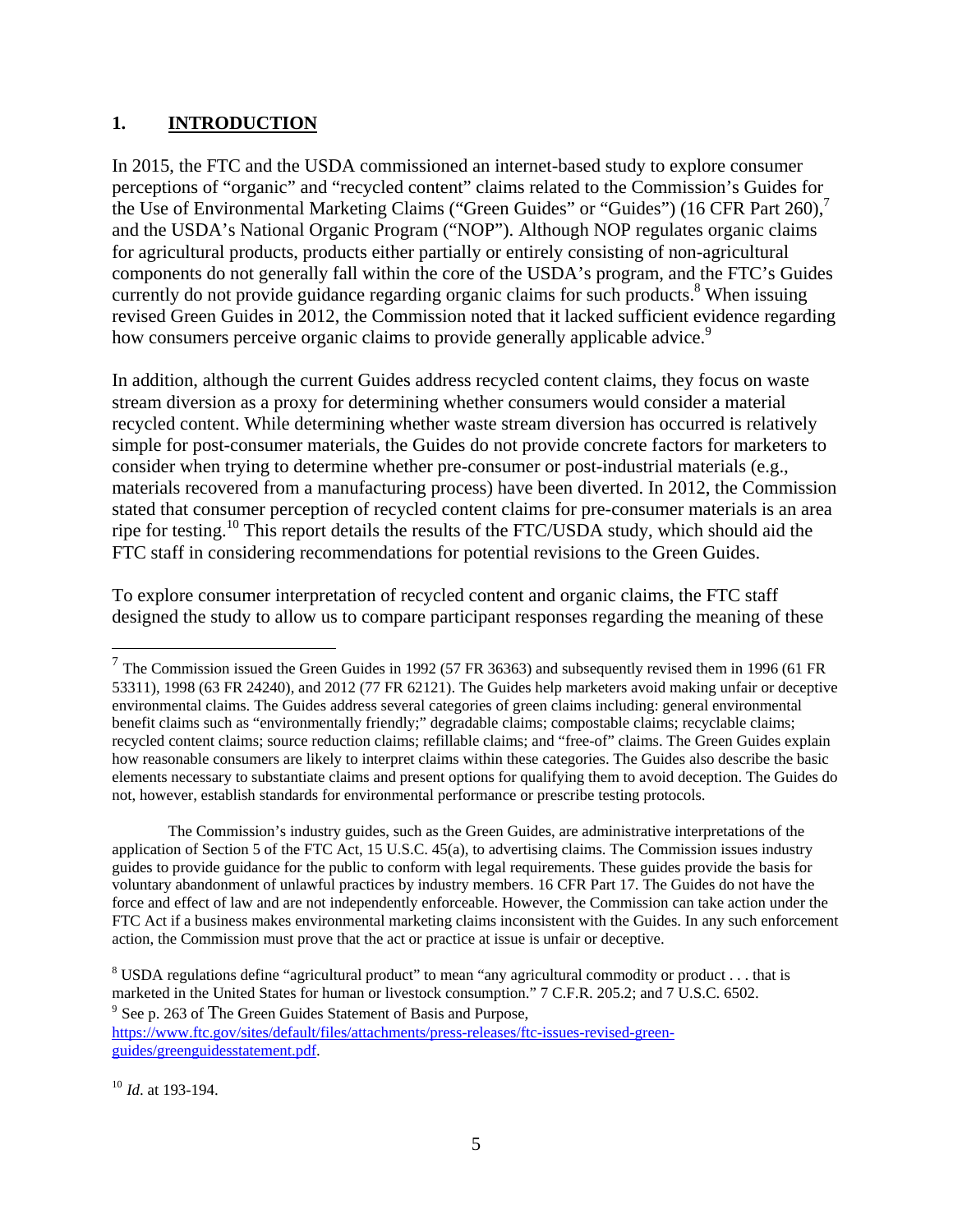claims across different variations in the claim, product, and description of ingredients or materials used to make the product. Ipsos, the research firm the FTC commissioned to conduct the study, obtained responses to the research questionnaire from 8,015 respondents. In the questionnaire, we asked respondents viewing such claims whether they believe that these products have particular environmental benefits or attributes. We randomly assigned respondents to different "scenarios," or specifications of the product description or context. For recycled content claims, we asked respondents questions about products produced with materials sourced under different pre-consumer scenarios for the purposes of comparing participant responses between these scenarios. For organic claims, we asked how respondents understand the term "organic" in a variety of contexts, focusing on products that may fall outside of USDA's existing National Organic Program requirements, in particular, non-food products with non-agricultural components, such as an "organic" mattress.

This report details the study's basic structure, including its methodology, sample frame and questionnaire design, as well as the study results for both recycled content and organic claims. Appendices present the survey questionnaire and the demographic profile of the respondents.

# **2. STUDY METHODOLOGY AND SAMPLE FRAME**

# 2.1 Overview of Study Methodology

To gain understanding of consumer perception of the claims, we generally compared consumer responses to questions regarding various scenarios in which the claims may be used. In general, each respondent saw only one of the many scenario variations for a given claim. The study design also used different product framings and versions of the claim (unqualified or qualified), with each respondent seeing only one of the possible products and claims for each question. Our analysis focuses on comparing responses between groups of respondents who viewed different versions of each question, where each version has a unique product, claim, and scenario combination. The key results focus on differences in responses between question versions. These differences indicate the net effect of certain details of the given scenarios, in comparison to other scenarios with different details.

With all of the combinations of claim, product framing, and scenarios used, we randomly assigned respondents to one of 42 different cells in the recycled content part of the study (Part I) and then randomly and independently assigned each respondent to one of 31 different cells in the organic part of the study (Part II). In addition to the main research questions, for which a different version was given to each respondent cell, a number of other questions were also included in the questionnaire, some of which also have different variations to which respondents were randomly assigned. We provide a detailed description of the questionnaire structure in Section 3.

## 2.2 Sample Frame and Methodology

To most efficiently meet the research objectives within a feasible budget, the study employed an Internet panel with nationwide coverage. We contracted with Ipsos to implement the study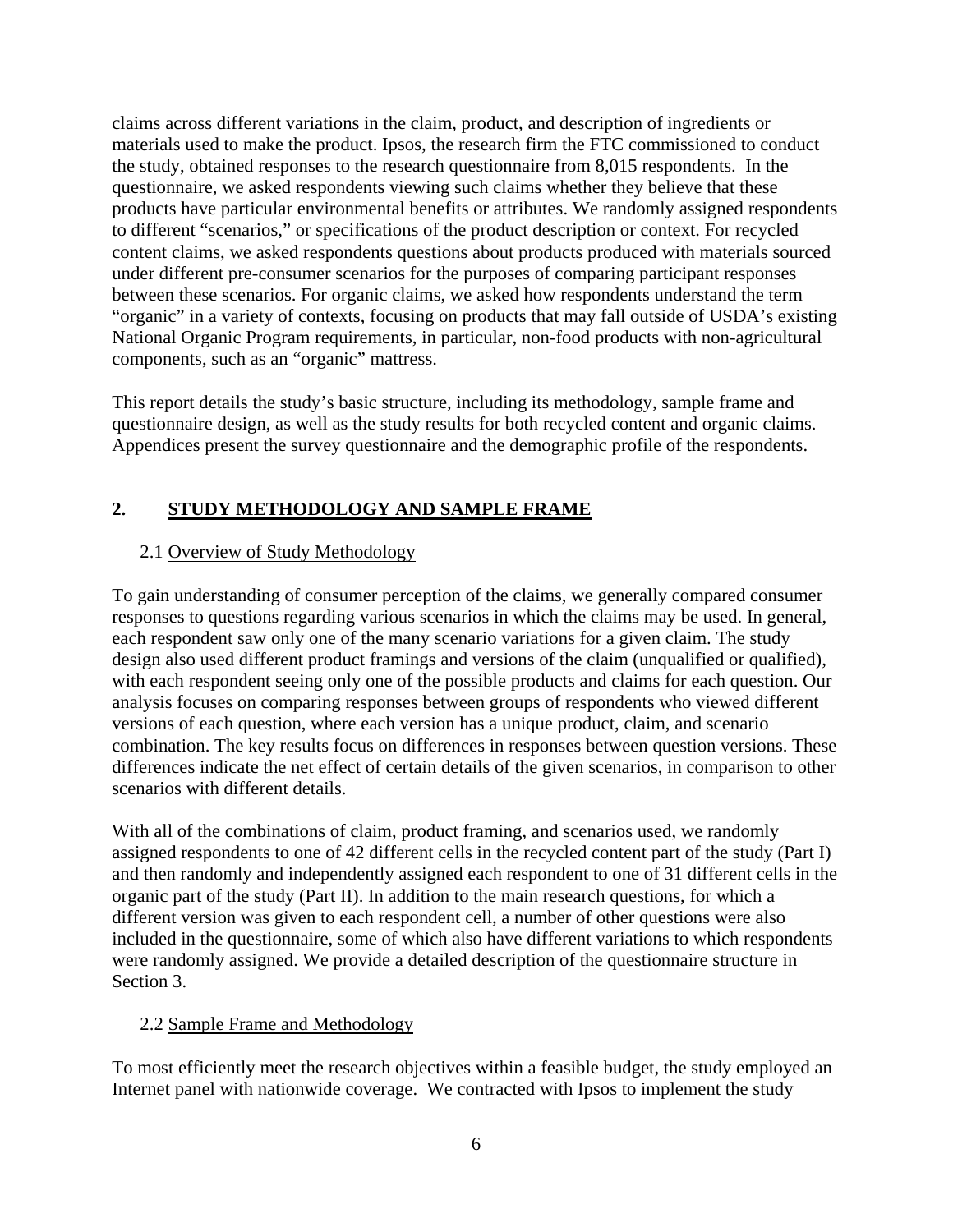through its Ipsos Interactive Services online portal using its iSay Internet panel, supplemented with responses from other similar panels as needed. This panel consists of more than 800,000 individuals drawn from throughout the country, derived from a series of convenience sampling procedures, rather than true probability sampling. Panel members typically receive up to 4 email invitations per month to participate in research projects.

To be eligible for participation, respondents had to be enrolled in the Internet panel and be 18 years of age or older. Ipsos recruited respondents according to demographic targets approximately reflective of the gender, age, race, education level, and state population percentages in the 2010 U.S. Census. Ipsos's method of balancing the sample according to these targets was to set demographic quotas, send invitations, gradually send additional invitations targeted at slower-filling demographic quotas, and screen out respondents when quotas have been filled. All respondents received a standard panel incentive in the form of rewards points and entry in a monthly prize sweepstakes.

Considering the available funds, the cost of different sample sizes, the number of claim, product and scenario cells into which the sample was divided, and a power analysis, we determined that 8,000 consumers was an appropriate sample size. With the volume of responses needed, and to assist in reaching hard-to-reach groups who have lower than average response rates to online surveys, Ipsos supplemented its iSay panel with participants from two other Internet panels: Global Market Insite, Inc. (1,070 responses) and Research Now (214 responses). Ipsos selected and monitored the performance of these vendors.

Ipsos sent 173,422 invitation emails to a combination of i-Say, Research Now, and Global Market Insite, Inc., panelists to collect a final sample of 8,015 completed responses, for a completed response rate of 4.6%.<sup>11</sup> Because the study received a relatively low response rate, the results may exhibit non-response bias. However, the sample's demographic makeup is approximately consistent with U.S. Census targets for gender, age, race, education level, and state of residence. Appendix B provides tables summarizing the sample's demographic makeup. While the study did not use a probability sample, and thus is not representative of the nation as a whole, the sample nonetheless reflects the views of a broad population.

Ipsos fielded the study between January 28 and February 26, 2015.12 Ipsos randomly allocated each respondent to one of the 42 cells in Part I (approximately 190 respondents per cell), and one of the 31 cells in Part II (approximately 260 respondents per cell). The random assignments in the two parts were independent of one another.

 $11$  The total number of initiated responses was 8,573, for an initiated response rate of 4.9%. Initiated responses include respondents screened out for being underage (16 responses), falling into a full demographic quota (2), or abandoning the survey (365). Ipsos dropped an additional 175 responses not meeting basic data quality criteria, such as those clicking through the survey as quickly as possible. A total of 558 responses were dropped for th

<sup>&</sup>lt;sup>12</sup> Prior to fielding the study, we conducted a pretest through the same Ipsos Interactive Services portal with 100 respondents to test the questions for clarity and difficulty. The pretest questionnaire included additional open-ended questions asking respondents to report any confusion or other issues they experienced when answering the questions. Based on our review of these comments, we did not find changes to the questionnaire to be necessary.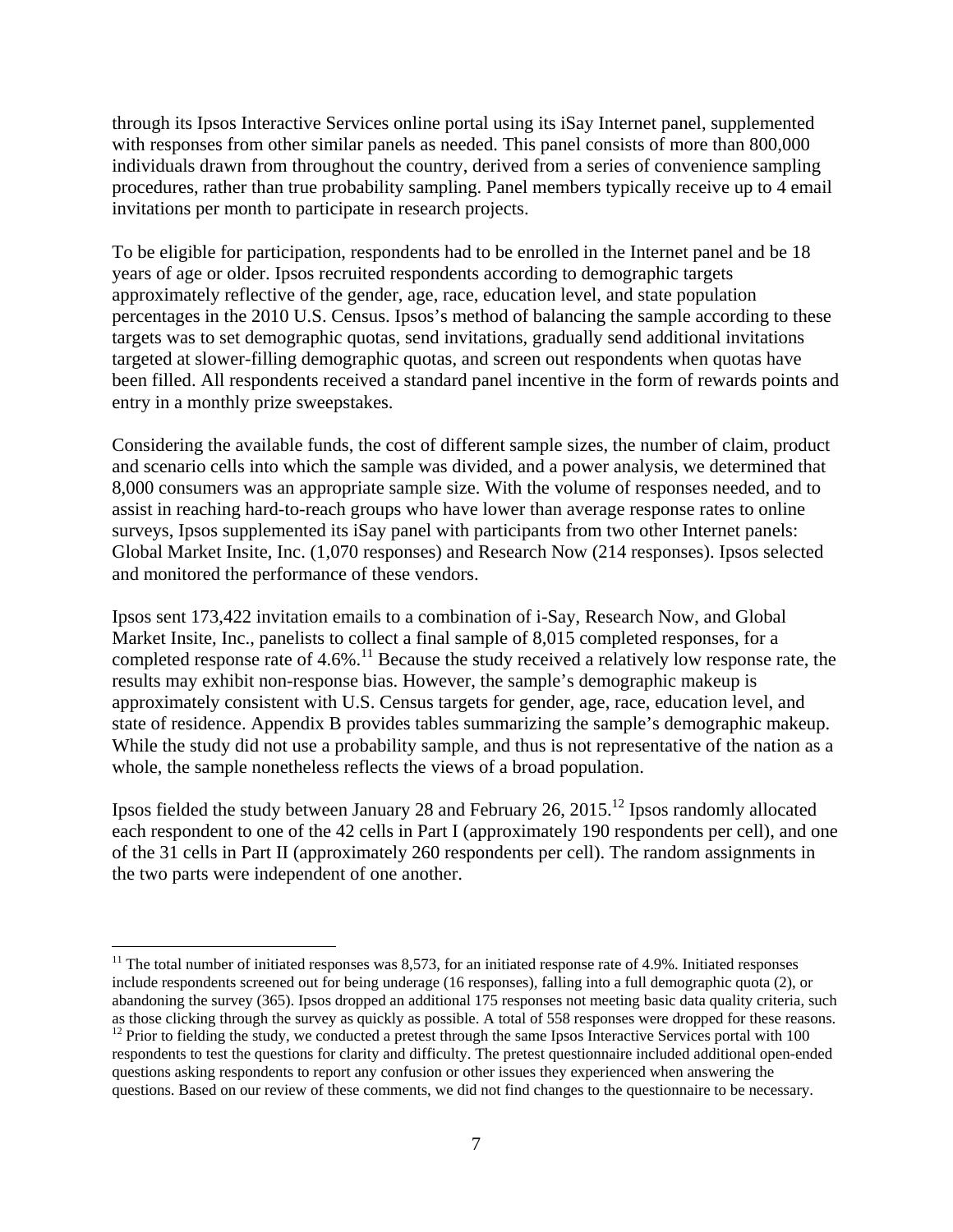Because we drew the sample of respondents from convenience panels and it is not a nationally representative probability sample, we recognize that the study results are not projectable to the general population. Accordingly, our analysis in this report and interpretation of the results focuses on comparing responses between various claim and scenario combinations to detect qualitative differences in respondents' perceptions between them. Where we discuss quantitative results, we do not seek to project the percentages to the population at large. We instead focus our analysis on how respondents' views differ between scenarios with various combinations of product, claim, and product details presented, in comparison to control scenarios. Where we find quantitative differences in responses between these scenarios, we interpret them not as quantitative predictions of the general population's views, but as qualitative evidence that consumers' views depend meaningfully on certain attributes of the scenario presented. We regard these results as part of a broader policy analysis considering information from this as well as other relevant sources.

# **3. QUESTIONNAIRE DESIGN**

Because the study collected consumer perception evidence regarding two specific types of environmental marketing claims, the questionnaire consisted of two separate parts, one for each type of claim. Part I included questions regarding recycled content claims for products made from material recovered from a manufacturing process ("pre-consumer" material). Part II included questions on organic claims for non-food products, which may contain some agricultural components, but also contain substantial non-agricultural components. All consumers surveyed responded to both parts of the questionnaire in this order.

Both parts of the questionnaire asked respondents a series of questions about a specific claim in the context of a specific product the consumer might encounter bearing that claim (e.g., floor tiles with a "Made with Pre-Consumer Recycled Content" claim). Some questions asked whether they would agree or disagree with the claim in a given scenario. Each scenario provided details about how the product was manufactured or the type and quantity of materials it contained. In each Part of the questionnaire, we randomly assigned respondents to one of several cells, independent of their cell assignment in the other part of the questionnaire. In each part, each cell of respondents was presented with only one product, claim, and scenario combination. This design allows us to compare responses across cells to determine whether responses are sensitive to differences in the product, claim, and scenario presented.

In the remainder of this Section, we explain the design of Parts I and II of the questionnaire. We provide more detail on the design in the results discussion in later sections. Following Parts I and II of the questionnaire, a battery of supplementary questions asked respondents about their level of awareness of environmental issues, the environmental costs and benefits of products they consider purchasing, and their demographic characteristics. Appendix A contains the questionnaire itself, including all of the product, claim and scenario variations.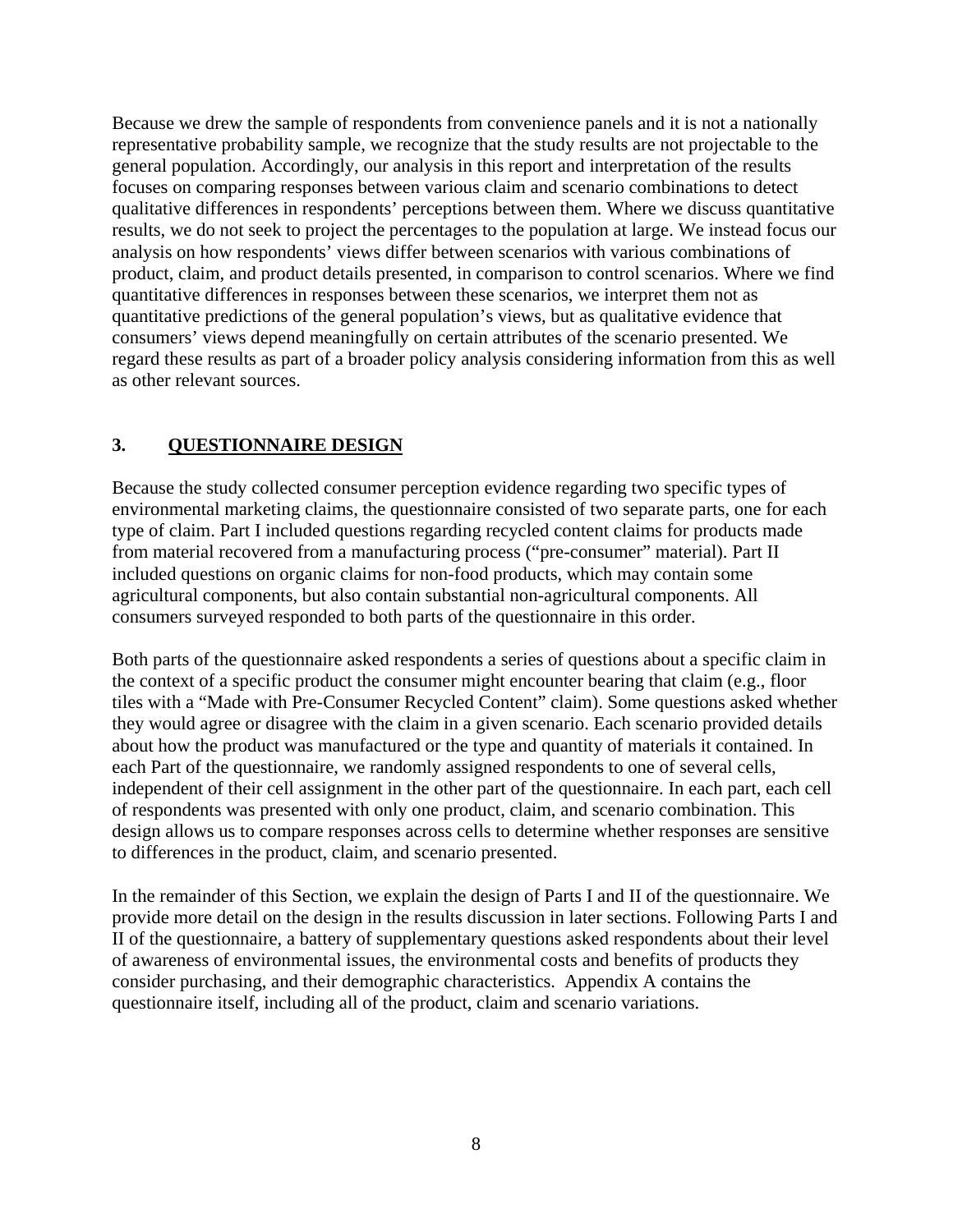#### 3.1 Part I: Recycled Content Claims

Part I's primary purpose was to determine whether consumers think that labeling a product with a "Made with Recycled Content," or related qualified, claim would be accurate if the product was made with materials that were recycled before they reached the final consumer ("preconsumer"). Following an introductory question asking respondents to rate their familiarity with the given claim (Q1) and an open-ended question asking them to explain what that claim means (Q2), we posed the main research question (Q3).

In Q3, we informed respondents that a product was made in a certain way, and we asked whether they agree or disagree that one of the three claims tested – "Made with Recycled Content," "Made with Pre-Consumer Recycled Content," or "Made with Post-Industrial Recycled Content" – accurately describes the product given the information provided. Response options included "strongly agree," "somewhat agree," "neither agree nor disagree," "somewhat disagree," and "strongly disagree." We included a "not sure" option to avoid biasing the results with forced answers. We used six manufacturing scenarios, consisting of one in which the product was made entirely from post-consumer material, one in which the product was made entirely from virgin material, and four in which the product was made from pre-consumer material, with varying details about the manufacturing scenario.

In the analysis of the results, we compared the responses to Q3 in each scenario using preconsumer material to the responses to the control scenario, where the product is made entirely from post-consumer material and carries the unqualified "Made with Recycled Content" claim. The latter scenario is appropriate to serve as the control because consumers are highly familiar with such products and should have highly consistent views that a "Made with Recycled Content" claim accurately describes a product made from post-consumer material. Comparing responses between the control and other scenarios reveals differences between scenarios, if any, in the proportion of consumers who perceive the claim to be accurate. In addition to the unqualified claim, we presented some respondent cells with the pre-consumer material scenarios with a qualified "Made with Pre-Consumer Recycled Content" or "Made with Post-Industrial Recycled Content" claim to test whether respondents viewed these claims differently from the unqualified claim.

We included six manufacturing scenarios with the unqualified claim and four pre-consumer scenarios with each of the two qualified claims, for a total of 14 claim/scenario combinations in Q3. We presented each of these claim/scenario combinations with three different products, bowls, floor tiles, and storage bins, to determine whether responses are sensitive to the particular product considered. This yielded a total of 42 product/claim/scenario cells. In all other questions in Part I, we presented each respondent with the same product and claim as in Q3 (with the exception of Q5 below), so there are a total of 42 respondent cells in Part I.

Following Q3, Part I included two follow-up questions conditional on certain responses to Q3. If the respondent disagreed with the claim in Q3, then an open-ended question (Q4) asked the respondent to explain why she disagreed. If the respondent was shown the unqualified claim in Q3 and disagreed, then a closed-ended question (Q5) asked whether she agrees or disagrees that the claim accurately describes the product, using the same product and scenario, but with the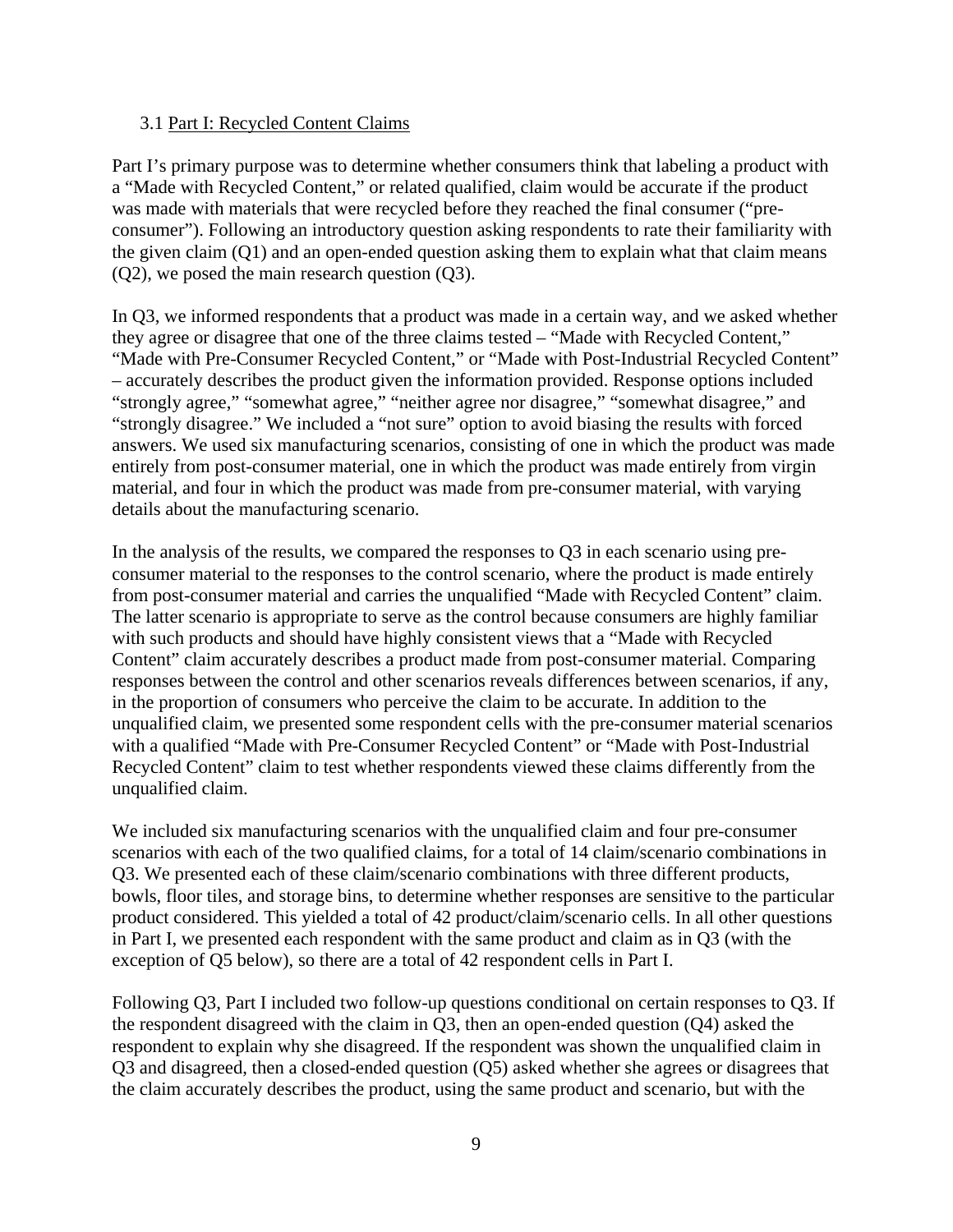qualified "Made with Pre-Consumer Recycled Content" claim instead. See Figure 3.1 for a diagram of the structure of Part I of the questionnaire.



### **Figure 3.1: Questionnaire Design – Part I: Recycled Content**

#### 3.2 Part II: Organic Claims

Part II of the study addressed claims for products advertised or labeled as organic that may fall outside of USDA's existing NOP requirements, such as non-food products with non-agricultural components (e.g., an "organic" mattress). This part of the study involved two main research questions testing consumer perception of what an organic claim implies about a product's content, as well as several other questions testing consumer beliefs about the meaning and regulation of organic claims for these products.

Before presenting one of the two main questions in Part II, we asked respondents to rate their familiarity with an organic claim without any product framing (Q6), and then presented an openended question asking them to explain what that claim means if used in reference to one of three products: a dry cleaning service, a mattress, or a shampoo (Q7). We then asked whether respondents think an organic claim in reference to the same product means the same as an organic claim in reference to an apple, with response options "Yes," "No," and "Not Sure" (Q8). Conditional on answering "No" to Q8, an open-ended follow-up question (Q9) asked respondents to explain the difference in the meaning of "organic" between the two contexts.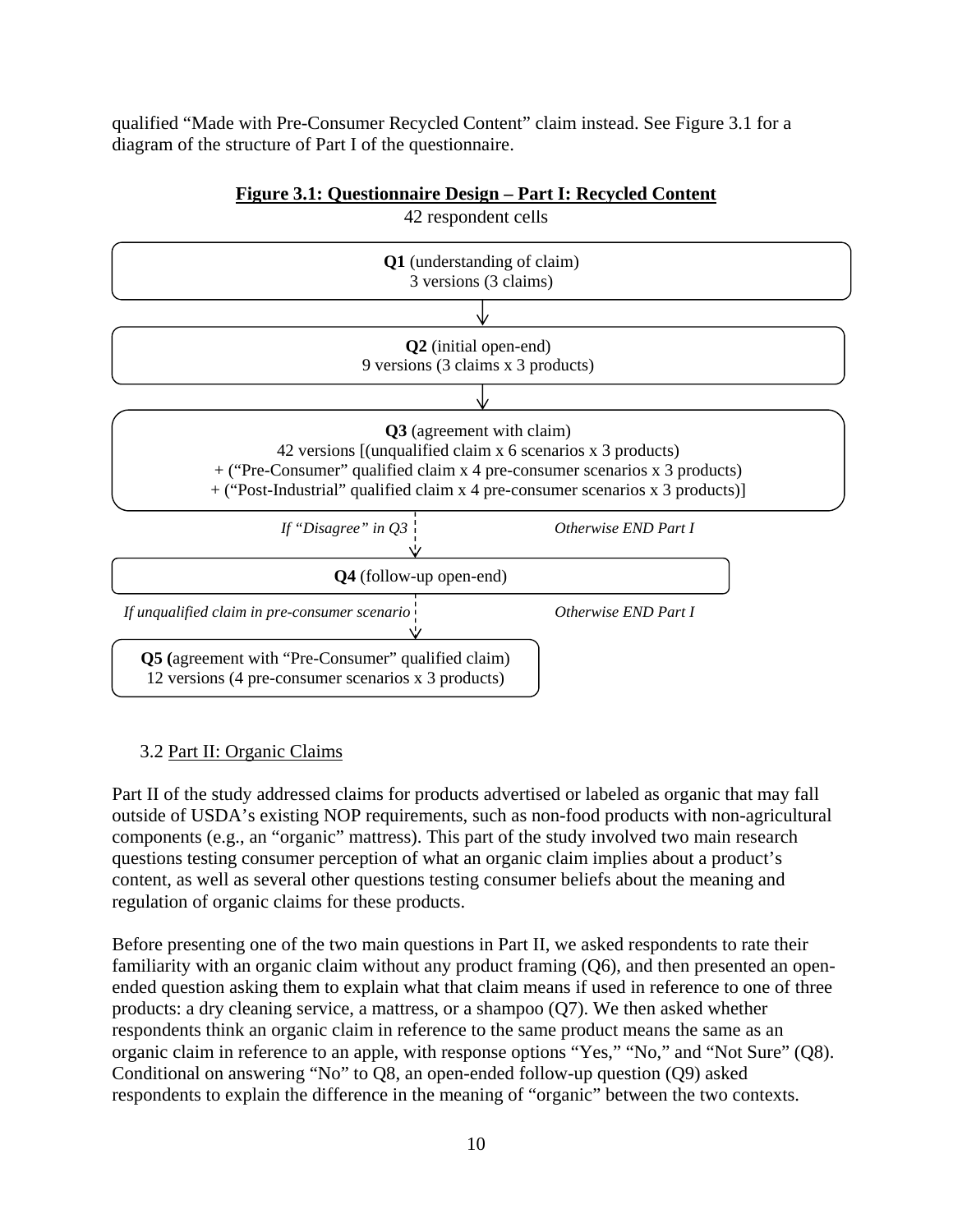We then asked each respondent one of the two main research questions in Part II. The first main question (Q10.1) presented a product with an organic claim and a simple description of the types of materials the product contains and in what proportion. We then asked respondents whether they agree or disagree that the organic claim accurately describes that product, using the same response options used for the recycled content claims in Part I. Again, we also included a "Not sure" option to avoid biasing the results with forced answers. The question included one of three possible products (the same product presented in Q7-Q9), each with one of nine possible descriptions of the product composition that vary in the proportions of organic and non-organic material and how those types of material are described. The scenario in which 100% of the materials in the product satisfy a simple definition of "organic" ("obtained from plants or animals, which were grown or raised without any substances that do not occur in nature") serves as a control for comparison with scenarios with lower proportions of organic material and alternative descriptions of the materials. We included a total of 27 cells of respondents with this question, each with only one of the above products and scenarios. We also presented respondents who disagreed in Q10.1 with a follow-up open-ended question (Q11) asking them to explain why they disagreed.

The alternative main question in Part II (Q10.2) asked about products with either an unqualified organic claim or a qualified claim specifying that certain parts or ingredients are organic. This closed-ended question asked respondents to choose the interpretation that best describes the product with the given claim from several answer options, including that the entire product is organic, or several options indicating the product may contain other non-organic materials. Responses to the unqualified and qualified claims for a given product can be compared to determine whether consumers perceive any difference in their meaning regarding the product's composition. This question used only two different product framings (mattress and shampoo), each with a different qualified claim, to determine whether responses are sensitive to the specific product and claim used, yielding a total of 4 cells of respondents presented with this question. Across both Q10.1 and Q10.2, there were a total of 31 respondent cells in Part II of the study.

For respondents in a cell with mattress or shampoo product framings (22 of the 31 Part II cells), the next question asked respondents whether they believe organic claims for the products are regulated by the government (Q12). Respondents saw either a version asking specifically whether the USDA regulates these products, a version that asked more generally whether the products meet some government standard, or a version that asked whether a different claim (e.g., "refreshing scent") implies that the products meet some government standard. The last version of the question, using an alternative claim, provides a control, allowing us to determine whether organic claims are more likely to imply government regulation than other product claims.

We presented respondents answering "Yes" to Q12, that either the USDA specifically or the government generally does regulate organic claims for the given product, with a follow-up question (Q13) asking whether the given entity regulates the manufacturing process, inspects the final product, neither, or both (a "not sure" option was also included). Respondents in cells in which the product was a dry cleaning service were not asked questions Q12 and Q13. See Figure 3.2 for a diagram of the structure of Part II of the questionnaire.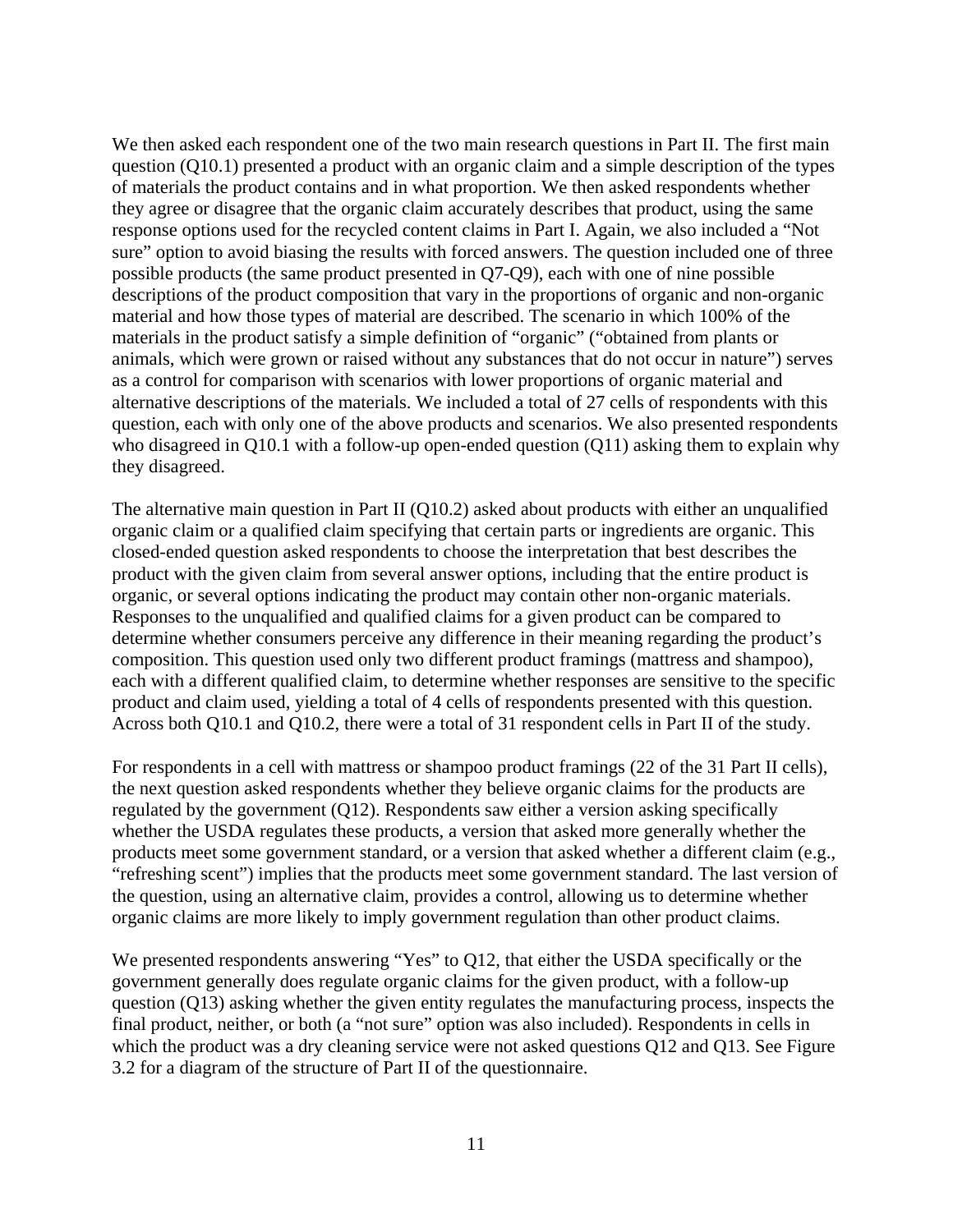### **Figure 3.2: Questionnaire Design – Part II: Organic**



31 respondent cells (independent of Part I cells)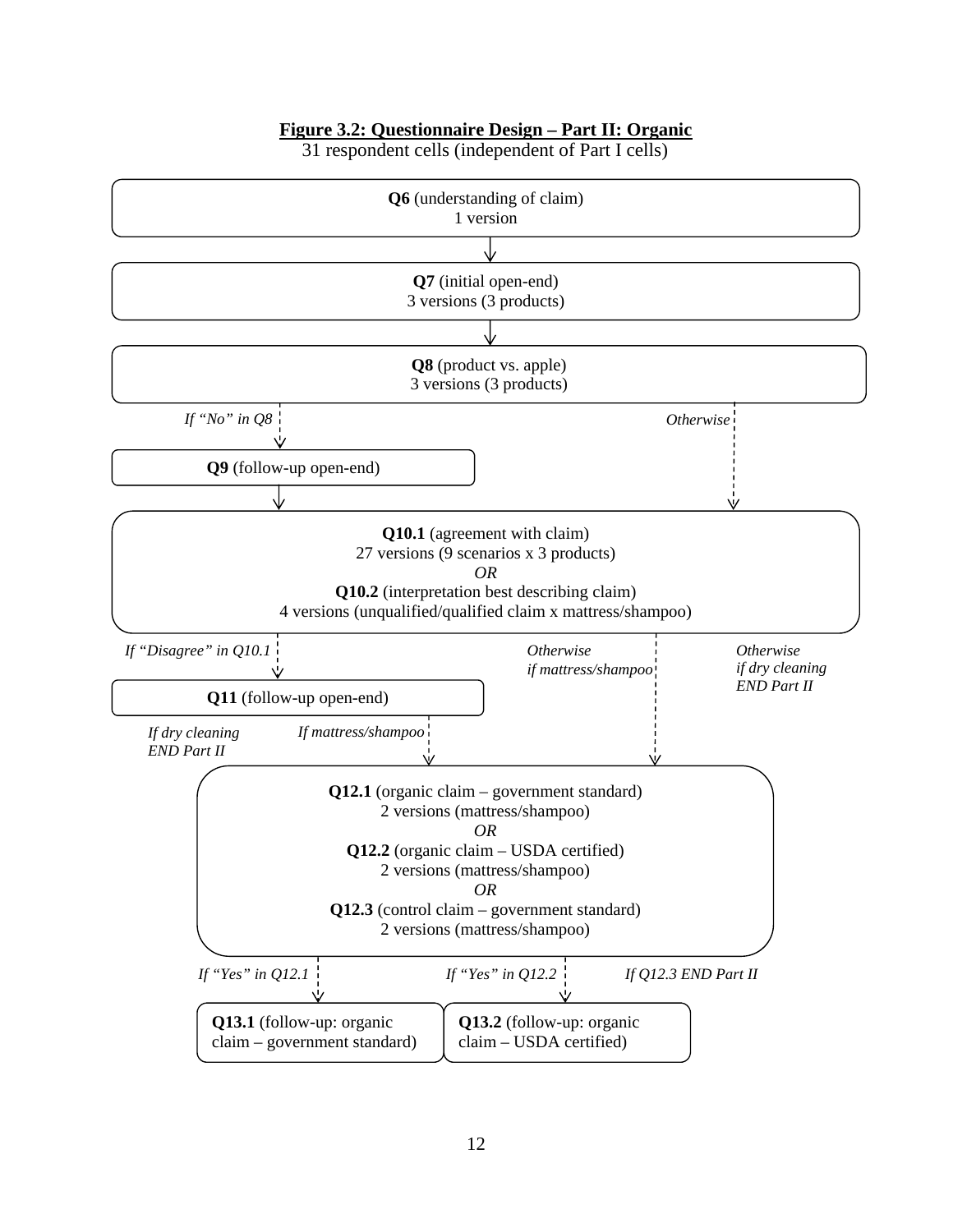### **4. RESULTS**

### 4.1 Part I: Recycled Content Claims

### *4.1.1 Familiarity with Recycled Content Claims*

Part I of the questionnaire first asked respondents to state how well they understand the meaning of the given claim (Q1). The claim displayed to a respondent was the same as the claim displayed in subsequent questions, including the main research question (Q3). Of the 42 respondent cells in Part I, we presented18 cells of respondents with the unqualified "Made with Recycled Content" claim, while 12 cells of respondents viewed the "Pre-Consumer" and another 12 cells of respondents viewed the "Post-Industrial" qualified claims. Figure 4.1.1 and Table 4.1.1 summarize the results.



**Figure 4.1.1: Self-Reported Understanding of Claim** 

**Table 4.1.1: Self-Reported Understanding of Claim** 

|                                     |       | Unqualified Pre-Consumer | Post-Industrial |
|-------------------------------------|-------|--------------------------|-----------------|
| Very thorough or some understanding | 90%   | 61%                      | 53%             |
| Very little or no understanding     | 10%   | 39%                      | 47%             |
|                                     | 3,433 | 2.289                    | 2,293           |

The vast majority of consumers surveyed are confident that they have at least some understanding of what an unqualified recycled content claim means, with 90% reporting a "very thorough" or "some" understanding. A smaller majority of respondents also report at least some understanding of "Pre-Consumer" or "Post-Industrial" qualified claims, but a large minority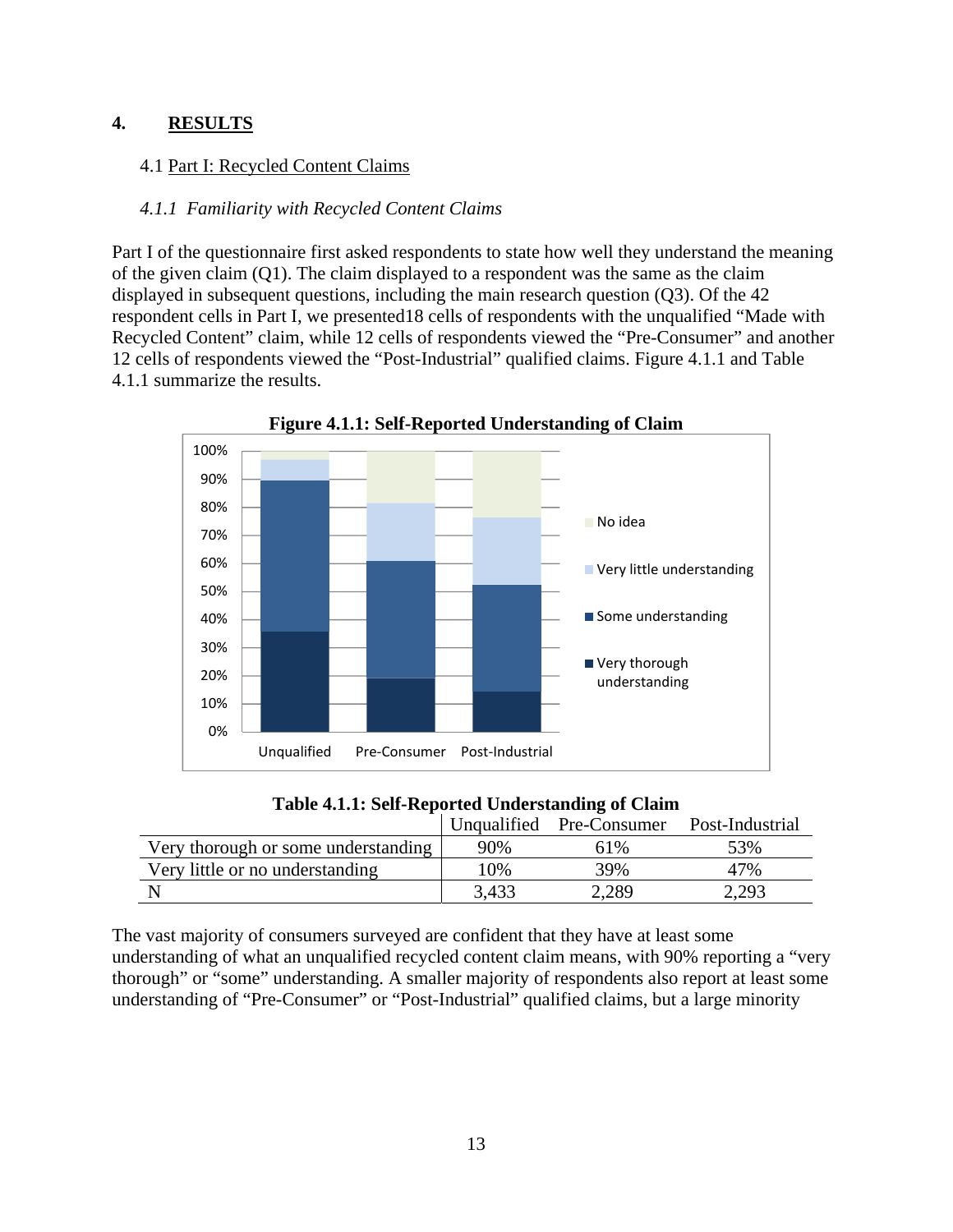report having "very little understanding" or "no understanding" of these claims (39% and 47%, respectively, compared to 10% for the unqualified claim).<sup>13</sup>

# *4.1.2 Meaning of Recycled Content Claims: Open-Ended Responses*

Before proceeding to closed-ended questions investigating consumer perception of claim meaning, the questionnaire included an open-ended question (Q2) asking respondents to explain what the claim suggests or implies about the product. Table 4.1.2 below summarizes IPSOS staff's coding of the verbatim responses, which followed coding guidelines we provided."Recycled" and "Recyclable" categories count responses that explain the claim meaning using those words. Other categories count responses in which the consumer describes the source material or, for the "Green" category, the environmental benefits of the product.

| Table 4.1.2. Counig of Open-Ended Responses on Claim Meaning |       |                                                         |       |  |  |  |  |  |
|--------------------------------------------------------------|-------|---------------------------------------------------------|-------|--|--|--|--|--|
| <b>Coding Category</b>                                       |       | Recycled Pre-Consumer Recycled Post-Industrial Recycled |       |  |  |  |  |  |
| Recycled                                                     | 42%   | 43%                                                     | 47%   |  |  |  |  |  |
| Reuse                                                        | 18%   | 11%                                                     | 10%   |  |  |  |  |  |
| Green                                                        | 13%   | 9%                                                      | 9%    |  |  |  |  |  |
| Post-Consumer                                                | 2%    | 3%                                                      | 1%    |  |  |  |  |  |
| Pre-Consumer                                                 | 2%    | 10%                                                     | 6%    |  |  |  |  |  |
| Waste                                                        | 2%    | 1%                                                      | 2%    |  |  |  |  |  |
| Recyclable                                                   | 1%    | 1%                                                      | 1%    |  |  |  |  |  |
| Other                                                        | 14%   | 10%                                                     | 11%   |  |  |  |  |  |
| Nothing                                                      | 11%   | 17%                                                     | 18%   |  |  |  |  |  |
| Total                                                        | 3,433 | 2,289                                                   | 2,293 |  |  |  |  |  |

| Table 4.1.2: Coding of Open-Ended Responses on Claim Meaning <sup>14</sup> |  |
|----------------------------------------------------------------------------|--|
|----------------------------------------------------------------------------|--|

Overall, responses to this question are not very revealing. Across all three claims presented, nearly half of responses provide uninformative answers by simply repeating back the word "recycled" in some form, with little additional explanation. Between 10 and 20 percent of respondents state in some way that the material is reused, without further specifying whether the source is pre-consumer or post-consumer. Roughly 10% across all three claims mention some environmental benefits. Very few responses describe the material as waste or describe it specifically as pre-consumer or post-consumer, though the qualifying language increases such responses slightly.

## *4.1.3 Consumer Agreement with Unqualified Recycled Content Claims*

The main research question in Part I of the study attempted to determine what types of preconsumer material are consistent with consumer perception of a "Made with Recycled Content" claim. To address this question, we developed four brief descriptions of manufacturing scenarios using pre-consumer material. All four scenarios describe the product carrying the claim as "made entirely from pieces of [the material]" that came from a given production process but were not

 $^{13}$  Differences in response distributions between all three claims are statistically significant at the .05 level according to a chi-squared test.

 $14$  Responses may be coded under multiple categories.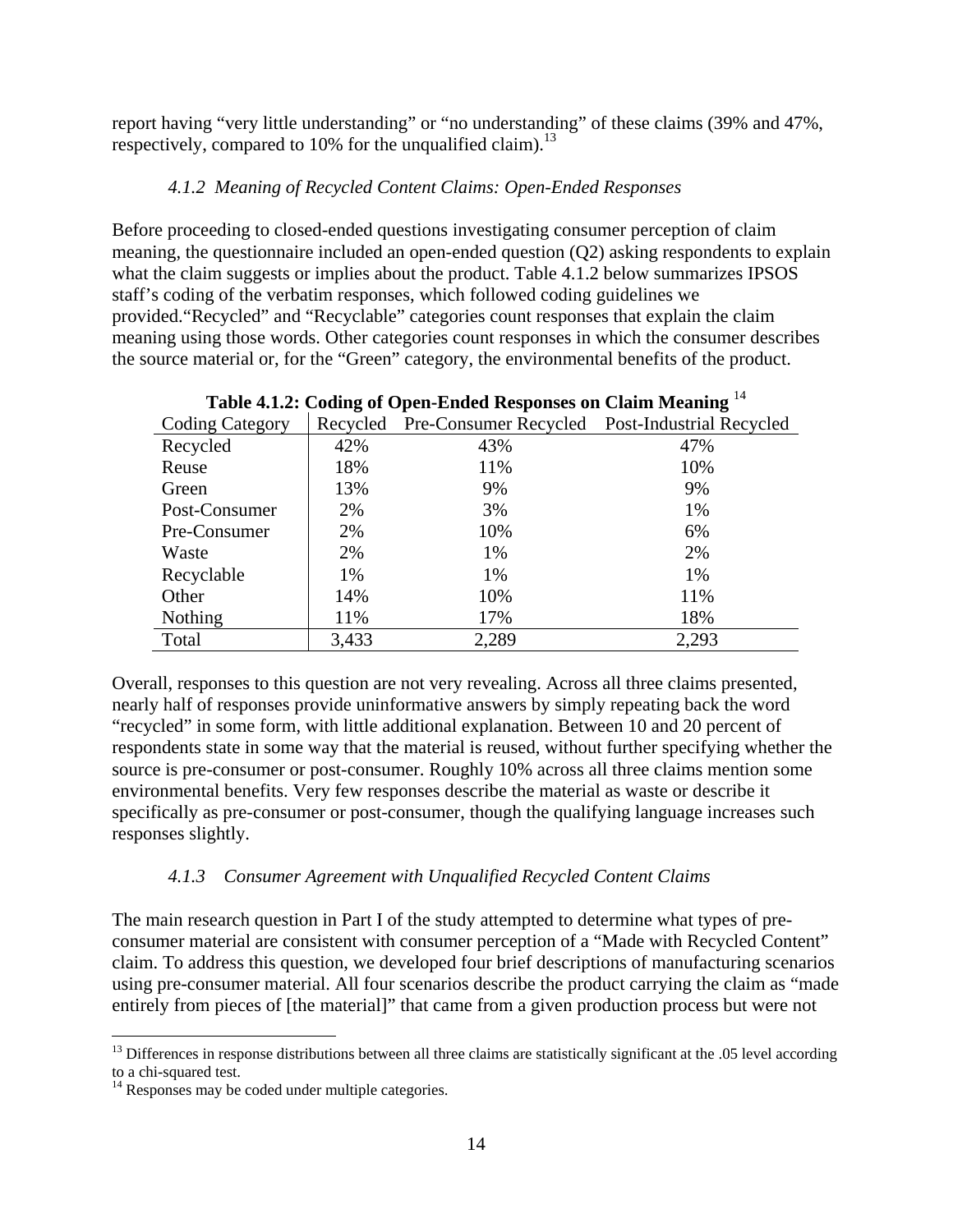used in the final product of that process. These four scenarios vary on two dimensions that we hypothesized as potentially meaningful determinants of whether a material should be considered "recycled" or not. The first dimension is whether the material comes from within the same process of manufacturing the product in question (hereafter labeled "same"), or from the process of making some other product (hereafter labeled "different"). For example, we describe storage bins as made from pieces of plastic that came from the process of making other storage bins (same), or from the process of making milk containers (different). The second dimension is whether making the product from this reused material costs more (hereafter labeled "cost+") or less (hereafter labeled "cost-") than making the product from virgin, or "new," material. We identified these as general criteria that consumers might recognize as proxies for whether the material is actually diverted from the waste stream, or whether it is simply reused as part of a regular production process that does not necessarily involve recycling.

In addition to the four pre-consumer scenarios, we included two control scenarios to provide benchmarks for comparison. The Post-Consumer scenario describes the product as made from materials "recovered after consumers dispose of them in collection bins." The Not Recycled scenario describes the material as made from a raw material harvested from a domestic natural resource (e.g., storage bins made from "wood pulp harvested from domestic forests").<sup>15</sup> We used three product framings, storage bins, floor tiles, and bowls, with each of the six scenarios, yielding a total of 18 cells of approximately 190 respondents each.

Within each scenario and product framing, we asked respondents whether they agreed or disagreed that the recycled content claim accurately describes the product. Figure 4.1.3 and Table 4.1.3a, below, present pooled responses across the three products for each scenario. We pool responses for each scenario because, with the exception of one scenario, <sup>16</sup> we do not find a statistically significant difference in responses across products.

 $15$  See Q3 in Appendix A for the full wording of the scenarios presented to respondents.

<sup>&</sup>lt;sup>16</sup> In the Pre-Consumer (same/cost+) scenario, response distributions differ significantly between products, as the proportion agreeing ranges from 56% for bowls to 66% for storage bins, while the proportion disagreeing ranges from 12% for floor tiles to 20% for storage bins.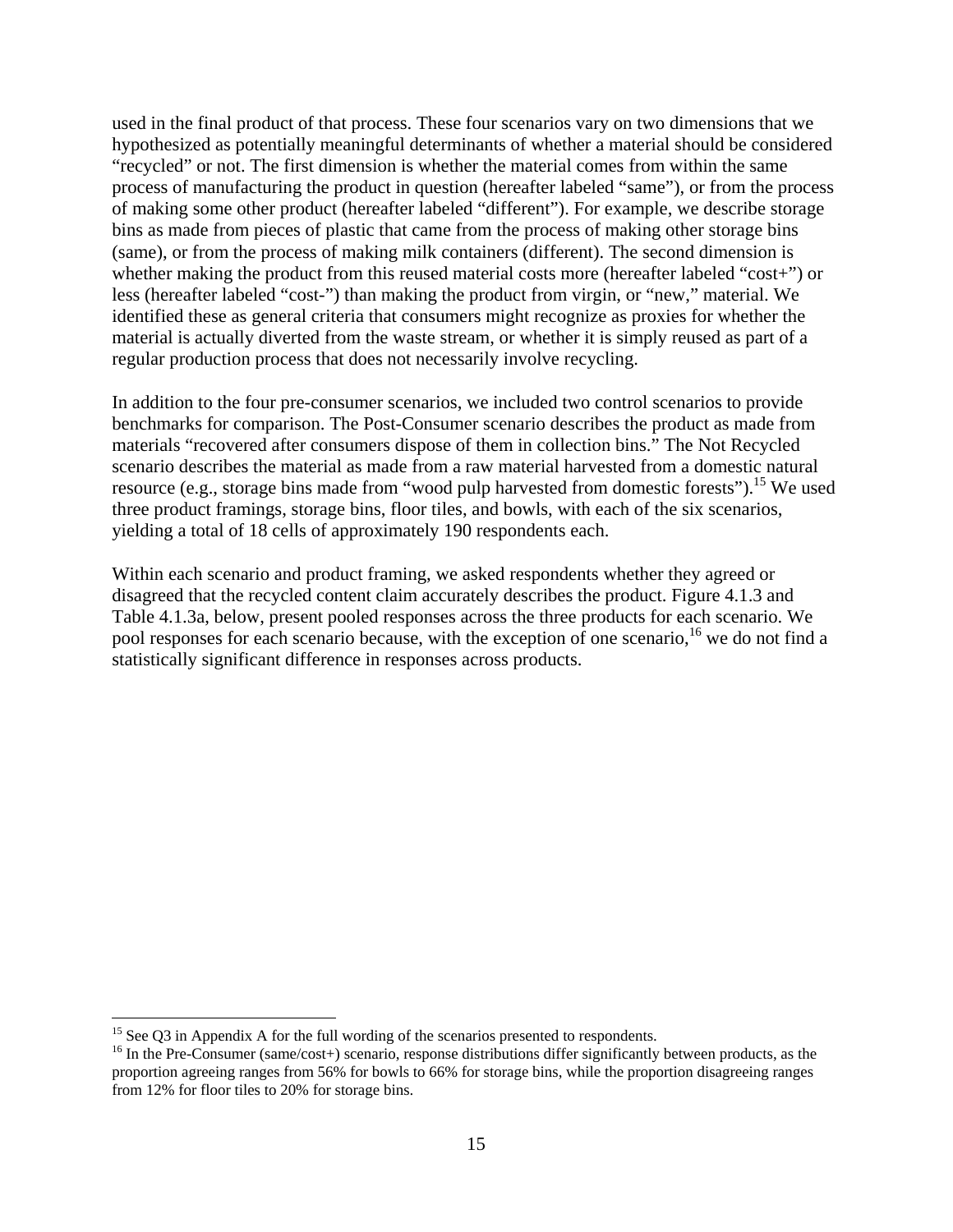

**Figure 4.1.3: Agreement with "Made with Recycled Content" Claim, by Scenario** 

**Table 4.1.3a: Agreement with "Made with Recycled Content" Claim, by Scenario** 

|                      |          | Pre-        | Pre-     | Pre-        | Pre-     |            |
|----------------------|----------|-------------|----------|-------------|----------|------------|
|                      |          | Consumer    | Consumer | Consumer    | Consumer |            |
|                      | Post-    | (different/ | (same/   | (different/ | (same/   | <b>Not</b> |
|                      | Consumer | $cost+)$    | $cost+)$ | $cost-)$    | $cost-)$ | Recycled   |
| Strongly or somewhat |          |             |          |             |          |            |
| agree                | 86%      | 67%         | 62%      | 75%         | 71%      | 44%        |
| Neither agree nor    |          |             |          |             |          |            |
| disagree/Not sure    | 12%      | 19%         | 21%      | 14%         | 20%      | 21%        |
| Strongly or somewhat |          |             |          |             |          |            |
| disagree             | 3%       | 14%         | 17%      | 11%         | 9%       | 36%        |
|                      |          |             |          |             |          |            |
| N                    | 572      | 570         | 568      | 573         | 576      | 574        |

For the Post-Consumer control scenario, the proportion of respondents agreeing with the claim is high (86%), and the proportion disagreeing is low (6%), as expected. We anticipated that, conversely, a low proportion of respondents would agree and a high proportion would disagree with the claim in the Not Recycled scenario. However, the observed percentage agreeing (44%) and disagreeing (36%) in this scenario indicate either a large measurement error (possibly due to yea-saying, inattention, or respondent confusion/ misunderstanding of the question), or that respondents are confused about the definition of recycling. Because all of the scenarios presented in this question were rather complicated, some bias due to measurement error might affect responses to the other scenarios as well. However, note the large differences between the Not Recycled scenario and the Pre-Consumer scenarios in percent agreeing (18 to 31 percentage points) and disagreeing (19 to 27 percentage points). These appear to indicate that consumers recognize an important qualitative difference between materials that are clearly not recycled, and materials in pre-consumer scenarios.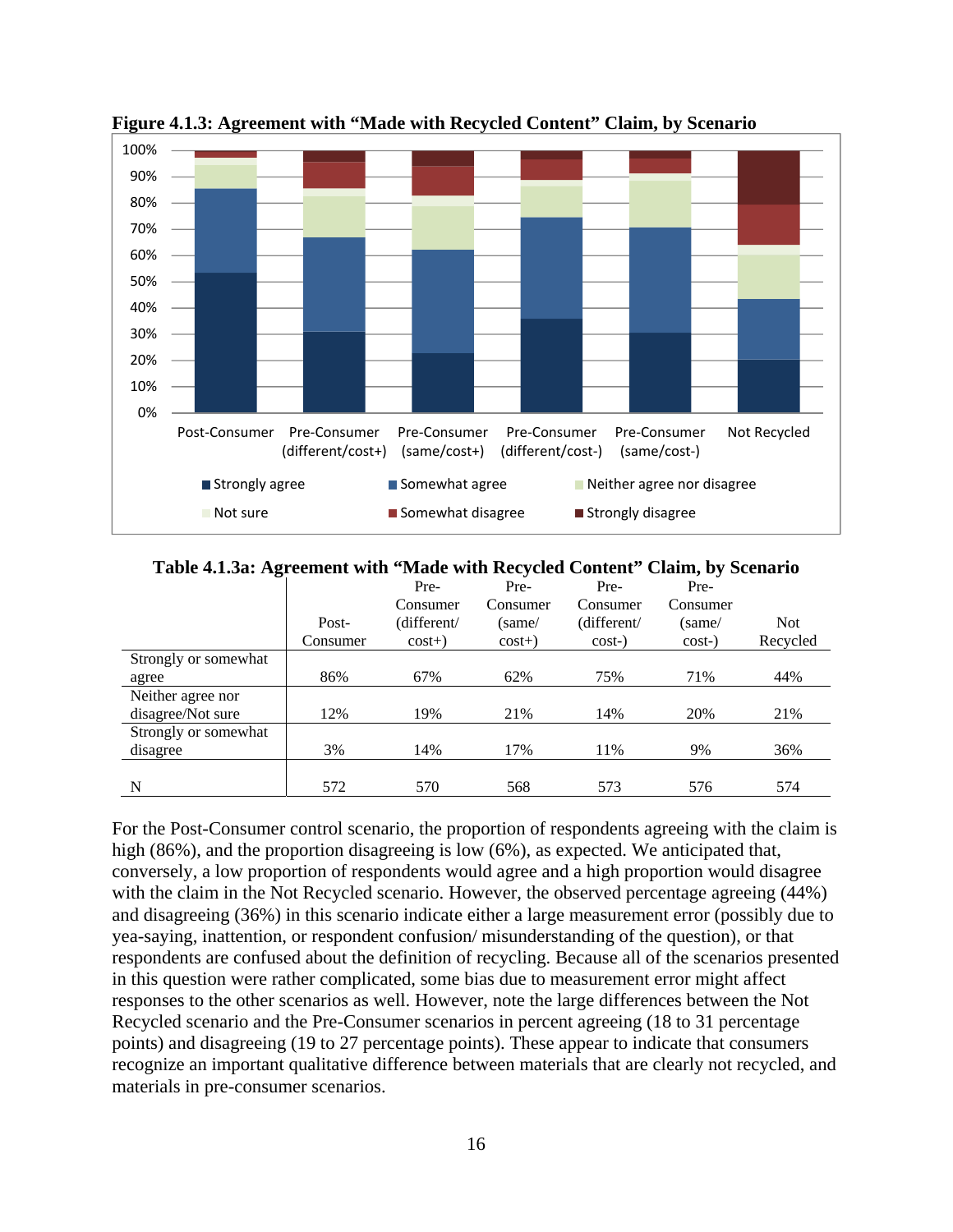The main results of interest from this question are the differences in responses between the Pre-Consumer scenarios and the Post-Consumer control for the unqualified claim. For each Pre-Consumer scenario, the difference in the percent of the sample disagreeing with the claim between that scenario and the Post-Consumer control is reported in Table 4.1.3b below. The Table also reports 95% confidence interval estimates for this difference. Assuming a random sample of the population, we could be 95% certain that the true population difference between these scenarios in the percentage disagreeing lies somewhere within that interval.<sup>17</sup> However, because we have a non-probability sample, we cannot rely on these estimates as an unbiased projection to the general population. Also, note that these intervals reflect the sampling error involved in the study, but do not account for any measurement error. They also do not account for the likely non-response bias due to the study's low response rate. Hence, these ranges likely underestimate the true margin of error, which we are unable to quantify precisely.

|                   | <b>Scenarios</b>             |
|-------------------|------------------------------|
| Pre-Consumer      | Sample Difference (% points) |
| Scenario          | (95% Confidence Interval)    |
| $different/cost+$ | 11.8                         |
|                   | (8.6, 14.9)                  |
| same/cost+        | 14.5                         |
|                   | (11.1, 17.8)                 |
| different/cost-   | 8.5                          |
|                   | (5.7, 11.4)                  |
| same/cost-        | 6.1                          |
|                   | (3.4, 8.7)                   |

# **Table 4.1.3b: Difference in Percentage Disagreeing between Post-Consumer Control and Pre-Consumer**

We find statistically significant differences between Pre-consumer responses and that of the Post-consumer control. 18 However, the proportion disagreeing in Pre-Consumer scenarios exceeds the proportion disagreeing in the Post-Consumer control by an amount too small to be practically significant (less than 10 percentage points in some pre-consumer scenarios, and less than 15 percentage points in all of them). Notice also that, for some scenarios, values as low as 3.4 percentage points fall within the confidence intervals. We also find that differences in responses between the four Pre-Consumer scenarios are too small in magnitude (all less than 10 percentage points) to indicate that disagreement with an unqualified Recycled claim depends meaningfully on the details of the manufacturing scenario.<sup>19</sup>

 $17$  Technically, the meaning of a 95% confidence interval is that if we elicited responses from a large number of repeated random samples of consumers, 95% of the confidence intervals estimated from these response samples would contain the true percentage of the population holding a particular view. This survey, however, is not based on a random sample of consumers.

<sup>&</sup>lt;sup>18</sup> Differences in response distributions between Pre-Consumer scenarios and both control scenarios are statistically significant at the .05 level according to a chi-squared test.

<sup>&</sup>lt;sup>19</sup> Differences in response distributions between same/cost+ and same/cost- scenarios and between different/costand same/cost- scenarios are statistically significant at the .05 level according to a chi-squared test. However, we do not interpret the differences in the proportions agreeing and disagreeing between these scenarios as practically meaningful.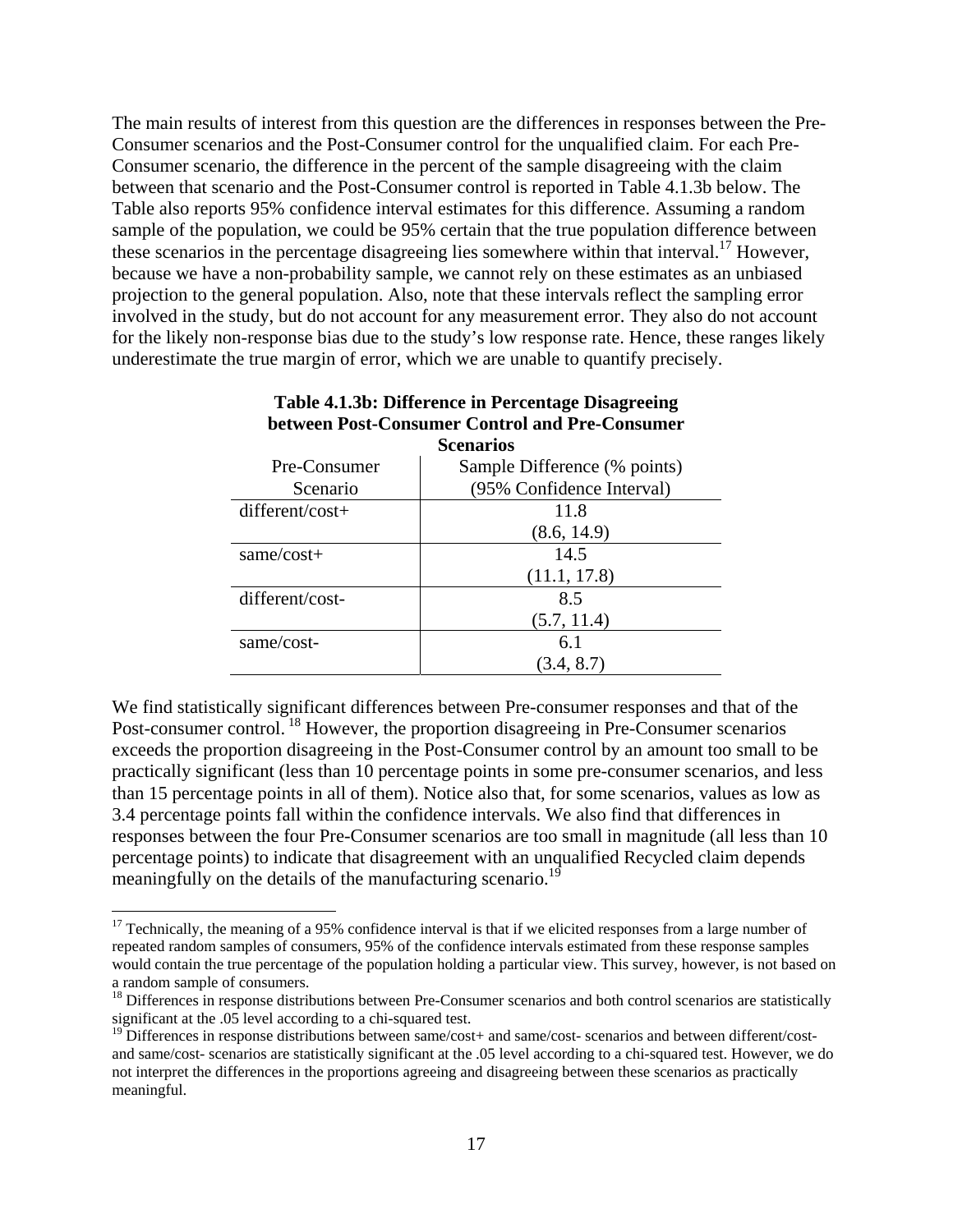#### *4.1.4 Consumer Agreement with Qualified Recycled Content Claims*

In addition to presenting respondents with an unqualified recycled content claim as described in the previous section, we presented other respondents with one of two qualified claims, either "Made with Pre-Consumer Recycled Content" or "Made with Post-Industrial Recycled Content." We also presented each of these two qualified claims within each of the four Pre-Consumer scenarios and three product framings described above for the unqualified claim<sup>20</sup> for a total of 24 cells, each with approximately 190 respondents. Responses to these qualified claims can be compared to those with the unqualified claim in each scenario to determine whether the qualification affects consumers' agreement with the claim. Figure 4.1.4 and Table 4.1.4, below, present results for each of the four Pre-Consumer scenarios.<sup>21</sup>

 $20$  The Post-Consumer and Not Recycled control scenarios used with the unqualified claim were not repeated here with the qualified claims.

<sup>&</sup>lt;sup>21</sup> As in the results presented, above, for the unqualified claim, the results here are pooled across the three product framings.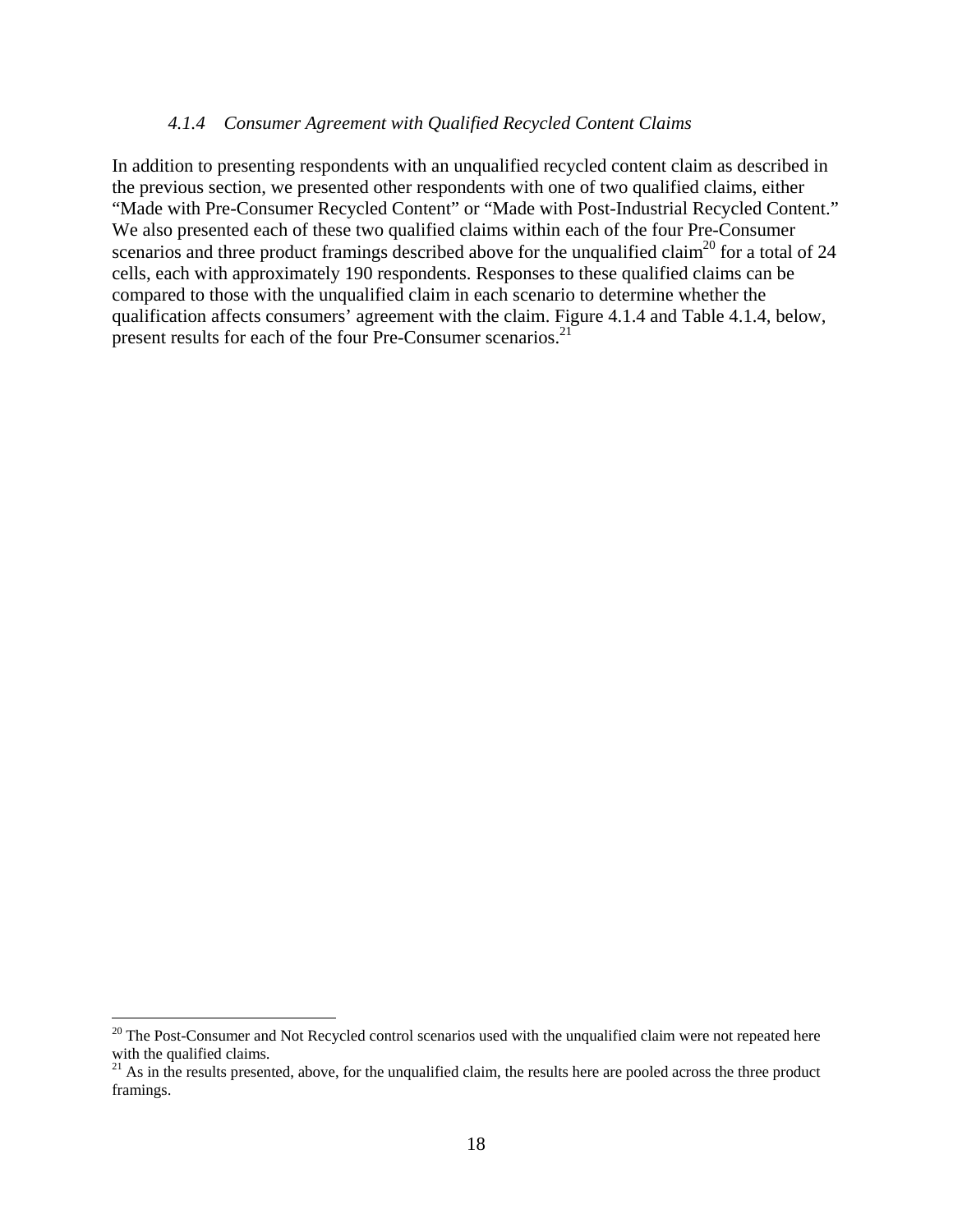

**Figure 4.1.4: Unqualified vs. Qualified Claims in Pre-Consumer Scenarios**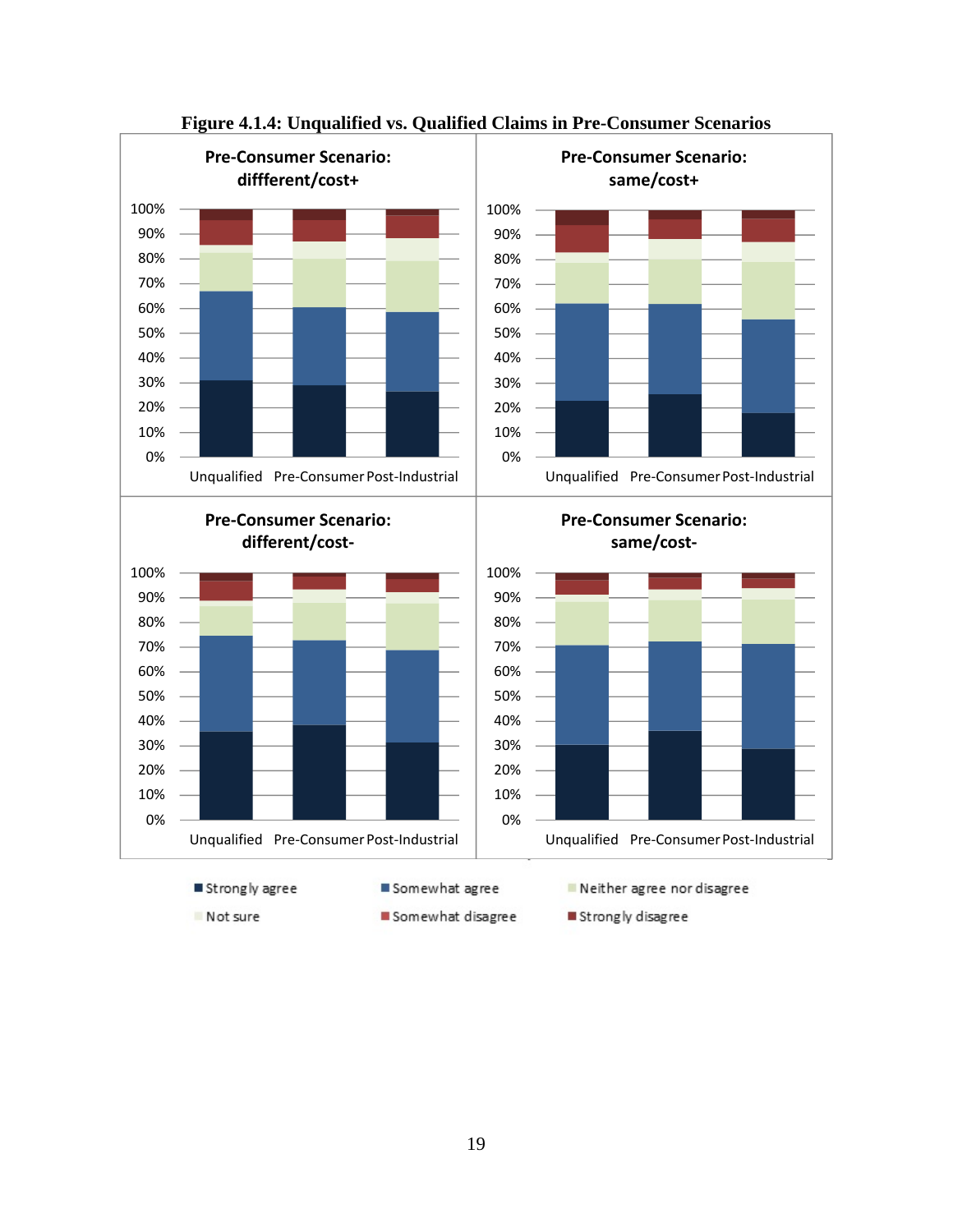|               |         |                 |       | ∼       |            |       |         |                 |       |         |            |       |
|---------------|---------|-----------------|-------|---------|------------|-------|---------|-----------------|-------|---------|------------|-------|
|               |         | different/cost+ |       |         | same/cost+ |       |         | different/cost- |       |         | same/cost- |       |
|               |         | Pre-            | Post- |         | Pre-       | Post- |         | Pre-            | Post- |         | Pre-       | Post- |
|               | Unqual. | Cons.           | Ind.  | Unqual. | Cons.      | Ind.  | Unqual. | Cons.           | Ind.  | Unqual. | Cons.      | Ind.  |
| Strongly      |         |                 |       |         |            |       |         |                 |       |         |            |       |
| <sub>or</sub> |         |                 |       |         |            |       |         |                 |       |         |            |       |
| somewhat      |         |                 |       |         |            |       |         |                 |       |         |            |       |
| agree         | 67%     | 61%             | 59%   | 62%     | 62%        | 56%   | 75%     | 73%             | 69%   | 71%     | 72%        | 71%   |
| Neither       |         |                 |       |         |            |       |         |                 |       |         |            |       |
| agree nor     |         |                 |       |         |            |       |         |                 |       |         |            |       |
| disagree/     |         |                 |       |         |            |       |         |                 |       |         |            |       |
| Not sure      | 19%     | 27%             | 30%   | 21%     | 26%        | 31%   | 14%     | 20%             | 23%   | 20%     | 21%        | 23%   |
| Strongly      |         |                 |       |         |            |       |         |                 |       |         |            |       |
| <sub>or</sub> |         |                 |       |         |            |       |         |                 |       |         |            |       |
| somewhat      |         |                 |       |         |            |       |         |                 |       |         |            |       |
| disagree      | 14%     | 13%             | 12%   | 17%     | 12%        | 13%   | 11%     | 7%              | 8%    | 9%      | 7%         | 6%    |
| N             | 570     | 575             | 571   | 568     | 570        | 570   | 573     | 572             | 576   | 576     | 572        | 576   |

Table 4.1.4: Unqualified vs. Qualified Claims in Pre-Consumer Scenarios<sup>22</sup>

Distributions of responses for the Pre-Consumer scenarios with the qualified claims are largely similar to those with the unqualified claim. Notice that, in most cases, the proportion disagreeing with the claims declines slightly (less than 5 percentage points in all cases) when qualifying language is added, but the proportion agreeing with the claim also declines, and the proportion giving an indecisive response increases. These results suggest that "Pre-Consumer" and "Post-Industrial" qualifying language does not significantly affect consumer agreement or disagreement with a recycled content claim among consumers surveyed. The results on respondents' self-reported understanding of these claims, reported in Section 4.1.1 above, suggest that this lack of an effect may be due to respondents' uncertainty about the meaning of the qualified claims.

## *4.1.5 Follow-Up Questions for Respondents Disagreeing with Recycled Content Claim*

In an open-ended follow-up question (Q4), we asked respondents who disagreed with the recycled content claim presented in Q3 to explain why they disagreed that the claim accurately describes the given product. Tables 4.1.5a and 4.1.5b below summarize IPSOS staff's coding of the verbatim responses, by scenario, for the unqualified and qualified claims, respectively. IPSOS staff's coding of the responses followed coding guidelines we provided. For each category, the tables report the proportion of respondents whose open-ended response was coded in that category, as a percentage of all responses to the scenario including those agreeing, disagreeing, or indecisive. The last row in each table reports the total percent disagreeing in Q3 (the sum of each column).

 $^{22}$  Columns labeled "Unqual.," "Pre-Cons.," and "Post-Ind." present results for unqualified recycled content, preconsumer recycled content, and post-industrial recycled content claims, respectively.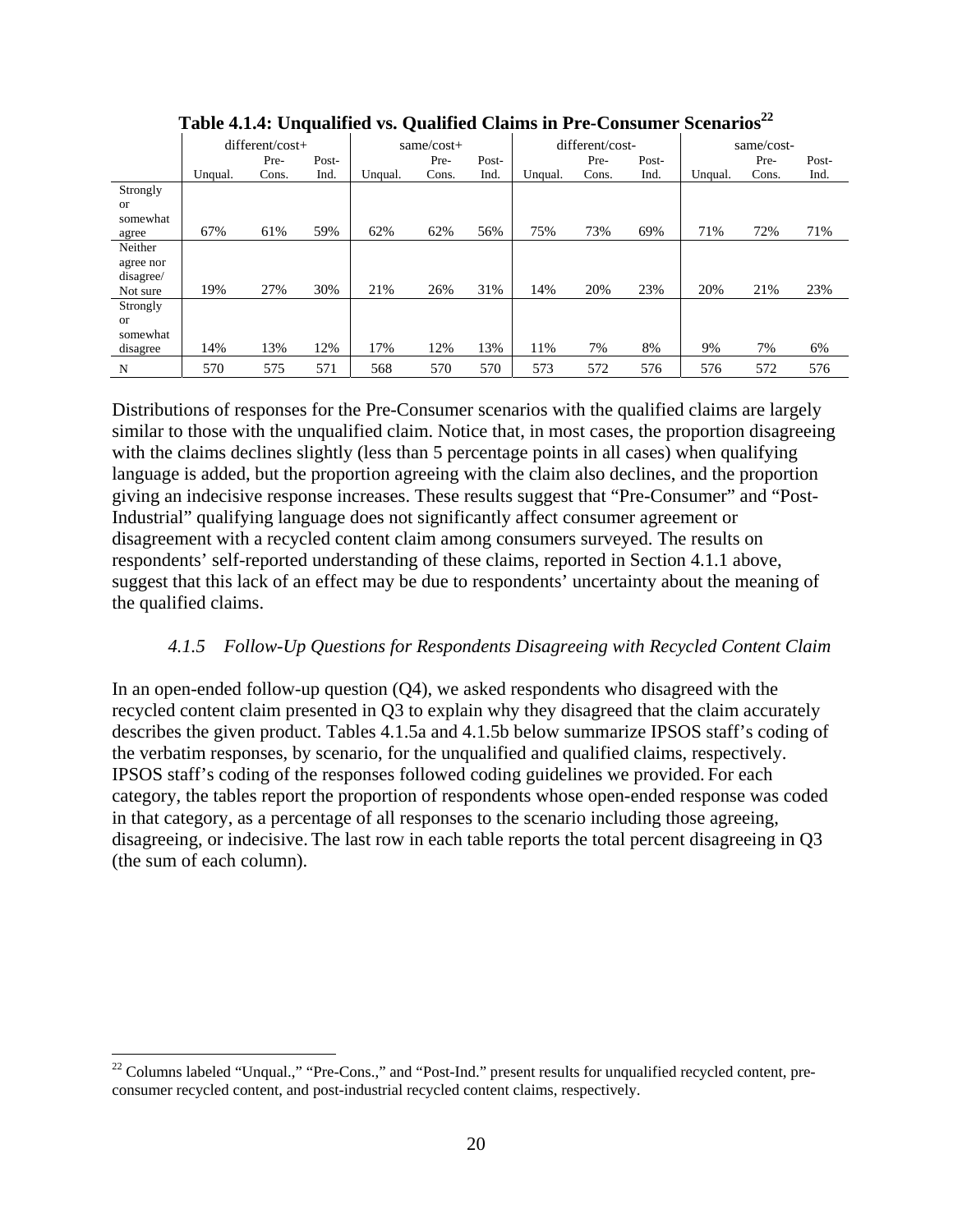|                          |          | Pre-        | Pre-     | Pre-        | Pre-     |            |
|--------------------------|----------|-------------|----------|-------------|----------|------------|
|                          |          | Consumer    | Consumer | Consumer    | Consumer |            |
|                          | Post-    | (different/ | (same/   | (different/ | (same/   | <b>Not</b> |
| <b>Coding Category</b>   | Consumer | $cost+)$    | $cost+)$ | $cost-)$    | $cost-)$ | Recycled   |
| Not previously           |          |             |          |             |          |            |
| used/new                 |          |             |          |             |          |            |
| material/scraps          | 0%       | 6%          | 8%       | 8%          | 6%       | 19%        |
| Not recycled/not         |          |             |          |             |          |            |
| recycled material        | ${<}1\%$ | 1%          | 1%       | 1%          | 1%       | 5%         |
| Made from trees/local    |          |             |          |             |          |            |
| forests                  | 0%       | 0%          | 0%       | 0%          | 0%       | 8%         |
| Made from sand/sand      |          |             |          |             |          |            |
| pits                     | 0%       | 0%          | 0%       | 0%          | $0\%$    | 2%         |
| Made from tires/rubber   | 0%       | 0%          | 0%       | 0%          | 0%       | ${<}1\%$   |
| Expensive                | $0\%$    | 2%          | 2%       | $<$ 1%      | 0%       | 0%         |
| Cost/price               | 0%       | $<$ 1%      | ${<}1\%$ | 0%          | 0%       | 0%         |
| Poor quality             | 0%       | 0%          | 0%       | ${<}1\%$    | ${<}1\%$ | 0%         |
| Hard to                  |          |             |          |             |          |            |
| understand/confusing     | 0%       | 1%          | ${<}1\%$ | ${<}1\%$    | ${<}1\%$ | 1%         |
| Not believable           | $<$ 1%   | 1%          | 1%       | $<$ 1%      | 1%       | 1%         |
| Not informative          | 1%       | 1%          | ${<}1\%$ | 1%          | 1%       | 1%         |
| Other                    | 1%       | 2%          | 2%       | 1%          | ${<}1\%$ | 2%         |
| Nothing                  | $<$ 1%   | 2%          | 3%       | 1%          | 1%       | 2%         |
| <b>Total Disagreeing</b> | 3%       | 14%         | 17%      | 11%         | 9%       | 36%        |

#### **Table 4.1.5a: Reasons for Disagreeing as a Percentage of All Responses, All Scenarios with Unqualified Claim** <sup>23</sup>

 $2<sup>23</sup>$  Responses may be coded under multiple categories.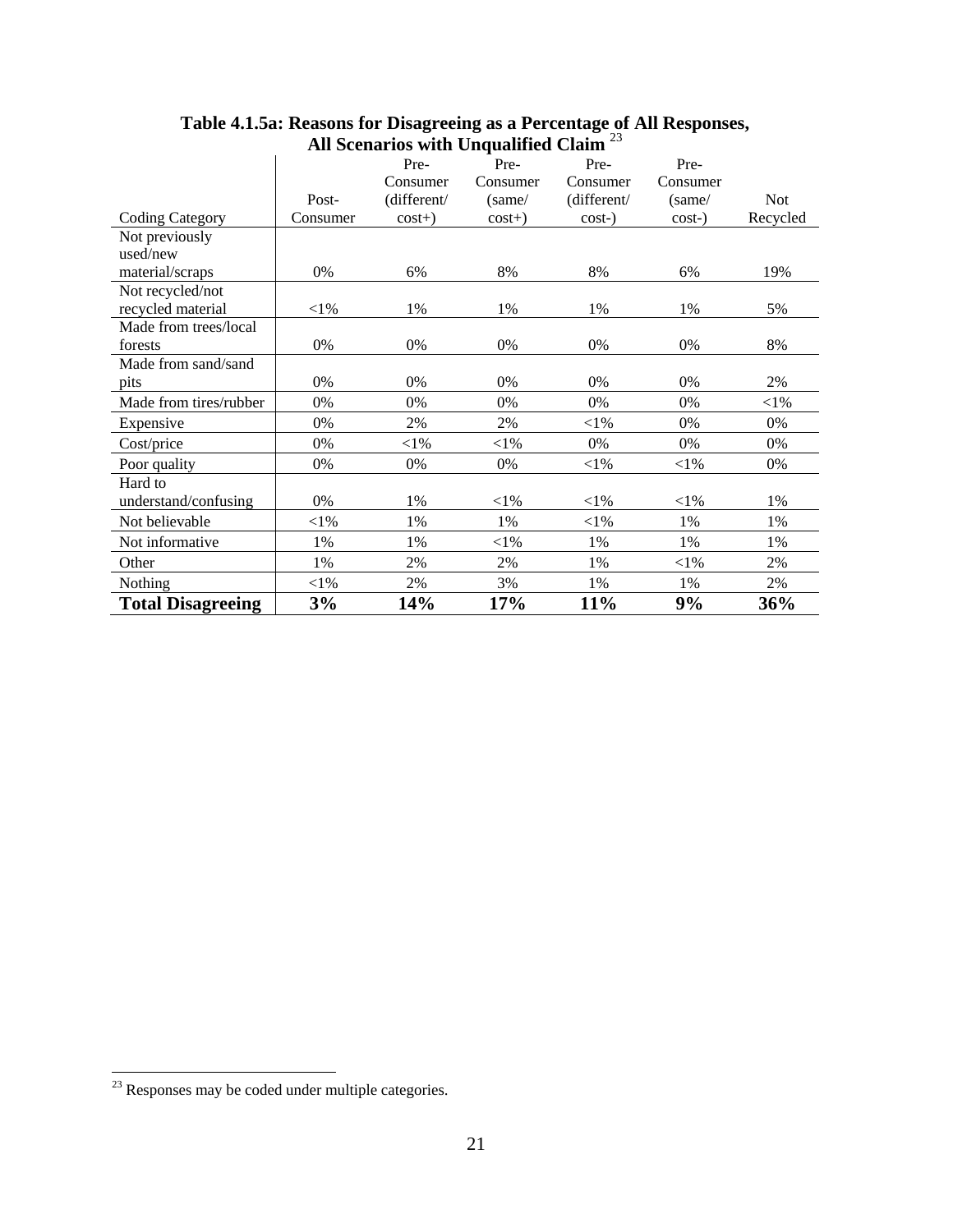|                        | Pre-Consumer |           |            | Post-Industrial |            |          |            |          |
|------------------------|--------------|-----------|------------|-----------------|------------|----------|------------|----------|
|                        | different/   | same/     | different/ | same/           | different/ | same/    | different/ | same/    |
| <b>Coding Category</b> | $cost+$      | $cost+$   | cost-      | cost-           | $cost+$    | $cost+$  | cost-      | cost-    |
| Not previously         |              |           |            |                 |            |          |            |          |
| used/new               |              |           |            |                 |            |          |            |          |
| material/scraps        | 3%           | 4%        | 3%         | 3%              | 3%         | 5%       | 3%         | 2%       |
| Not recycled/not       |              |           |            |                 |            |          |            |          |
| recycled material      | 2%           | 1%        | 1%         | $<$ 1%          | 0%         | 1%       | $<$ l $%$  | $<$ 1%   |
| Made from              |              |           |            |                 |            |          |            |          |
| trees/local forests    | 0%           | $0\%$     | 0%         | 0%              | 0%         | 0%       | 0%         | 0%       |
| Made from              |              |           |            |                 |            |          |            |          |
| sand/sand pits         | 0%           | 0%        | 0%         | 0%              | 0%         | 0%       | 0%         | 0%       |
| Made from              |              |           |            |                 |            |          |            |          |
| tires/rubber           | 0%           | 0%        | 0%         | 0%              | $<$ 1%     | 0%       | 0%         | 0%       |
| Expensive              | 1%           | 1%        | 0%         | 0%              | 2%         | 1%       | ${<}1\%$   | 0%       |
| Cost/price             | 1%           | 1%        | 0%         | 0%              | ${<}1\%$   | ${<}1\%$ | 0%         | 0%       |
| Poor quality           | 0%           | $<$ l $%$ | $<$ 1%     | 0%              | 0%         | 0%       | 0%         | 0%       |
| Hard to                |              |           |            |                 |            |          |            |          |
| understand/confusing   | 1%           | 1%        | 2%         | 1%              | 1%         | 1%       | 1%         | 1%       |
| Not believable         | 1%           | $<$ l $%$ | 1%         | 0%              | 1%         | 1%       | ${<}1\%$   | 0%       |
| Not informative        | ${<}1\%$     | 1%        | 1%         | $<$ 1%          | 1%         | 1%       | 1%         | ${<}1\%$ |
| Other                  | 2%           | 1%        | 1%         | $<$ 1%          | 1%         | ${<}1\%$ | 1%         | 1%       |
| <b>Nothing</b>         | 3%           | 2%        | 1%         | 2%              | 2%         | 2%       | 2%         | 1%       |
| <b>Total</b>           |              |           |            |                 |            |          |            |          |
| <b>Disagreeing</b>     | 13%          | 12%       | 7%         | $7\%$           | 12%        | 13%      | 8%         | 6%       |

### **Table 4.1.5b: Reasons for Disagreeing as a Percentage of All Responses, Pre-Consumer Scenarios with "Pre-Consumer" and "Post-Industrial" Qualified Claims** <sup>24</sup>

The most frequent reason for disagreeing with the unqualified claim in pre-consumer scenarios is that the material is "not previously used" or "new." This response was given by 6-8% of all respondents, out of the 9%-17% of total respondents disagreeing in these scenarios. These consumers appear to believe that an unqualified recycled content claim implies post-consumer material. Note that this remains a frequently-cited reason for disagreeing (3-5% of all respondents out of a total of 6%-13% disagreeing) even when the claim is qualified. However, while these responses represent a large proportion of respondents who disagreed with the claim, they are only a very small proportion of all respondents who viewed the claim.

We observe a slightly higher percentage of respondents disagreeing in "cost+" pre-consumer scenarios than in "cost-" scenarios. Some of this difference is explained by open-ended responses referring to the fact that using the material is more expensive in the cost+ scenarios. An example typical of responses in this category states, "Recycled material should cost less than new material, but this material costs more, so it can't be recycled." Hence, some consumers appear to believe that recycled material is defined by a lower input cost to the firm, even though the firm would likely still use such material absent a recycled content claim. However, no more than 2% of consumers viewing the claim held this view in any version of the claim or scenario.

 $\overline{a}$  $24$  Responses may be coded under multiple categories.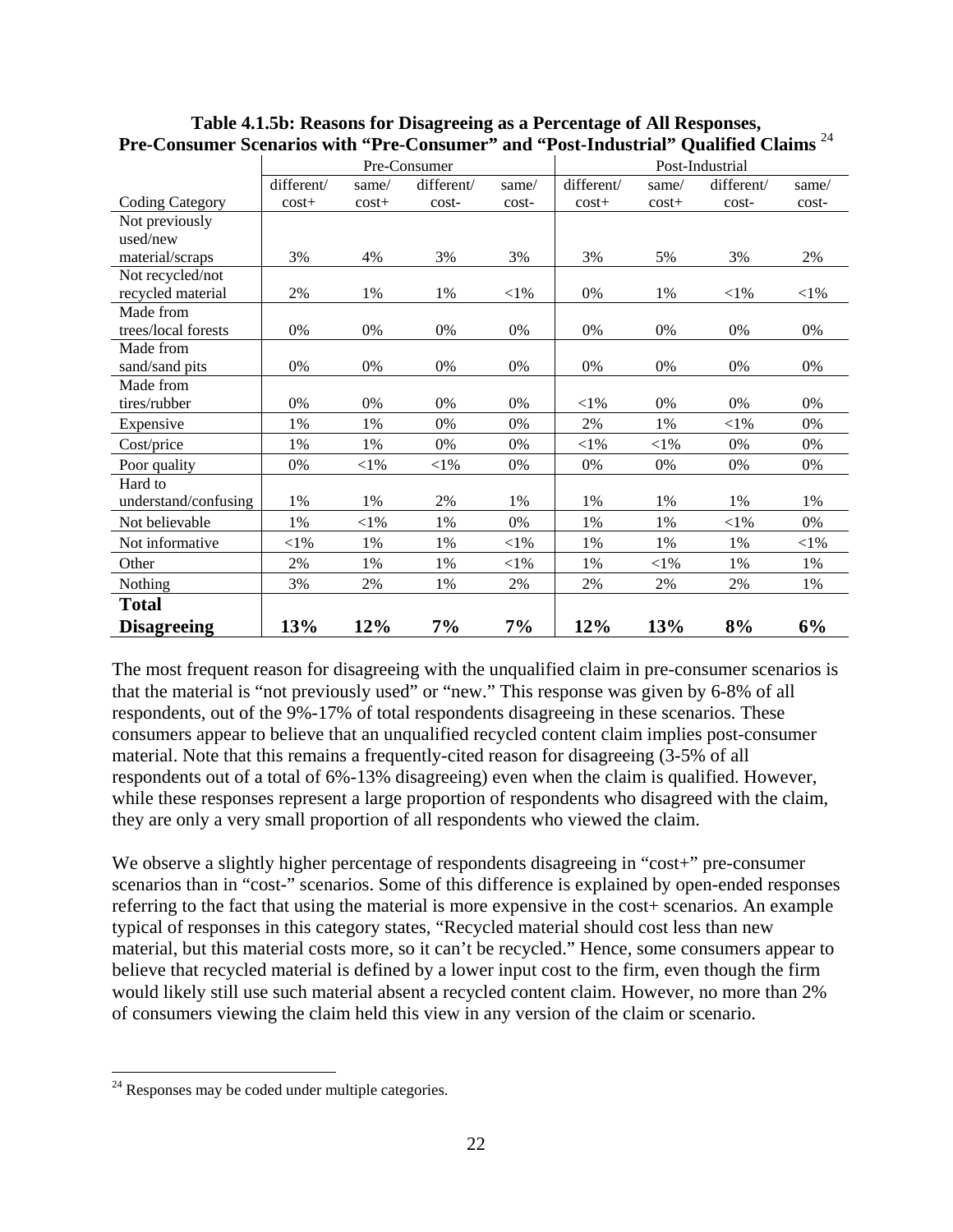For respondents who were shown the unqualified "Made with Recycled Content" claim with a pre-consumer scenario in Q3 and disagreed that the claim accurately describes the given product, we asked a second follow-up question, Q5. This question gave the same product and scenario, but asked whether they would agree or disagree if the product were instead labeled with the qualified claim, "Made with Pre-Consumer Recycled Content." Table 4.1.5c present the results of this question. As with the results presented for Q4, above, we express responses to Q5 in terms of the percentage of all respondents in the given scenario in Q3.

|                          | Pre-Consumer<br>$(different/cost+)$ | Pre-Consumer<br>$(same/cost+)$ | Pre-Consumer<br>(different/cost-) | Pre-Consumer<br>(same/cost-) |
|--------------------------|-------------------------------------|--------------------------------|-----------------------------------|------------------------------|
| Strongly or somewhat     |                                     |                                |                                   |                              |
| agree $(Q5)$             | 5%                                  | 7%                             | 4%                                | 3%                           |
| Neither agree nor        |                                     |                                |                                   |                              |
| disagree/Not sure $(Q5)$ | 7%                                  | 8%                             | 5%                                | 5%                           |
| Strongly or somewhat     |                                     |                                |                                   |                              |
| disagree $(Q5)$          | 3%                                  | 2%                             | 2%                                | 1%                           |
| Total (% Disagreeing in  |                                     |                                |                                   |                              |
| Q <sub>3</sub>           | 14%                                 | 17%                            | 11%                               | 9%                           |
|                          |                                     |                                |                                   |                              |
| N                        | 570                                 | 568                            | 573                               | 576                          |

#### **Table 4.1.5c: Responses to "Pre-Consumer" Qualified Claim among Respondents who Disagreed with an Unqualified Claim in the Same Scenario**

In all four pre-consumer manufacturing scenarios, only a minority of those who disagreed in Q3 that the unqualified claim accurately describes the product would agree that a "Pre-Consumer" qualified claim would accurately describe the same product. The proportion of all respondents in this category is low, between  $3\%$  and  $7\%$  depending on the scenario.<sup>25</sup> Between this result and the results of Q3 scenarios with the qualified claims, we find little evidence that such qualifying language substantially affects consumer agreement or disagreement with recycled content claims according to consumers surveyed.

## 4.2 Part II: Organic Claims

 $\overline{a}$ 

#### *4.2.1 Familiarity with Organic Claims*

Part II of the questionnaire began with a question (Q6) asking respondents to state how well they understand the meaning of the claim, "Organic," before specifying a specific product framing. We asked this question without product framing because other questions asked for comparisons in claim meaning between different products, so it seems useful to know how well consumers think they understand the claim in general. Figure 4.2.1 and Table 4.2.1, below, summarize responses to this question, along with responses to the self-reported understanding of the unqualified recycled content claim for comparison.

 $25$  Differences between Q5 response distributions are not statistically significant at the .05 level according to a chisquared test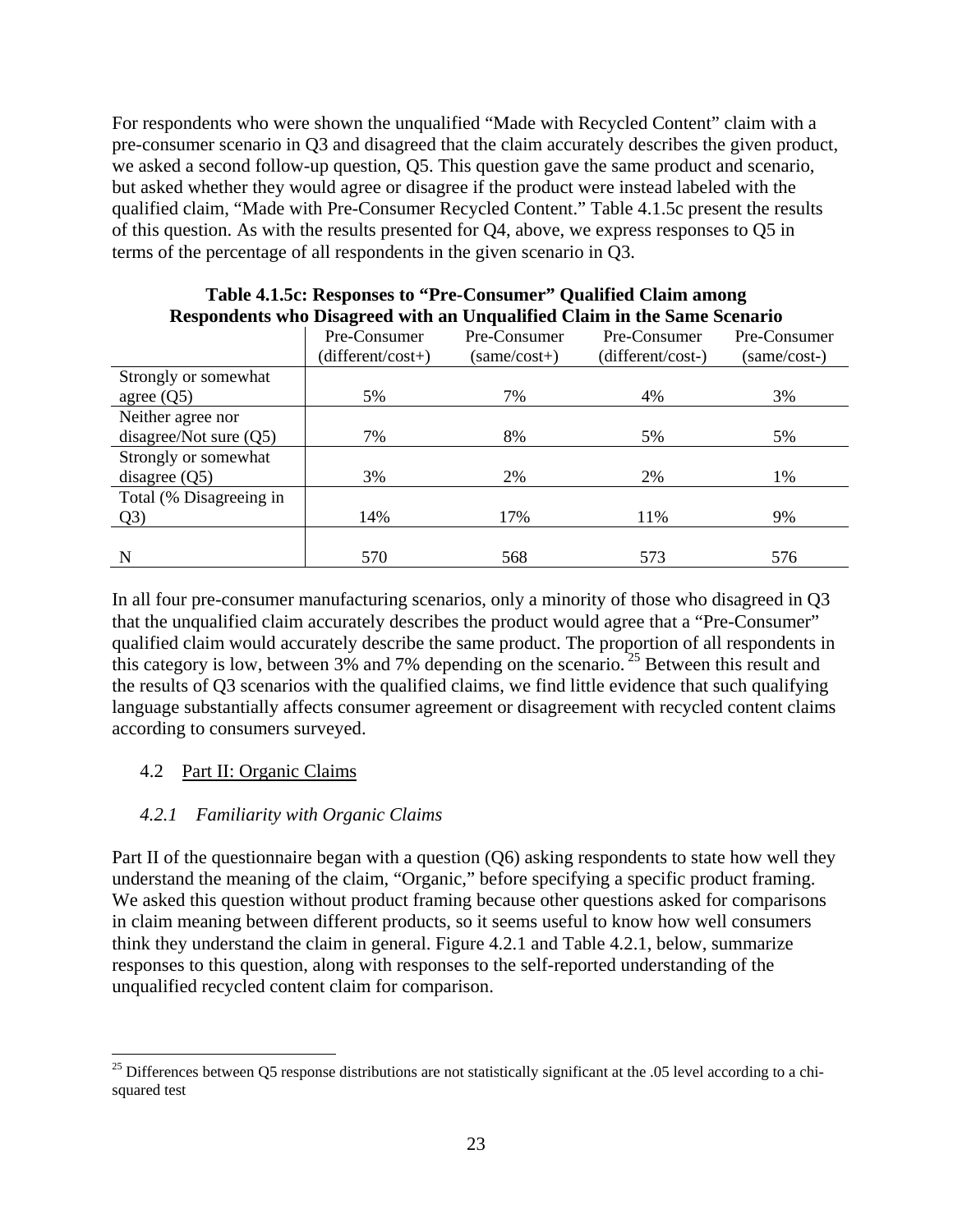

**Figure 4.2.1: Self-Reported Understanding of Claim** 



|                                 | Organic | Made with Recycled Content (from Q1) |
|---------------------------------|---------|--------------------------------------|
| Very thorough or some           |         |                                      |
| understanding                   | 82%     | 90%                                  |
| Very little or no understanding | 18%     | 10%                                  |
|                                 |         |                                      |
|                                 | 8,015   | 3,433                                |

We find that more than 4 out of 5 consumers surveyed believe that they have at least some understanding of what an organic claim means, but they report somewhat less understanding of this claim than "Made with Recycled Content" (82% vs. 90%). This suggests that fewer consumers may understand organic claims. Hence, this part of this study aims to explore when consumers would consider an organic claim appropriate and when they would not.

## *4.2.2 Meaning of Organic Claims: Open-Ended Responses*

Before proceeding to closed-ended questions investigating consumer agreement with organic claims made in various scenarios, we included an open-ended question (Q7) asking respondents to explain what the claim suggests or implies about either a dry cleaning service, a mattress, or a shampoo. This part of the study used the same product framing as in subsequent questions, including the main research questions (Q10.1 and Q10.2). Of the 31 respondent cells in Part II, we used the dry cleaning service framing for 9 cells (all Q10.1), while we used the mattress and shampoo framings for 11 cells each (9 for Q10.1 and 2 for Q10.2). Table 4.2.2 summarizes IPSOS staff's coding of the verbatim responses, which followed coding guidelines we provided.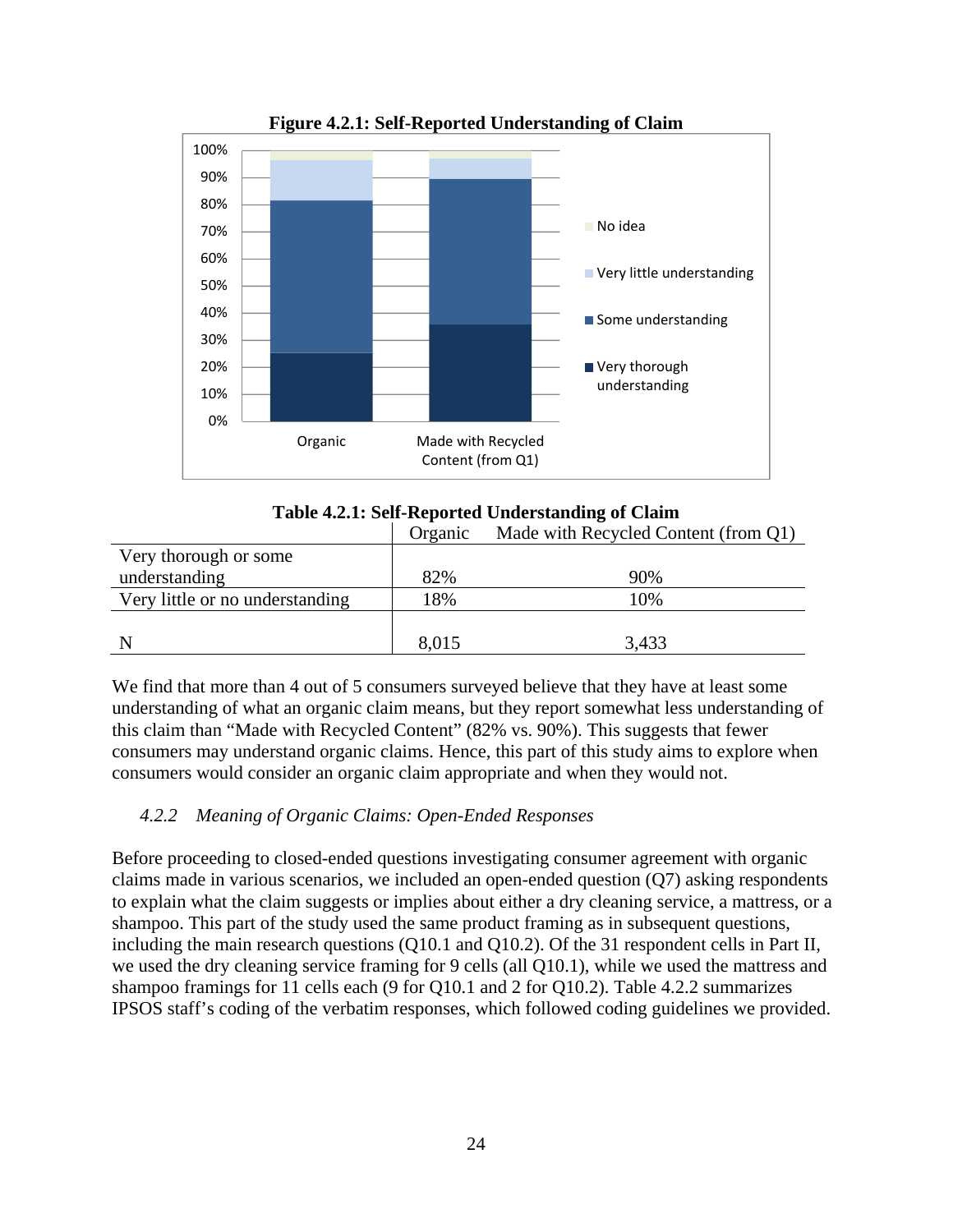| Table 4.2.2: If SOS County of Open-Ended Responses on Meaning of Organic Clann |                      |            |            |
|--------------------------------------------------------------------------------|----------------------|------------|------------|
| <b>Coding Category</b>                                                         | Dry Cleaning Service | Shampoo    | Mattress   |
| Natural/natural materials                                                      | 25%                  | 42%        | 31%        |
| No/less chemicals/additives                                                    | 25%                  | 31%        | 28%        |
| Organic/organic materials                                                      | 7%                   | 6%         | 7%         |
| Contains no/less toxic/harmful materials/chemicals                             | 7%                   | 4%         | 2%         |
| Plant/plant based                                                              | 1%                   | 2%         | 2%         |
| Expensive                                                                      | 1%                   | 3%         | 2%         |
| Healthy/good for you/your hair                                                 | 1%                   | 3%         | 1%         |
| Environmentally friendly/ecological                                            | 6%                   | 1%         | 2%         |
| Good/quality product                                                           | 1%                   | 2%         | 2%         |
| No GMO/genetically modified organism                                           | $<$ l $%$            | 2%         | 2%         |
| Non/less processed                                                             | 1%                   | 1%         | 2%         |
| Food                                                                           | 1%                   | 1%         | 1%         |
| Safe to use                                                                    | 1%                   | 1%         | ${<}1\%$   |
| Ground/growth                                                                  | 1%                   | 1%         | 1%         |
| Contains chemicals/non-toxic/ecological chemical material                      | 2%                   | $<$ 1%     | $<$ l $%$  |
| No hormones                                                                    | 1%                   | $<$ 1%     | 1%         |
| Certified/follows federal guidelines                                           | $<$ 1%               | 1%         | 1%         |
| Not convincing/wouldn't buy/use                                                | $<$ 1%               | 1%         | 1%         |
| Living material/organism                                                       | $<$ l $%$            | $<$ 1%     | 1%         |
| Fresh/fresh materials                                                          | $<$ 1%               | $<$ 1%     | 1%         |
| Recycled/recycled materials                                                    | $<$ 1%               | $<$ 1%     | 1%         |
| Clean                                                                          | 1%                   | $<$ 1%     |            |
|                                                                                |                      |            | $<$ 1%     |
| Contains animal material                                                       | $<$ l%               | $<$ 1%     | 1%         |
| Unique/unusual                                                                 | $<$ l $%$            | $<$ 1%     | ${<}1\%$   |
| Irrelevant to product                                                          | $<$ 1%               | $<$ 1%     | ${<}1\%$   |
| Not effective/doesn't work                                                     | $<$ l $%$            | $<$ 1%     | 0%         |
| Poor quality                                                                   | $<$ 1%               | $<$ 1%     | $<$ l $%$  |
| No antibiotics                                                                 | $<$ 1%               | $<$ 1%     | ${<}1\%$   |
| Man-made/not natural                                                           | $<$ 1%               | $<$ 1%     | ${<}1\%$   |
| Contains no animal byproducts                                                  | $<$ 1%               | 1%         | $<$ 1%     |
| Unappealing                                                                    | $<$ 1%               | $<$ 1%     | $<$ 1%     |
| Convincing                                                                     | $<$ 1%               | $<$ 1%     | ${<}1\%$   |
| New/new materials                                                              | $<$ l $%$            | $<$ 1%     | ${<}1\%$   |
| Dumb/silly/stupid                                                              | $<$ 1%               | $<$ 1%     | $<$ 1%     |
| No animal testing                                                              | 0%                   | 1%         | $0\%$      |
| Home grown                                                                     | $<$ 1%               | $<$ 1%     | ${<}1\%$   |
| Not organic                                                                    | $<$ 1%               | $<$ 1%     | ${<}1\%$   |
| Carbon/carbon based                                                            | $<$ l $%$            | $<$ 1%     | ${<}1\%$   |
| Gentle                                                                         | $<$ 1%               | $<$ 1%     | 0%         |
| Contains no plastics                                                           | $<$ 1%               | 0%         | ${<}1\%$   |
| Nice                                                                           | ${<}1\%$             | $<$ 1%     | ${<}1\%$   |
| Not unique/unusual                                                             | $<$ l $%$            | $<$ l%     | $\leq$ 1%  |
| <b>Believable</b>                                                              | $<$ 1%               | $<\!\!1\%$ | $<\!\!1\%$ |
| Edible                                                                         | $0\%$                | $<$ 1%     | $<\!\!1\%$ |
| Environmentally conscience individuals                                         | $<$ l%               | 0%         | $<$ 1%     |
| Cool/hip                                                                       | $<\!\!1\%$           | 0%         | $<$ 1%     |
| Affordable/inexpensive                                                         | 0%                   | $<$ 1%     | $<\!\!1\%$ |
| Germ free                                                                      | $0\%$                | 0%         | $<\!\!1\%$ |
| Hard to understand/confusing                                                   | 2%                   | $<$ 1%     | 1%         |
| Not believable                                                                 | 3%                   | 1%         | 2%         |
| Not informative                                                                | 1%                   | $<$ 1%     | 1%         |
|                                                                                |                      |            |            |
| Not familiar with/never heard of product                                       | $<$ l $%$            | $<$ 1%     | 1%         |
| Other                                                                          | $<$ l%               | 1%         | 1%         |
| Nothing                                                                        | 24%                  | 15%        | 22%        |
| N                                                                              | 2333                 | 2840       | 2842       |

# **Table 4.2.2: IPSOS Coding of Open-Ended Responses on Meaning of Organic Claim 26**

 $26$  Responses may be coded in multiple categories.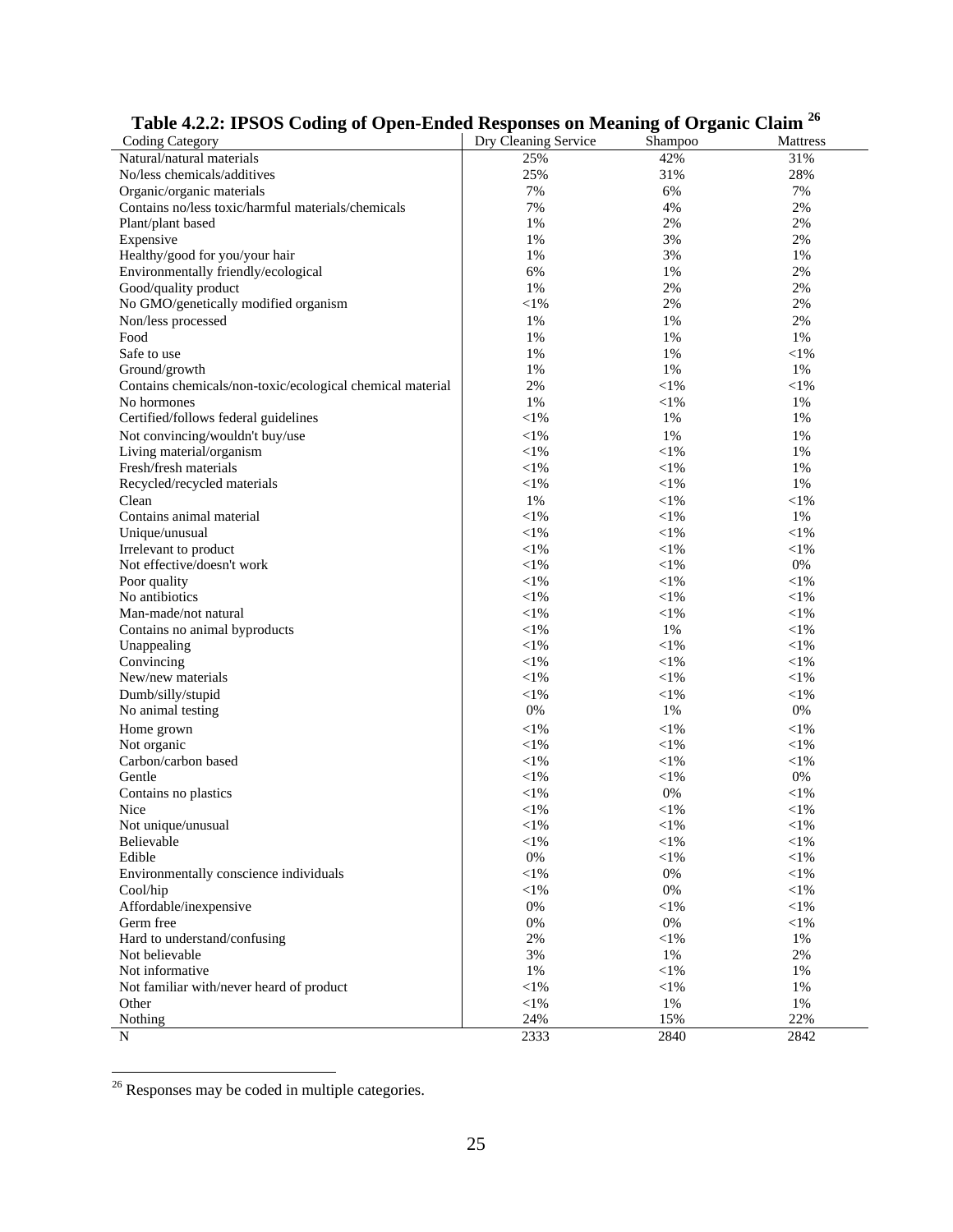The most frequent responses say that the materials are "natural," or that they contain no or less chemicals or additives. Combined, these categories account for 44% of responses for dry cleaning, 63% of responses for shampoo, and 52% of responses for mattress.27 The results show that the next most frequent categories of responses across products described the product as "organic" or made from "organic materials" (a circular definition), or explained that the product contains no or less "toxic" or "harmful" chemicals or materials. Other categories including at least 100 responses in the shampoo and mattress framings combined (between 1% and 3% of responses for each product) include "expensive," "plant-based" material, or "healthy." For the dry cleaning framing, 6% of responses interpreted the claim to mean environmentally or ecologically friendly.<sup>28</sup>

Between 25% and 31% of responses fell into the "No/less chemicals/additives" category, depending on the product. In a supplementary analysis, FTC staff analyzed a randomly selected 10% subsample of the responses in this category for whether the response states that the product has "no" chemicals or additives, "less" chemicals or additives, or is indeterminate. Of the 227 responses in this subsample, 87% of these say "no" chemicals or additives, 5% say "less," and 8% are indeterminate. This is consistent with the findings in other questions that many consumers perceive organic claims to mean that the product has no non-organic content whatsoever (see Section 4.2.4).<sup>29</sup>

#### *4.2.3 Meaning of Organic Claim for Non-Food vs. Food Products*

Before investigating how specific details of the product relate to consumer agreement with organic claims, we included a more general question (Q8) about the claim's meaning for nonfood products compared to food products. We asked respondents whether or not an organic claim for the given product (dry cleaning service, mattress or shampoo) has the same meaning as an organic claim for an apple. Figure 4.2.3 and Table 4.2.3, below, present these results.

1

<sup>&</sup>lt;sup>27</sup> The proportion of responses coded in both the "natural/natural materials" and the "no/less chemicals/additives" categories is 6% for dry cleaning, 10% for shampoo, and 7% for mattress.

<sup>&</sup>lt;sup>28</sup> Aside from the coding categories listed in Table 4.2.2, searches for keywords of interest reveal that the word plant appears in only 190 responses (2%), while the word animal appears in only 74 responses (1%). Conversely, the words "man made," "man-made," or "manmade" appear in 271 responses (3%).

<sup>&</sup>lt;sup>29</sup> Only 75 (<1%) out of all 8,015 responses include the words "entirely," "completely," or "100%", but 697 responses (9%) include the word "all." Other responses define "organic" by what it does not include, e.g., "no" or "less" chemicals or additives.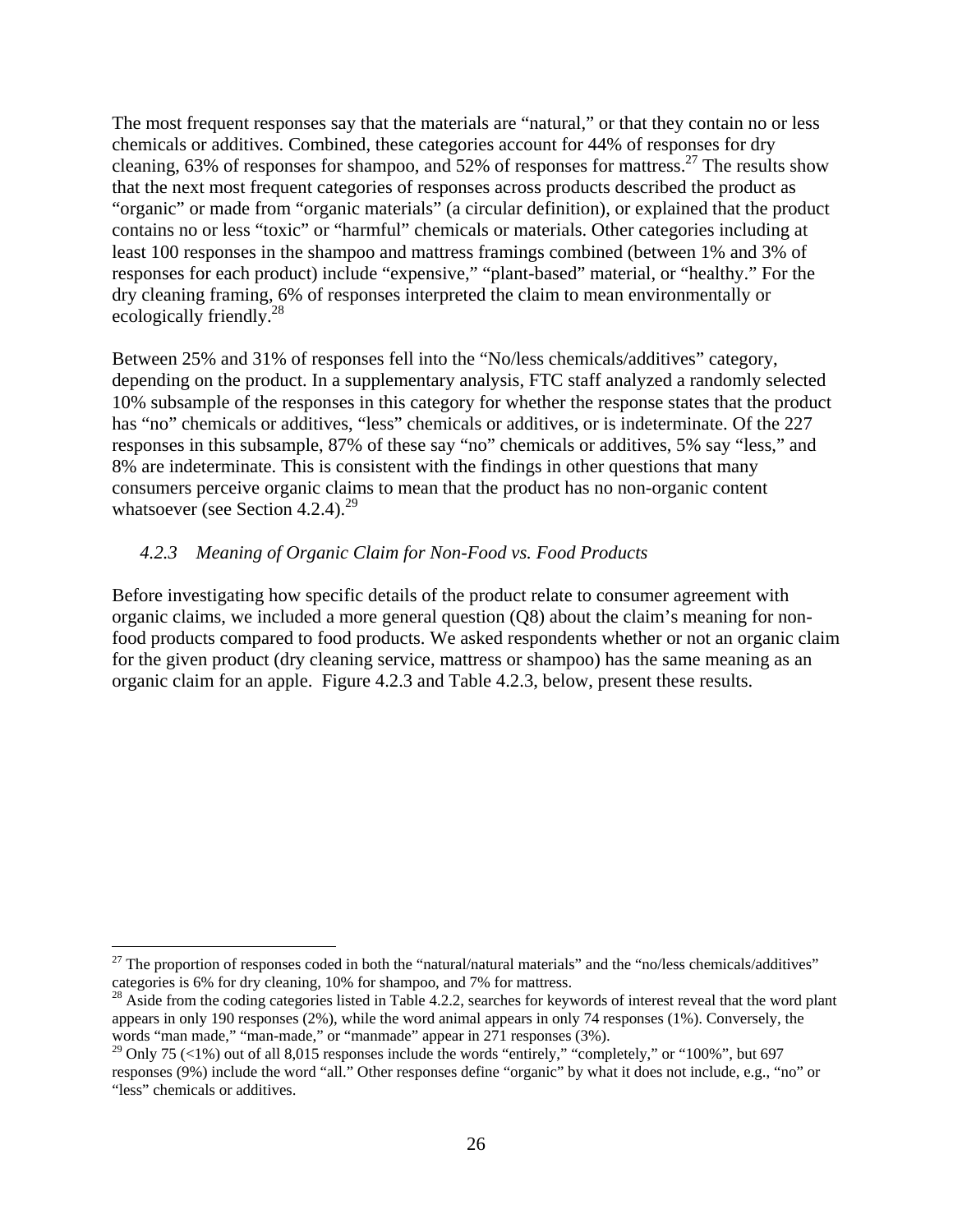

**Figure 4.2.3: Does the word "Organic" have the same meaning for this product as it does for an apple?** 

**Table 4.2.3a: Does the word "Organic" have the same meaning for this product as it does for an apple?** 

|          |         | Dry Cleaning |         |                 |
|----------|---------|--------------|---------|-----------------|
|          | Overall | Service      | Shampoo | <b>Mattress</b> |
| Yes      | 33%     | 29%          | 41%     | 30%             |
| No       | 37%     | 42%          | 31%     | 37%             |
| Not Sure | 30%     | 29%          | 28%     | 33%             |
|          | 8015    | 2333         | 2840    | 2842            |

Overall, responses to this question are fairly evenly split between "yes," "no," and "not sure." However, we can reject the hypothesis that respondents guessed randomly,  $30<sup>30</sup>$  and we do observe some differences across product framings. We observe more "no" than "yes" responses (approx. ratio of 4:3) for dry cleaning, slightly less "no" than "yes" responses for shampoo (approx. ratio of 3:4), and roughly equal "no" and "yes" responses for mattress.<sup>31</sup> Therefore, although it is possible to rank these three products according to their consistency in claim meaning with a food product, for all three there is substantial heterogeneity among consumers in their beliefs about whether the meaning differs between non-food and food products.<sup>32</sup>

 $30$  Response distributions for all three products are significantly different from 33.33%/33.33%/33.33% at the .05 level according to a chi-squared test.

 $31$  Differences in response distributions between all three products are statistically significant at the .05 level according to a chi-squared test.

 $32$  For respondents who answered "No" to this closed-ended question, we ask for an open-ended explanation of how the meaning of "Organic" differs between products (Q9). Table C.2 in Appendix C summarizes the contractor's coding of the verbatim responses, which followed coding guidelines we provided, but overall the responses proved very difficult to classify in a meaningful way. The most frequent reasons either differentiate between the products by describing one of them as something like "made from natural materials" or by referring to the materials, ingredients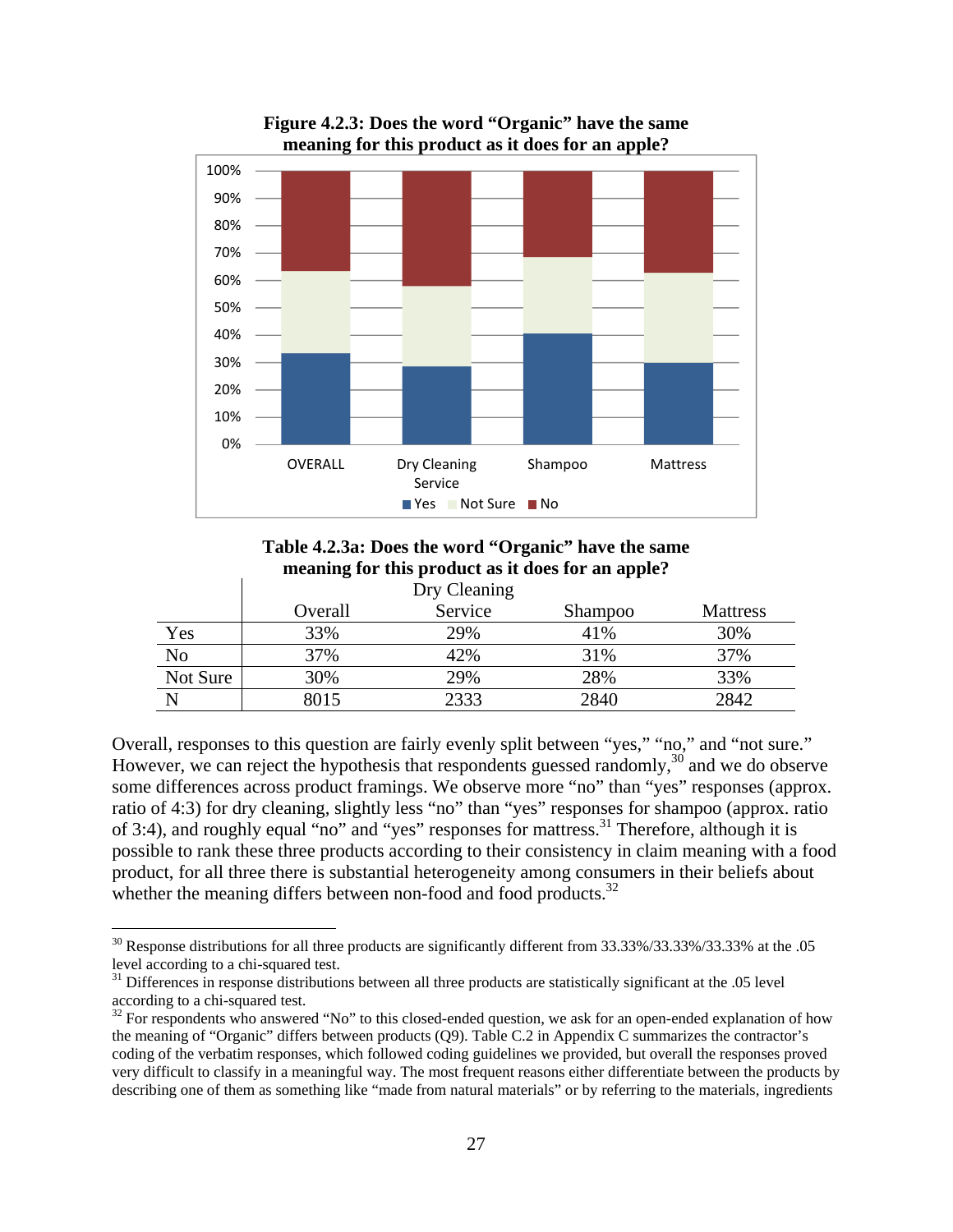#### *4.2.4 Consumer Agreement with Organic Claims*

This part of the study involved the main research questions on consumer perception of organic claims, with each individual respondent seeing only one of the two questions. The first of these (Q10.1) was a controlled study of whether surveyed consumers believe an organic claim accurately describes a non-food product given certain details of the materials it contains and their proportions. These details varied across nine different possible scenarios, each with three different product framings (dry cleaning service, mattress or shampoo), for a total of 27 cells of approximately 260 respondents each.

In five of the nine scenarios, we described the product as made up of two different types of materials and gave the proportions of each that the product contains. Scenarios described the product as containing a specific proportion of materials "obtained from plants or animals, which were grown or raised without any substances that do not occur in nature," with the given proportion specified as 100%, over 99% (but not all), 95-99%, 90-95%, or 5%. We described "the rest" (or, in the 100% organic control scenario, "none") of the materials in the product as "made by a man-made chemical process." These descriptions were our best attempt to provide definitions of organic and non-organic material that are both simple enough to be easily read and comprehended by surveyed consumers, and general enough to apply to wide range of products with non-agricultural components.<sup>33</sup> For purposes of the analysis below, we denote these scenarios by the proportion of non-organic material ("No Non-Organic," "<1% Non-Organic,"1- 5% Non-Organic," "5-10% Non-Organic," and "95% Non-Organic") in the product. We included "No Non-Organic" and "95% Non-Organic" as control scenarios to provide useful benchmarks for comparison with the others.

Three of the nine scenarios alternatively stated that the non-organic materials in the product were "made by a man-made chemical process, but they pose no health or safety hazard to consumers." Across these three scenarios, we varied the proportion of such materials between <1%, 1-5% and 5-10%. We also included an additional scenario ("Hydrocarbons") with a somewhat different description, which stated that 100% of the materials were "obtained from plants or animals or from the process of refining petroleum or natural gas," and that no other materials are in the product.

We summarize pooled responses across the three products for each scenario in Figure 4.2.4 and Table 4.2.4a, below. We pool responses for each scenario because we do not find a statistically significant difference in responses between products for any of them.<sup>34</sup>

or process of making the products. The contractor also coded too few responses in the "food," "not referring to food," "edible," and "not edible" categories. At least 5% of all responses to the open-ended Q9 (out of a total of 31%-42% answering "No" to Q8) differentiate between products based on food vs. non-food.

<sup>&</sup>lt;sup>33</sup> Because the study is an investigation of organic claims generally, the definition of non-organic material given in the question is not completely exhaustive of all substances the USDA defines as non-organic, e.g., wild harvested products that are uncertified such as certain forest mushrooms and naturally occurring materials, such as mined minerals and atmospheric gases.

<sup>&</sup>lt;sup>34</sup> Although differences in response distributions between products are not statistically significant, we present the results separately by product in Appendix D.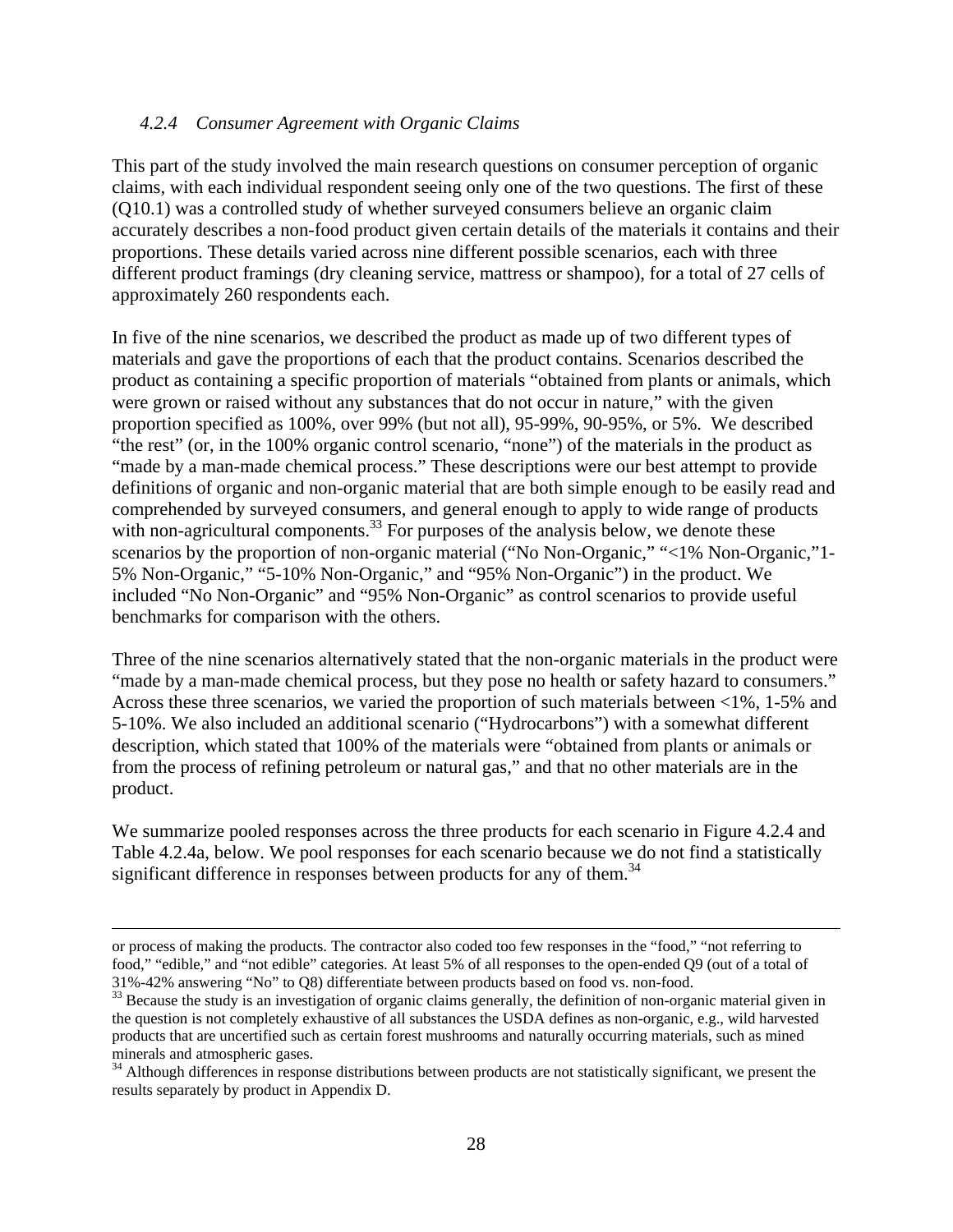

**Figure 4.2.4: Agreement with Organic Claim in 9 Scenarios** 

| Table 4.2.4a: Agreement with Organic Claim in 9 Scenarios |  |  |
|-----------------------------------------------------------|--|--|
|                                                           |  |  |

|                      |         |          |         |           | $<$ 1%   | $1 - 5\%$ | $5 - 10%$ |         |         |
|----------------------|---------|----------|---------|-----------|----------|-----------|-----------|---------|---------|
|                      | No      | ${<}1\%$ | 1-5%    | $5 - 10%$ | Non-     | Non-      | Non-      |         | 95%     |
|                      | Non-    | Non-     | Non-    | Non-      | Organic/ | Organic/  | Organic/  | Hydro-  | Non-    |
|                      | Organic | Organic  | Organic | Organic   | Safe     | Safe      | Safe      | carbons | Organic |
| Strongly or somewhat |         |          |         |           |          |           |           |         |         |
| agree                | 73%     | 47%      | 48%     | 43%       | 52%      | 51%       | 52%       | 47%     | 22%     |
| Neither agree nor    |         |          |         |           |          |           |           |         |         |
| disagree/Not sure    | 21%     | 24%      | 22%     | 22%       | 22%      | 23%       | 21%       | 26%     | 23%     |
| Strongly or somewhat |         |          |         |           |          |           |           |         |         |
| disagree             | 6%      | 29%      | 30%     | 35%       | 25%      | 25%       | 28%       | 26%     | 55%     |
|                      |         |          |         |           |          |           |           |         |         |
| N                    | 773     | 773      | 777     | 777       | 777      | 780       | 776       | 776     | 776     |

For the No Non-Organic control scenario, the proportion of respondents agreeing with the claim is relatively high (73%), and the proportion disagreeing is low (6%), as expected. However, when the product is described as 95% Non-Organic, 22% of respondents still agree (and only 55% disagree) that an organic claim accurately describes it. The unexpectedly high proportion of respondents agreeing with the claim in this scenario likely indicates some yea-saying bias, and overall the responses to this scenario suggests that respondent inattention, confusion, or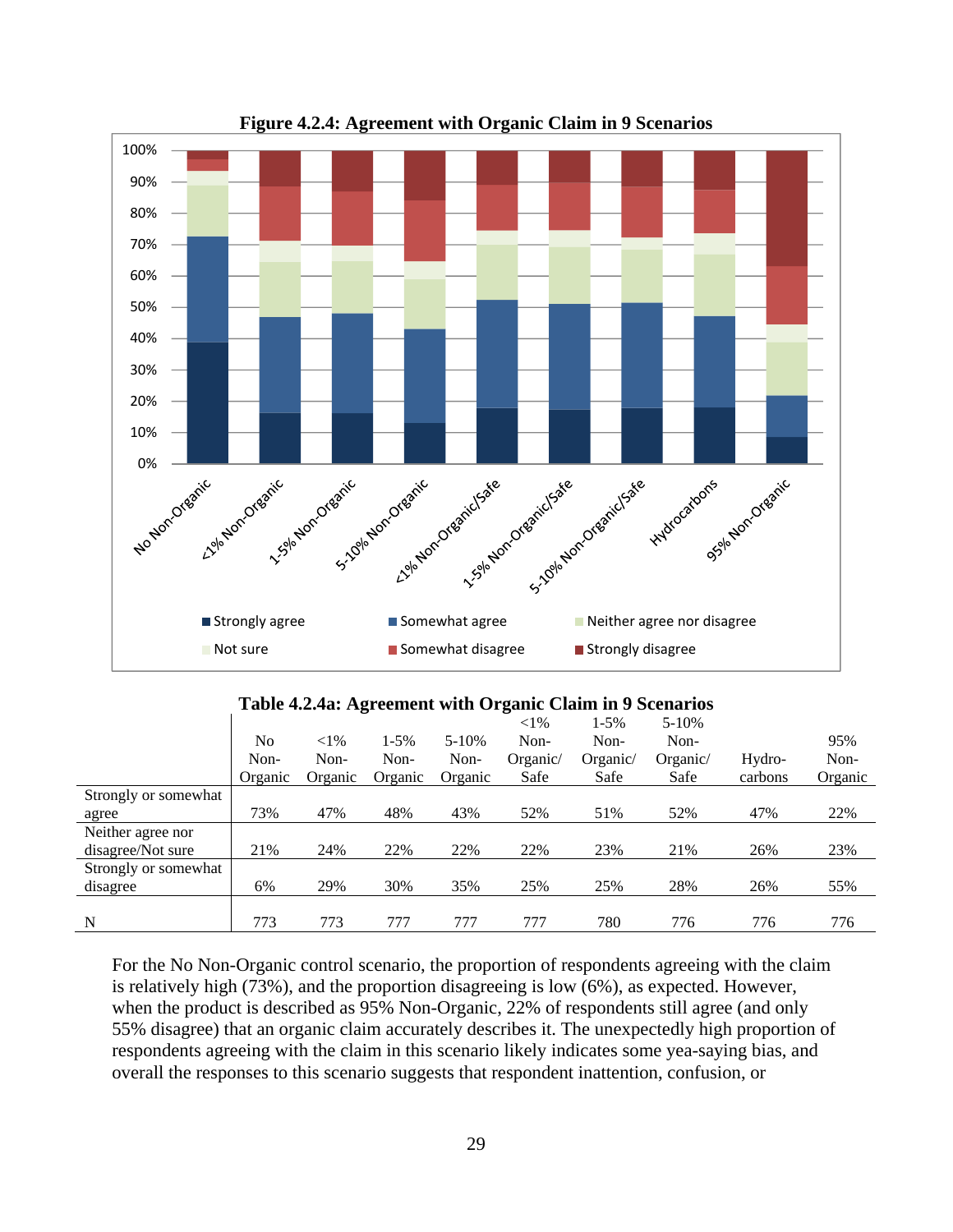misunderstanding of the question may contribute some measurement error to the results in this as well as the other scenarios.<sup>35</sup>

The main results of interest from this question are the differences in responses between the No Non-Organic control scenario, and the scenarios where the product contains some non-organic content or hydrocarbons. For each of the latter scenarios, Table 4.2.4b below reports the difference in the percentage of respondents disagreeing with the claim compared to the percentage disagreeing in the No Non-Organic control.<sup>36</sup> The table also reports the 95% confidence intervals for these differences. Assuming a random sample of the population, we could be 95% certain that the true population difference in the percentage disagreeing between the scenarios lies somewhere within that interval.<sup>37</sup> However, because we have a non-probability sample, we cannot rely on these estimates as an unbiased projection to the general population, and include the confidence intervals only for illustrative purposes. Also, note that these intervals reflect the sampling error involved in the study, but do not account for any measurement error. They also do not account for the likely non-response bias due to the study's low response rate. Hence, these ranges likely underestimate the true margin of error, which we are unable to quantify precisely.

<sup>&</sup>lt;sup>35</sup> Among those respondents who agreed with the organic claim in the 95% Non-Organic scenario, a relatively high proportion compared to the rest of the sample (29%) gave a response to open-ended question Q7 that is coded in the "Nothing" category as having no meaningful content. However, a considerable proportion of these respondents did provide meaningful responses to Q7, distributed similarly to the rest of the sample. The next three most common categories for Q7 responses among this group are "Natural/natural materials" (26%), "No/less chemicals/additives" (20%) and "Organic/organic materials" (7%).

 $36$  According to a chi-squared test at the .05 significance level, we find significant differences in response distributions between No Non-Organic and all other scenarios, between the 95% Non-Organic and all other scenarios, between 5-10% Non-Organic and 5-10% Non-Organic/Safe scenarios, between the Hydrocarbons and the 5-10% Non-Organic scenarios, and between the Hydrocarbons and the 5-10% Non-Organic/Safe scenarios. All other differences between scenarios are statistically insignificant.<br> $37$  Technically, the meaning of a 95% confidence interval is that if we elicited responses from a large number of

repeated random samples of consumers, 95% of the confidence intervals estimated from these response samples would contain the true percentage of the population holding a particular view. This survey, however, is not based on a random sample of consumers.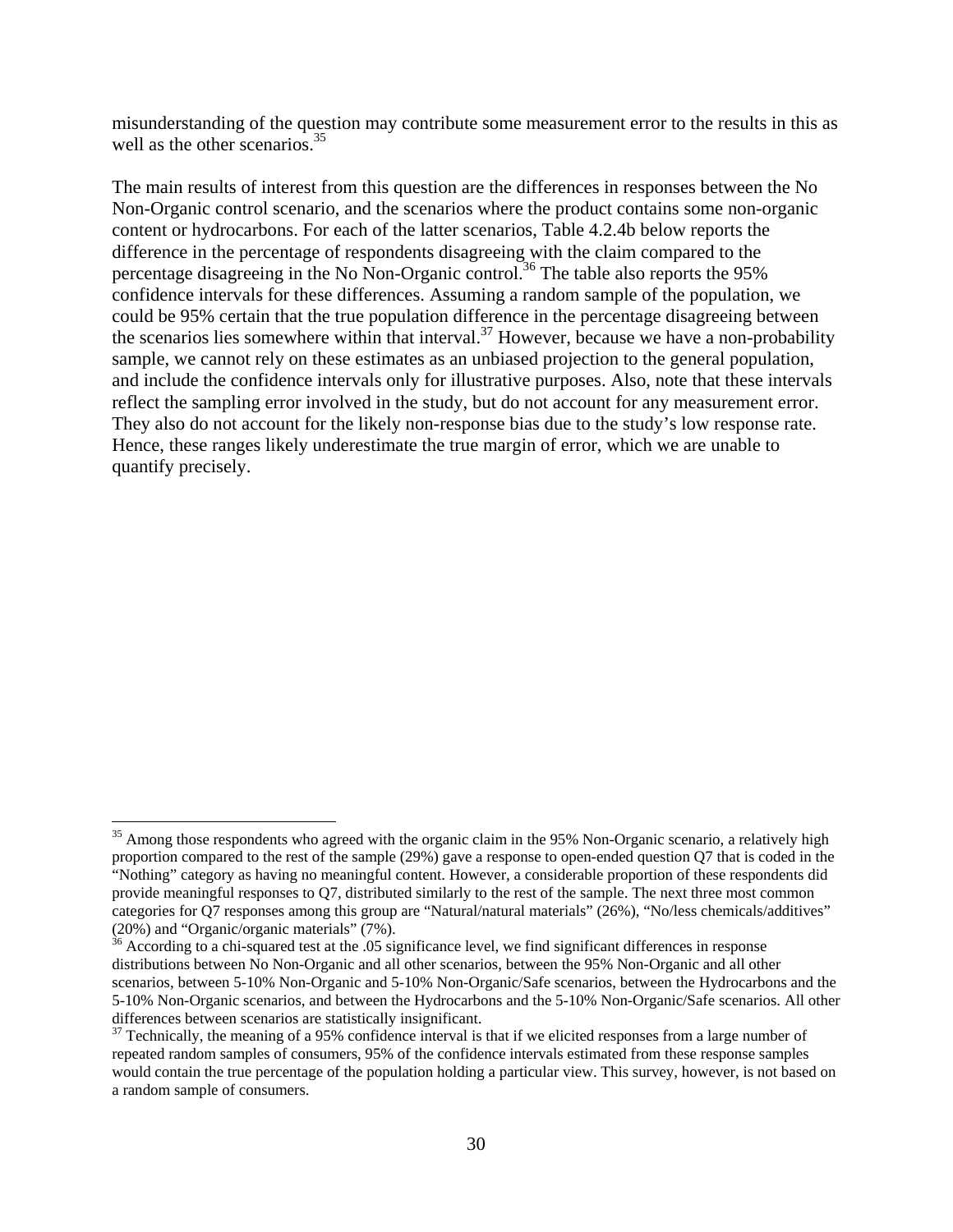| Scenario                      | Sample Difference (% points) |  |  |  |
|-------------------------------|------------------------------|--|--|--|
|                               | (95% Confidence Interval)    |  |  |  |
| $\langle$ 1% Non-Organic      | 22.3                         |  |  |  |
|                               | (18.6, 25.9)                 |  |  |  |
| 1-5% Non-Organic              | 23.8                         |  |  |  |
|                               | (20.1, 27.4)                 |  |  |  |
| 5-10% Non-Organic             | 28.8                         |  |  |  |
|                               | (25.0, 32.6)                 |  |  |  |
| $\langle$ 1% Non-Organic/Safe | 19.0                         |  |  |  |
|                               | (15.5, 22.5)                 |  |  |  |
| 1-5% Non-Organic/Safe         | 18.9                         |  |  |  |
|                               | (15.4, 22.4)                 |  |  |  |
| 5-10% Non-Organic/Safe        | 21.2                         |  |  |  |
|                               | (17.6, 24.8)                 |  |  |  |
| Hydrocarbons                  | 19.8                         |  |  |  |
|                               | (16.3, 23.4)                 |  |  |  |

**Table 4.2.4b: Difference in Percentage Disagreeing between No Non-Organic Control and Other Scenarios**

The results suggest that a significant proportion of consumers believe that if a non-food product contains even a small amount of material from a man-made chemical process (as opposed to from plants or animals), even less than 1%, then an unqualified organic claim does not accurately describe that product. The proportion disagreeing in the scenarios with some non-organic material exceeds the proportion disagreeing in the control by at least 22.3 percentage points when the non-organic material is not described as safe for consumers, and by at least 18.9 percentage points when it is described as safe. In addition, none of the confidence intervals include values lower than 15.4 percentage points.

These results are compelling, but there are several limitations to their interpretation. Note that this survey question asks respondents whether they agree with the claim, not how they interpret the claim. Accordingly, the results do not provide a direct measure of deception because respondents might disagree with the claim due to their opinions on what the term should mean compared to how it is actually used in the marketplace. Therefore, they may not be deceived by the claim.38 Another limitation is that the scenarios define non-organic content as material "made by a man-made chemical process." Some consumers may not interpret this description to include some non-organic agricultural materials (e.g., a plant grown with the aid of pesticides or

 $38$  A consumer may respond, "disagree," to a Q10.1 scenario because the way the "Organic" claim is applied there is inconsistent with her understanding of what the claim means in the marketplace, the understanding she relies on in making actual purchase decisions. This would signal deception. Alternatively, a consumer may respond, "disagree," even if the way the claim is applied here is consistent with her understanding of what it means in the marketplace, or her understanding of how it is defined by regulatory authorities, if the consumer believes the way the claim is commonly used or defined is wrong. In that case, the claim does not actually deceive the consumer, but we register a "disagree" response anyway.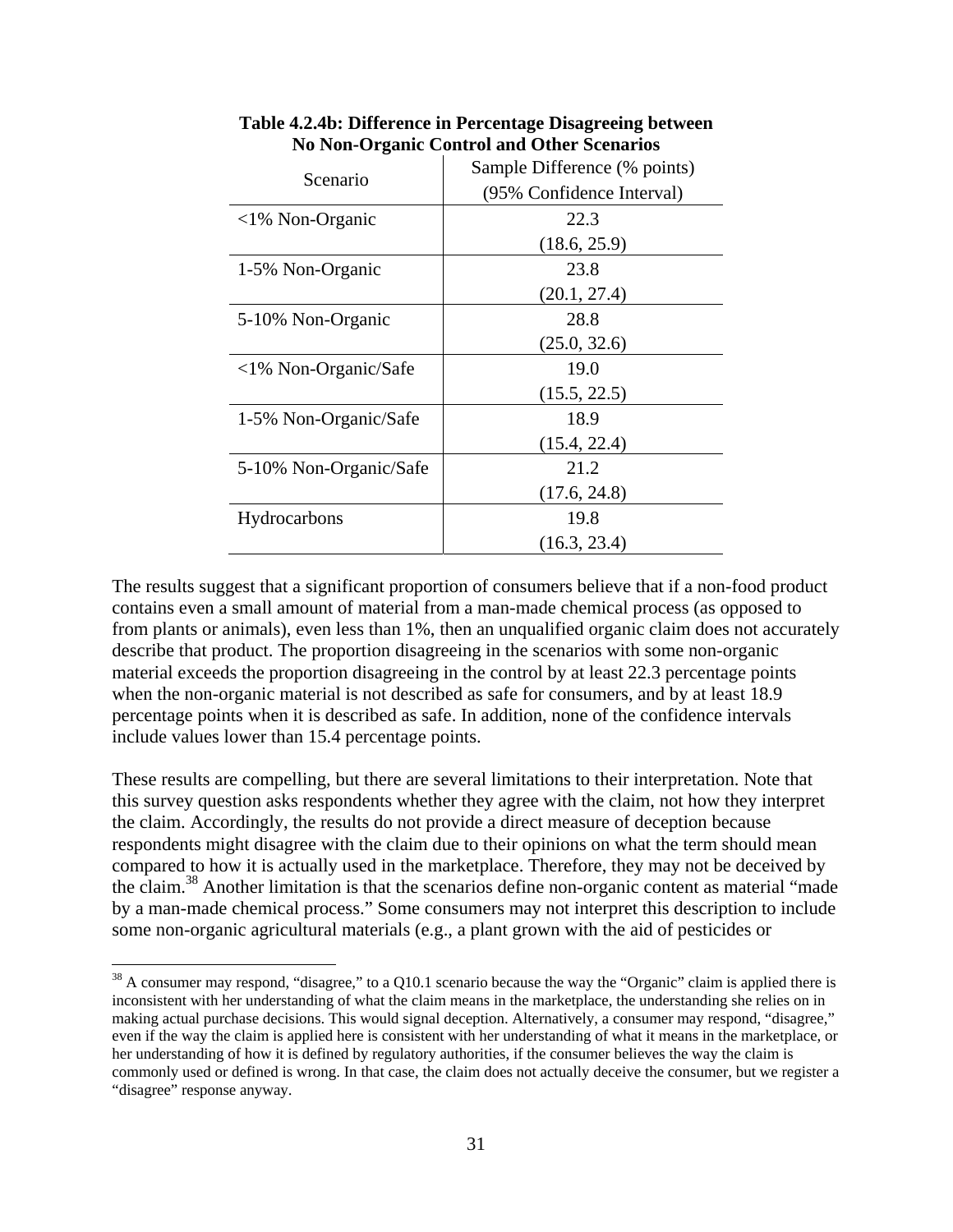herbicides, but otherwise free of chemicals). Thus, this definition may limit the study results as applied to products that contain such non-organic material (e.g., a shampoo containing small amounts of lavender grown with pesticides). Finally, note that we did not test the term "USDA Organic." Therefore, the results may not apply to products bearing the USDA's certification seal, if this seal signals something different to the consumer than a simple use of the word "organic."

Although our primary results compare various scenarios to the No Non-Organic control, described above, other comparisons between the various scenarios are also of interest. For example, compared to the 5-10% Non-Organic scenario, the level of agreement is slightly higher (and the level of disagreement slightly lower) for the <1% and 1-5% Non-Organic scenarios, though the difference is not statistically significant. There is virtually no difference in responses between the <1% and 1-5% Non-Organic scenarios. This suggests that a small proportion of consumers surveyed may be sensitive to the 95% cutoff used in USDA regulations, but the effect is insignificant for the products tested here.

When we describe the non-organic materials in the product as, "made by a man-made chemical process, but they pose no health or safety hazard to consumers," we observe slightly more agreement (and slightly less disagreement) than when we describe these materials without the safety clause. However, the effect is too small (between 3 and 8 percentage points) to indicate that agreement with the claim depends on this information to a substantial proportion of consumers.

When we describe the materials in the product as 100% "obtained from plants or animals or from the process of refining petroleum or natural gas," we observe responses comparable to the  $<1\%$ or 1-5% Non-Organic scenarios that did not mention petroleum or natural gas. The proportion agreeing (47%) in this scenario is higher, and the proportion disagreeing (26%) is lower, than anticipated, suggesting either that respondents did not understand the question or claim, or that many respondents interpret the word "organic" according to the scientific definition, i.e., any material containing carbon. Nevertheless, the proportion disagreeing in this scenario exceeds the proportion disagreeing in the No Non-Organic control by 19.8 percentage points, suggesting that to a significant proportion of consumers, an organic claim does not accurately describe such products.

In an open-ended follow-up question  $(Q11)$ , we asked respondents who disagree that the organic claim accurately describes the product in the given scenario to explain why they disagreed. Table 4.2.4c below summarizes IPSOS staff's coding of the verbatim responses, by scenario, which followed coding guidelines we provided. For each category, the tables report the proportion whose open-ended response was coded in that category, as a percentage of all responses to the scenario including those agreeing, disagreeing, or indecisive. The last row in each table reports the total percent disagreeing for each scenario.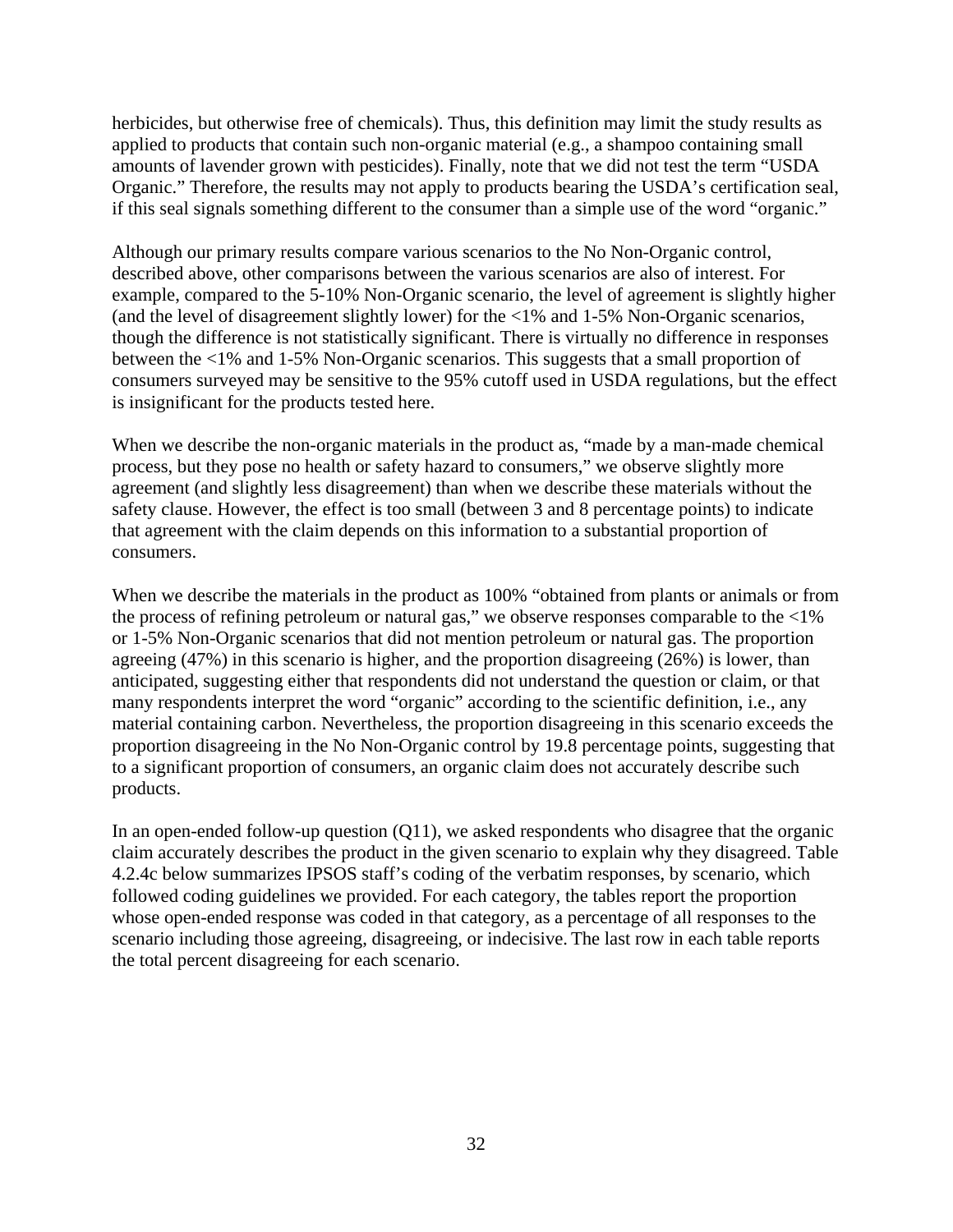|                                               | No<br>Non-<br>Organic | $<$ 1%<br>Non-<br>Organic | $1 - 5%$<br>Non-<br>Organic | 5-10%<br>Non-<br>Organic | $<\!\!1\%$<br>Non-<br>Organic/<br>Safe | $1-5%$<br>Non-<br>Organic/<br>Safe | 5-10%<br>Non-<br>Organic/<br>Safe | Hydro-<br>carbons | 95%<br>Non-<br>Organic |
|-----------------------------------------------|-----------------------|---------------------------|-----------------------------|--------------------------|----------------------------------------|------------------------------------|-----------------------------------|-------------------|------------------------|
| Man made/contains non-                        |                       |                           |                             |                          |                                        |                                    |                                   |                   |                        |
| natural materials                             | 1%                    | 9%                        | 10%                         | 14%                      | 10%                                    | 9%                                 | 11%                               | 2%                | 17%                    |
| Contains chemicals/uses a<br>chemical process | $1\%$                 | 7%                        | 6%                          | 7%                       | 3%                                     | 5%                                 | 5%                                | 7%                | 10%                    |
| Not 100 percent                               |                       |                           |                             |                          |                                        |                                    |                                   |                   |                        |
| natural/fully                                 |                       |                           |                             |                          |                                        |                                    |                                   |                   |                        |
| organic/percentage of                         |                       |                           |                             |                          |                                        |                                    |                                   |                   |                        |
| product not enough to be                      |                       |                           |                             |                          |                                        |                                    |                                   |                   |                        |
| organic                                       | 0%                    | 9%                        | 10%                         | 11%                      | 8%                                     | 7%                                 | 9%                                | 0%                | 25%                    |
| Contains petroleum                            |                       |                           |                             |                          |                                        |                                    |                                   |                   |                        |
| products/hydrocarbon                          |                       |                           |                             |                          |                                        |                                    |                                   |                   |                        |
| materials                                     | 0%                    | 0%                        | 0%                          | 0%                       | 0%                                     | $0\%$                              | $0\%$                             | 9%                | 0%                     |
| Contains refined                              |                       |                           |                             |                          |                                        |                                    |                                   |                   |                        |
| materials/uses a                              |                       |                           |                             |                          |                                        |                                    |                                   |                   |                        |
| refining/mechanical                           |                       |                           |                             |                          |                                        |                                    |                                   |                   |                        |
| process                                       | 0%                    | 0%                        | 0%                          | 0%                       | 0%                                     | 0%                                 | 0%                                | 5%                | 0%                     |
| Not organic/contains<br>inorganic materials   | 0%                    | 0%                        | $1\%$                       | 1%                       | 0%                                     | 1%                                 | 1%                                | 2%                | 2%                     |
| Not referring to                              |                       |                           |                             |                          |                                        |                                    |                                   |                   |                        |
| food/something edible                         | 1%                    | 1%                        | 0%                          | 0%                       | 0%                                     | 1%                                 | 1%                                | 1%                | 0%                     |
| Contains animal material                      | $0\%$                 | 0%                        | 1%                          | 0%                       | $1\%$                                  | 0%                                 | 0%                                | $1\%$             | 0%                     |
| Irrelevant to product                         | 0%                    | 0%                        | 0%                          | 0%                       | 1%                                     | 0%                                 | 0%                                | 1%                | 1%                     |
| The word 'Organic' is                         |                       |                           |                             |                          |                                        |                                    |                                   |                   |                        |
| overused                                      | 0%                    | 0%                        | 0%                          | 0%                       | 0%                                     | 0%                                 | 0%                                | $0\%$             | 0%                     |
| Use of word                                   |                       |                           |                             |                          |                                        |                                    |                                   |                   |                        |
| 'process'/processed                           | 0%                    | 0%                        | 1%                          | 0%                       | 0%                                     | 0%                                 | 0%                                | 1%                | 0%                     |
| Materials have been                           |                       |                           |                             |                          |                                        |                                    |                                   |                   |                        |
| altered/had natural                           |                       |                           |                             |                          |                                        |                                    |                                   |                   |                        |
| composition changed                           | 0%                    | 0%                        | 1%                          | 0%                       | 0%                                     | 0%                                 | 0%                                | 0%                | 0%                     |
| Not plant based                               | 0%                    | 0%                        | 0%                          | 0%                       | $0\%$                                  | 0%                                 | 0%                                | 0%                | 0%                     |
| Materials/ingredients                         | 0%                    | 0%                        | 0%                          | 0%                       | 0%                                     | 0%                                 | 0%                                | $0\%$             | 0%                     |
| Not animal based                              | 0%                    | 0%                        | 0%                          | 0%                       | 0%                                     | 0%                                 | 0%                                | 0%                | 0%                     |
| Not environmentally                           |                       |                           |                             |                          |                                        |                                    |                                   |                   |                        |
| friendly/ecological                           | 0%                    | 0%                        | 0%                          | $0\%$                    | 0%                                     | 0%                                 | 0%                                | 0%                | 0%                     |
| Not informative                               | 0%                    | 1%                        | $1\%$                       | $1\%$                    | $1\%$                                  | 1%                                 | 0%                                | 2%                | 1%                     |
| Not believable                                | 0%                    | 1%                        | 1%                          | 1%                       | 1%                                     | 1%                                 | 1%                                | 0%                | 2%                     |
| Hard to<br>understand/confusing               | 0%                    | 0%                        | 1%                          | 0%                       | 1%                                     | 0%                                 | 0%                                | 1%                | 0%                     |
| Other                                         | 0%                    | 0%                        | 1%                          | 0%                       | $1\%$                                  | 0%                                 | 0%                                | 1%                | $1\%$                  |
|                                               |                       | 3%                        | 3%                          | 4%                       | $2\%$                                  | $4\%$                              | $2\%$                             | 4%                | 4%                     |
| Nothing<br><b>Total Disagreeing</b>           | 2%<br>6%              | 28%                       | 30%                         | 34%                      | 25%                                    | 25%                                | 27%                               | 26%               | 54%                    |

# **Table 4.2.4c: Reasons for Disagreeing as a Percentage of All Responses**<sup>39</sup>

The most common reasons for disagreeing that that an organic claim accurately describes the given product refer to the type of content the product contains, either that it contains "man made" materials or materials that are not "natural," or that the product "contains chemicals" or "uses a chemical process." Responses of this type explain about half of the observed disagreement. In addition, about one-third of respondents disagreeing with the claim emphasize percentage as the

 $39$  Responses may be coded under multiple categories.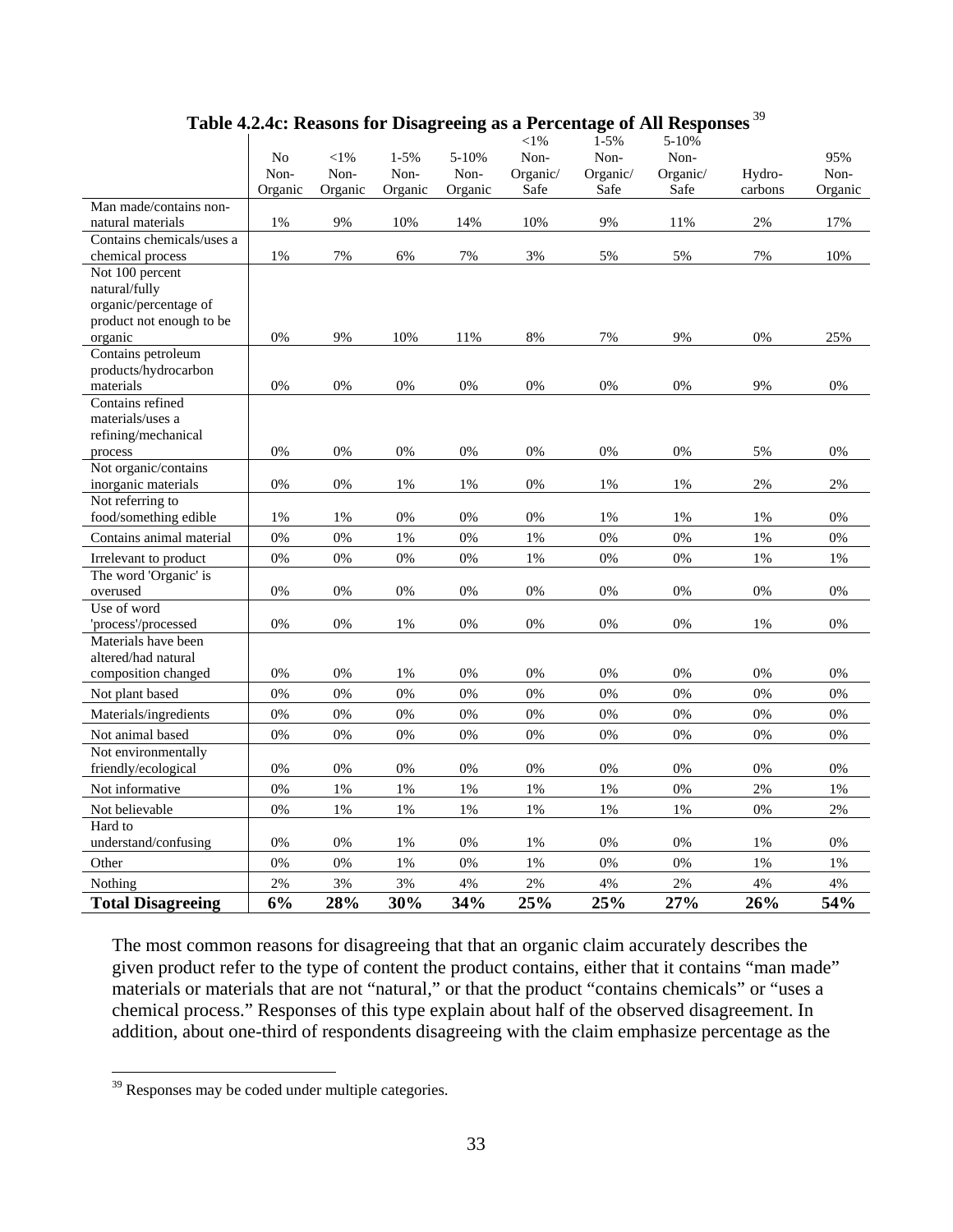key factor, explaining that the product is not "100 percent natural," not "fully organic," or that the percentage of organic material in the product is not enough to justify the claim. The results are somewhat different for the Hydrocarbons scenario. The product content unique to this scenario, "Contains petroleum products/hydrocarbon materials" or "Contains refined materials/uses a refining/mechanical process," as well as the more general category, "Contains chemicals/uses a chemical process," are the most frequently cited reasons for disagreeing in this scenario.

In addition to gleaning information by organizing verbatim responses into categories, we gained interesting insights on consumer perception of organic claims from individual responses. Although we did not ask respondents to suggest a more accurate claim for the product, some of them nevertheless suggest a qualified claim that would better describe the product. Among those disagreeing in the <1%, 1-5%, and 5-10% Non-Organic scenarios, some responses suggest labeling a product that is 5% non-organic as "95% Organic" instead. Other respondents suggest that respondents see organic as an all-or-nothing concept, and that the product must not contain any non-organic content if it carries an organic label.

# *4.2.5 Consumer Perception of Organic Claims: Qualified vs. Unqualified Claims*

The other main research question in Part II of the study (Q10.2) investigated the effect of qualifying language on consumer perception of an organic claim, specifically when the claim refers to specific components or ingredients of the product. This closed-ended question used two different product framings (mattress and shampoo), each with either an unqualified organic claim or a qualified claim referring only to a specific part of the product ("Organic Fabric and Fill" for mattress, and "Organic Cleansing Ingredients" for shampoo).<sup>40</sup> This yielded 4 cells (2 products x 2 claims), each with around 260 respondents, presented with this question. Respondents then selected from the closed-ended answer options that best describe what part of the product, if any, the claim implies to be organic. Figure 4.2.5 and Table 4.2.5, below, present these results.

 $40$  The dry cleaning framing was not used for this question or subsequent questions due to sample size constraints and the greater prevalence of organic claims for furniture and personal care products on the marketplace.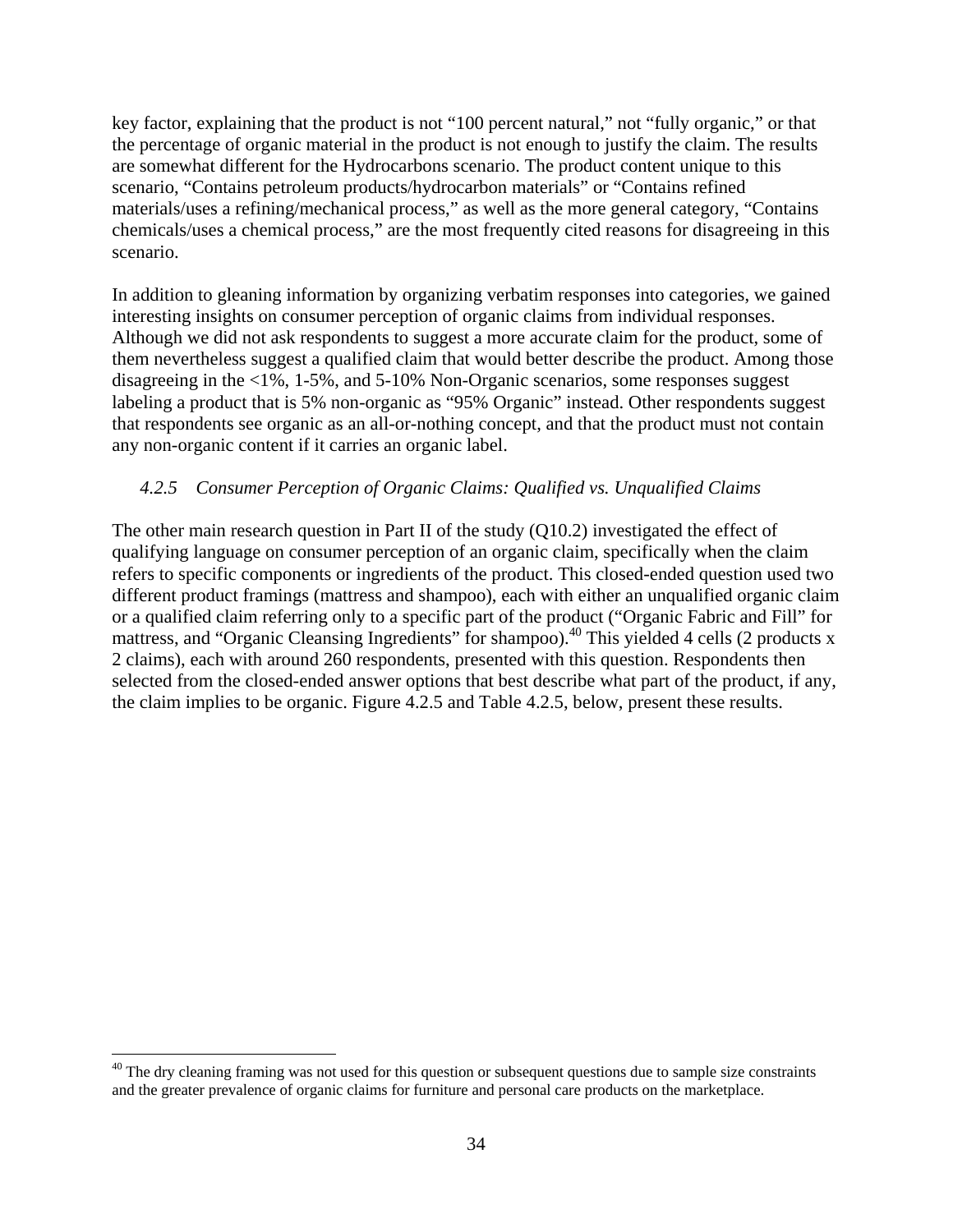

**Figure 4.2.5: Unqualified vs. Qualified Organic Claims**

|  |  |  | Table 4.2.5: Unqualified vs. Qualified Organic Claims |
|--|--|--|-------------------------------------------------------|
|--|--|--|-------------------------------------------------------|

|                        | Shampoo/                 | Shampoo/        | Mattress/                | Mattress/       |
|------------------------|--------------------------|-----------------|--------------------------|-----------------|
|                        | <b>Unqualified Claim</b> | Qualified Claim | <b>Unqualified Claim</b> | Qualified Claim |
| All                    |                          |                 |                          |                 |
| ingredients/materials  |                          |                 |                          |                 |
| are organic.           | 52%                      | 22%             | 40%                      | 20%             |
| All cleansing          |                          |                 |                          |                 |
| ingredients/fabric and |                          |                 |                          |                 |
| fill are organic.      | 17%                      | 37%             | 20%                      | 51%             |
| Some cleansing         |                          |                 |                          |                 |
| ingredients/fabric and |                          |                 |                          |                 |
| fill are organic.      | 13%                      | 26%             | 18%                      | 17%             |
| None of the            |                          |                 |                          |                 |
| ingredients/materials  |                          |                 |                          |                 |
| are organic.           | 2%                       | 1%              | 3%                       | 2%              |
| Not sure               | 16%                      | 14%             | 19%                      | 10%             |
| N                      | 258                      | 256             | 256                      | 260             |

Consistent with the results of the other main question in Part II, when we asked respondents to choose between possible interpretations of an unqualified organic claim, the most common response (52% of responses for shampoo, and 40% for mattress) is that all ingredients or materials in the product are organic. However, when we replaced the unqualified claim with a qualified claim specifying which parts are organic, there is a significant decrease in the proportion of respondents who believe that all ingredients or materials in the product are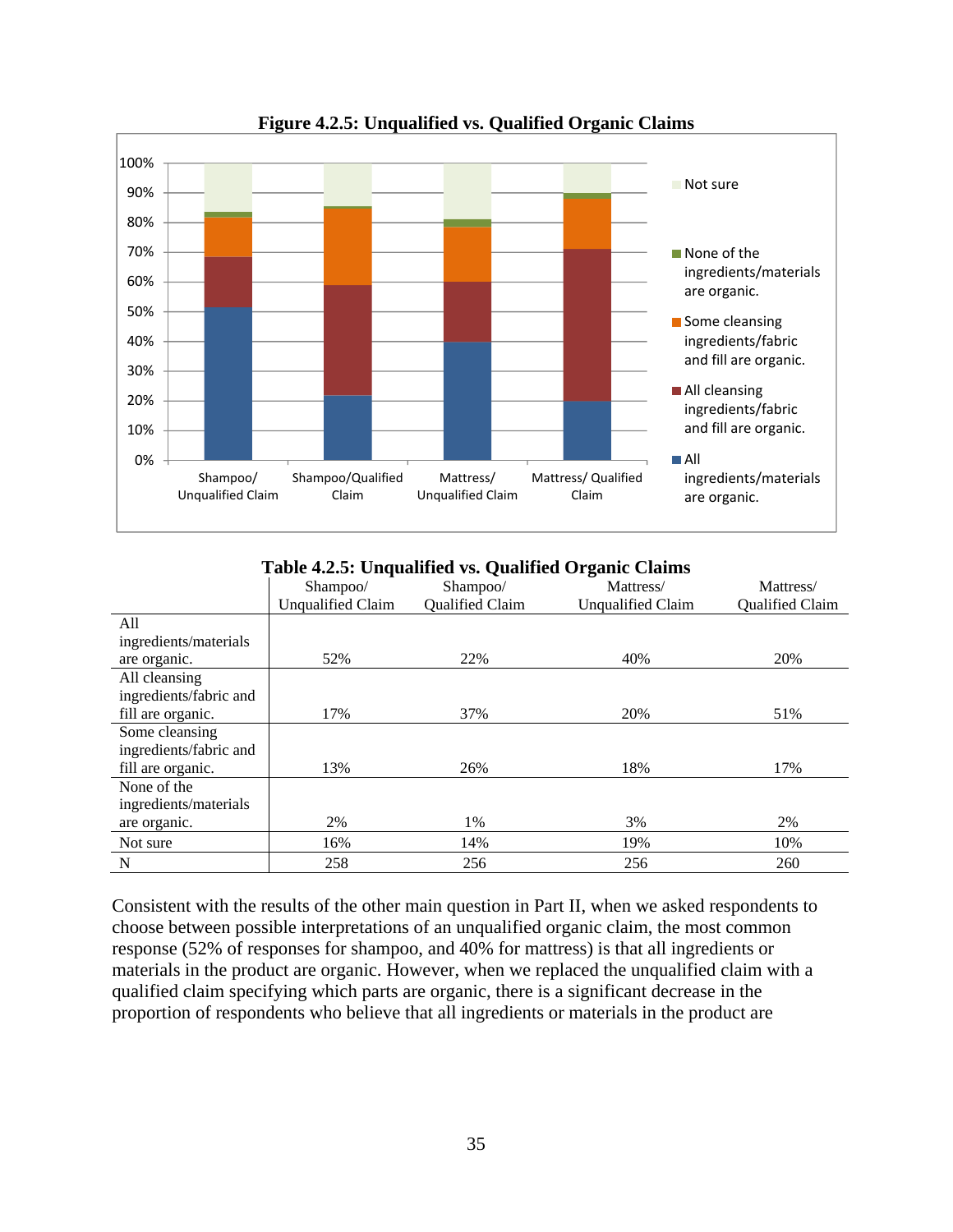organic.41 Nevertheless, when told that the product was made with organic cleansing ingredients or with organic fabric and fill, about one-fifth of respondents still answer that this means that all ingredients or materials are organic. This is consistent with results of previous questions that indicate a similar amount of respondent inattention or misunderstanding of the question or claim.

These results suggest that for products with less than 100% organic content, qualified claims stating which parts of the product are organic are significantly less likely to mislead consumers than unqualified organic claims. Alternatively, a percentage qualification may also make the claim less misleading, as suggested by some open-ended responses to discussed in Section 4.2.4, though we have not directly tested claims with such a qualification in this study.

#### *4.2.6 Consumer Beliefs about How Organic Claims are Regulated*

Following the main research questions, we included questions probing consumer beliefs about the regulation of organic claims for two of the three products (mattress and shampoo). Within each product framing, we divided respondents into three groups, and asked each group a different question. One of these questions (Q12.1) asked whether the claim suggests or implies that the product "meets some government standard." Alternatively, another version of the question (Q12.1) asked whether the claim suggests or implies that the product "is certified as 'organic' by the U.S. Department of Agriculture." A third version of this question (Q12.3) asked whether an alternative claim ("Refreshing Scent" for shampoo and "Soft and Comfortable" for mattress) suggests or implies that the product "meets some government standard." This last version with an alternative claim provides a control, allowing us to test whether organic claims are more likely to imply government regulation than claims about other product attributes. We presented this question only to respondents who were given the shampoo or mattress product framings in previous questions, and we randomly assigned these respondents to one of these three possible versions of the question, keeping the same product framing.

Respondents given the organic claim instead of the control claim in Q12 and answering "Yes," that the claim is regulated, were then presented with a follow-up question (Q13) asking them to choose which of several options best describes how they believe the claim is regulated. The options included that the given entity (either "the government" or "the USDA") "regulates the process used for making the product, but does not necessarily inspect the final product," that it "inspects the final product to ensure that it contains only approved ingredients/materials, but does not necessarily regulate the process used for making the product," or that it "regulates the process used for making the product and inspects the final product to ensure that it contains only approved ingredients/materials." We also included a "not sure" option. Because respondents were only asked Q13 conditional on a "Yes" response to Q12, we combine results of Q12 and Q13 in Figures 4.2.6a/4.2.6b and Table 4.2.6 below.

 $41$  Differences in response distributions between unqualified and qualified claims are statistically significant at the .05 level according to a chi-squared test. Differences in response distributions between products is statistically significant for qualified claim but not for unqualified claim.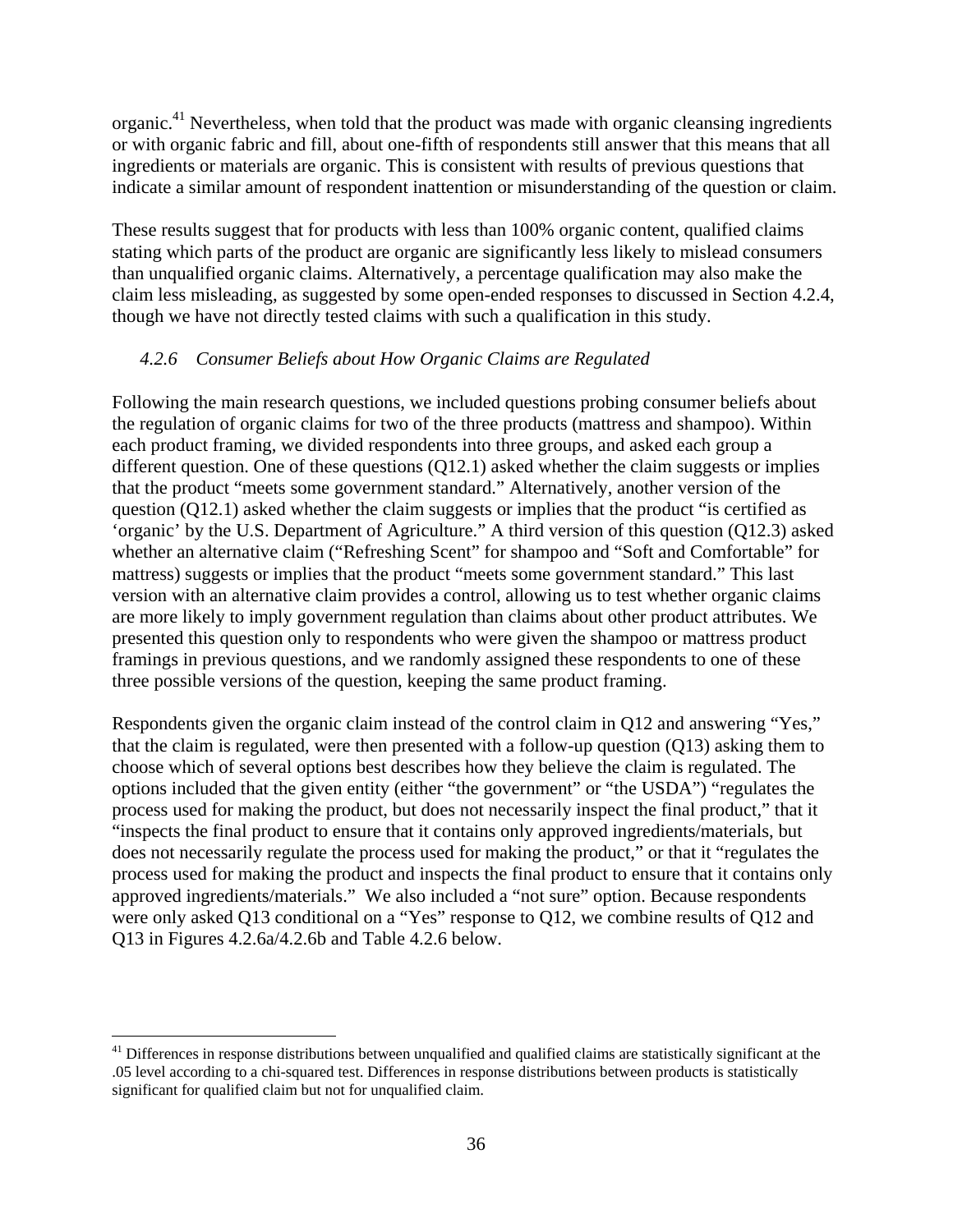

**Figure 4.2.6a: Beliefs about Government Regulation of Claims for a Shampoo** 



**Figure 4.2.6b: Beliefs about Government Regulation of Claims for a Mattress**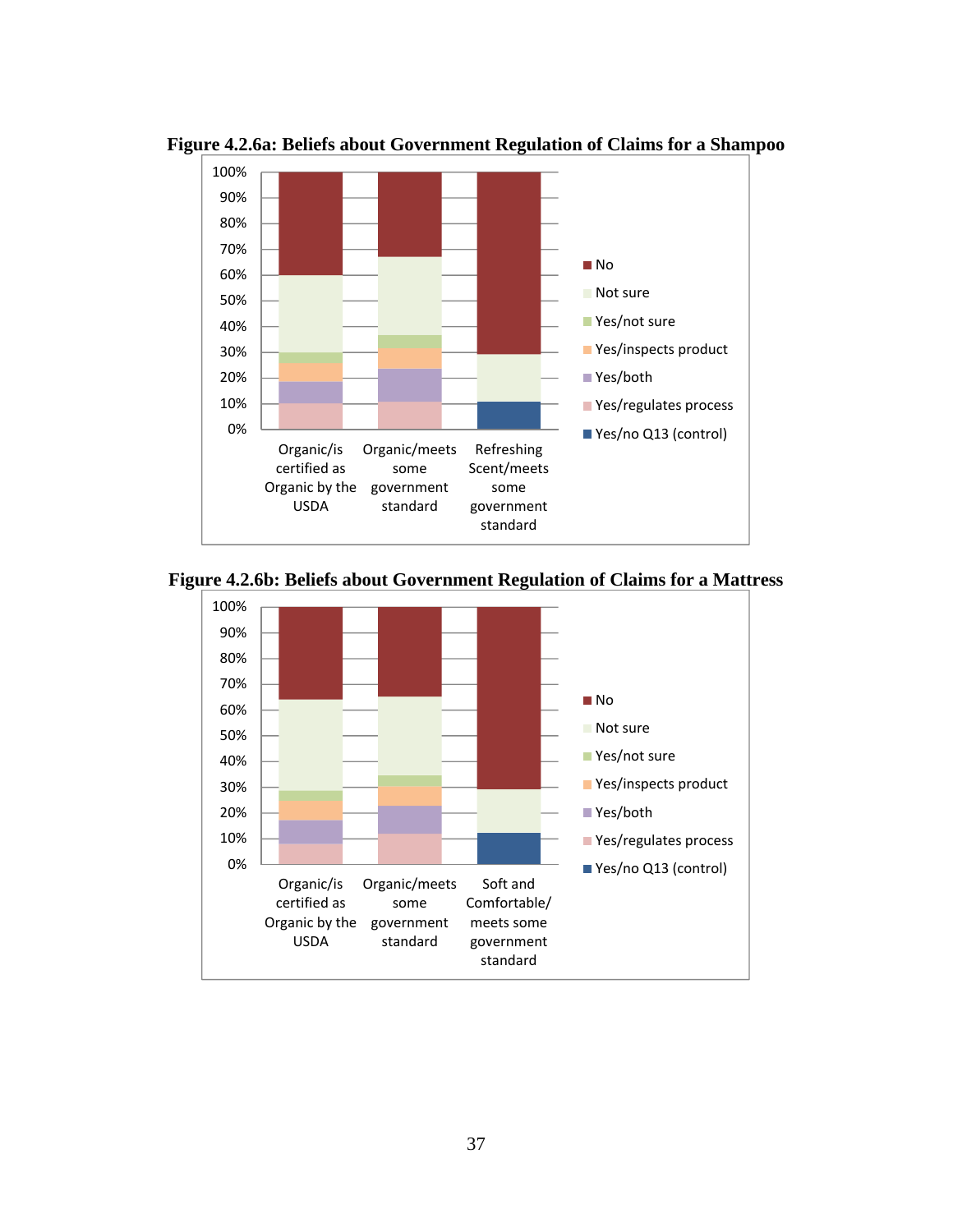|                | Shampoo     |            |            | <b>Mattress</b> |            |             |  |
|----------------|-------------|------------|------------|-----------------|------------|-------------|--|
|                |             |            | Refreshing |                 |            | Soft and    |  |
| Claim          | Organic     | Organic    | Scent      | Organic         | Organic    | Comfortable |  |
| Regulator      | <b>USDA</b> | government | government | <b>USDA</b>     | government | government  |  |
| Yes/regulates  |             |            |            |                 |            |             |  |
| process        | 10%         | 11%        |            | 8%              | 12%        |             |  |
| Yes/inspects   |             |            |            |                 |            |             |  |
| product        | 7%          | 8%         |            | 8%              | 7%         |             |  |
| Yes/both       | 9%          | 13%        |            | 9%              | 11%        |             |  |
| Yes/not sure   | 4%          | 5%         |            | 4%              | 4%         |             |  |
| Yes            | 30%         | 37%        | 11%        | 29%             | 34%        | 12%         |  |
| N <sub>o</sub> | 40%         | 33%        | 71%        | 36%             | 35%        | 71%         |  |
| Not sure       | 30%         | 30%        | 18%        | 35%             | 31%        | 17%         |  |
| N              | 948         | 949        | 943        | 950             | 944        | 948         |  |

#### **Table 4.2.6: Q12 and Q13 Responses**

Roughly 35% of consumers surveyed believe that organic claims for a shampoo or mattress imply that the product meets some government standard, compared to about 12% for a control claim regarding subjective product qualities. Roughly one-third of consumers surveyed believe that organic claims for these products do not imply that the product meets a government standard, with the remainder answering "not sure." In comparison, about 30% of consumers surveyed believe that organic claims for a shampoo or mattress are certified by the USDA. A slightly higher percentage (36%-40%) believe that such claims are not certified by the USDA, with the remainder responding "not sure."  $42$ 

Respondents whose answer to Q12 is "Yes," that the organic claim is regulated, are nearly as likely to believe that the given regulator inspects the final product as they are to believe that they regulate the process by which it is made. Across variations of questions Q12 and Q13, between 17% and 24% of all respondents report believing that the given entity either only regulates the process or both regulates the process and inspects the product. Between 16% and 21% of all respondents report believing that the regulator either only inspects the product or both inspects the product and regulates the process. <sup>43</sup>

## **5. LIMITATIONS**

 $\overline{a}$ 

Several limitations should be considered when weighing the study results. These limitations include the use of an internet panel that does not provide a probability sample (and therefore does not yield results that are projectable to the general population), a low response rate (meaning that results may exhibit some non-response bias), unexpected distributions of responses to some control questions (possibly indicating measurement error), and the fact that

 $42$  For both products, differences in Q12 response distributions between scenarios are statistically significant at the .05 level according to a chi-squared test. Difference between products for Organic/USDA scenario is also statistically significant.

 $43$  Differences in Q13 response distributions between scenarios and products are not statistically significant.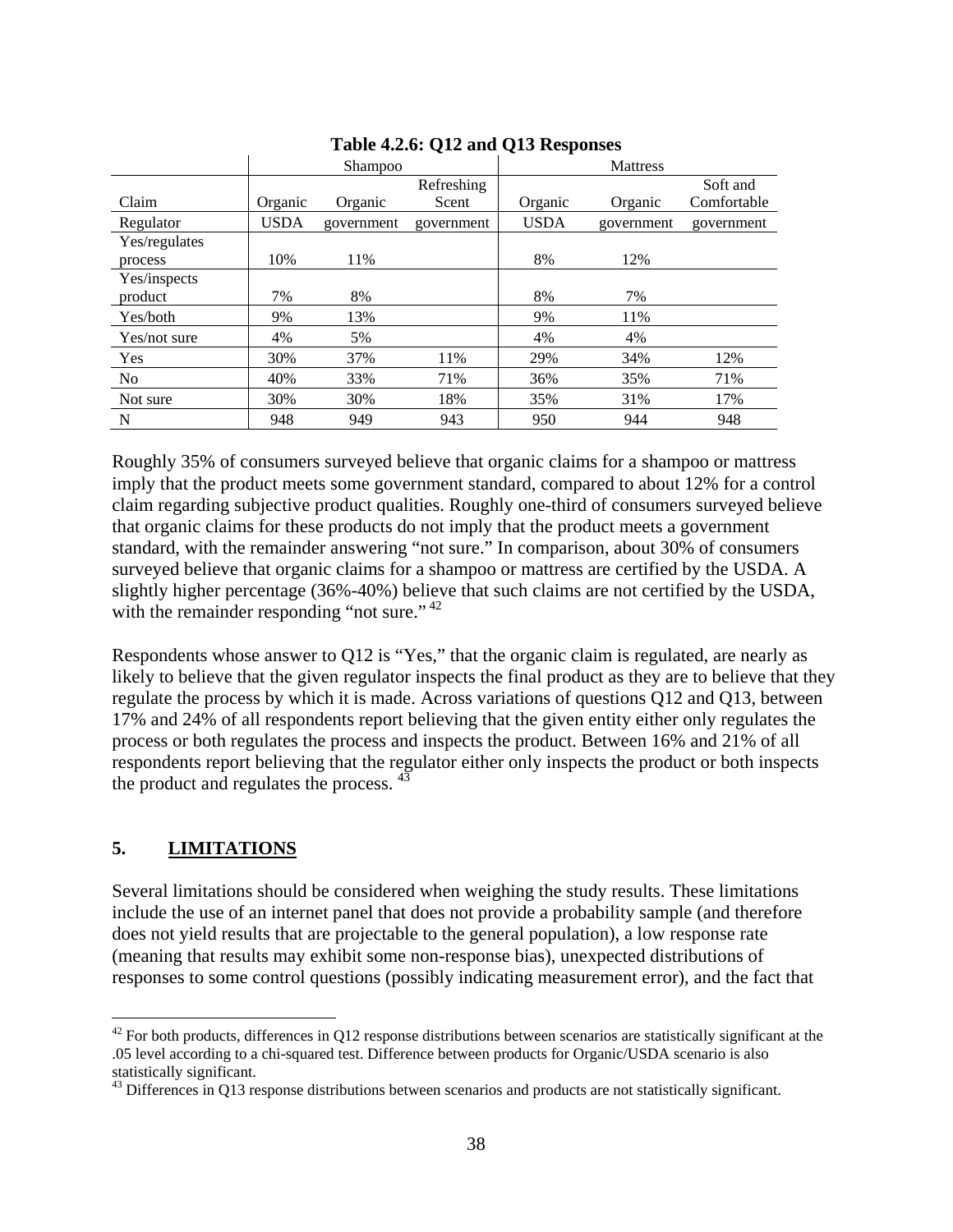results do not necessarily provide a direct measure of deception (*i.e.*, the results may indicate that consumers disagree with the definition of organic used in the study for policy reasons, rather than that they are deceived by the claims). Due to these possible biases, the exact response percentages and quantitative differences between scenarios should be regarded with some caution. However, we see no reason to believe that these biases would affect certain scenarios significantly more than others, so we interpret substantial differences in responses between scenarios to indicate an important qualitative difference in how consumers perceive them.

For the types of products and claims tested in the study, the results provide valuable insight into consumers' tolerance and expectations regarding non-organic material in a product bearing an unqualified organic claim. However, there are some notable limitations to the scope of the results. The study defines non-organic content as material "made by a man-made chemical process." Some consumers may not interpret this description to include some non-organic agricultural materials (*e.g.*, a plant grown with the aid of pesticides or herbicides, but otherwise free of chemicals). Thus, this definition may limit the study results as applied to products that contain such non-organic material (*e.g.*, a shampoo containing small amounts of lavender grown with pesticides). Note also that in testing perceptions of organic claims, the study did not test the term "USDA Organic."

# **APPENDIX A: QUESTIONNAIRE**

Part I. Recycled Content Claims SORT RESPONDENTS RANDOMLY INTO 42 CELLS [(1 CLAIM x 6 SCENARIOS + 2 CLAIMS x 4 SCENARIOS) x 3 PRODUCTS]

CLAIMS = "Recycled", "Pre-Consumer Recycled", "Post-Industrial Recycled" PRODUCTS = storage bins, floor tiles, bowls SCENARIOS: see Q3

**Q1.** The claim "Made with "Made with Recycled/Pre-Consumer Recycled/Post-Industrial Recycled Content," may appear on some product labels or in advertisements. How well do you understand the meaning of this claim?

- (1) I have a very thorough understanding of what "Made with Recycled/Pre-Consumer Recycled/Post-Industrial Recycled Content" means.
- (2) I have some understanding of what "Made with Recycled/Pre-Consumer Recycled/Post-Industrial Recycled Content" means.
- (3) I have very little understanding of what "Made with Recycled/Pre-Consumer Recycled/Post-Industrial Recycled Content" means.
- (4) I have no idea what "Made with Recycled/Pre-Consumer Recycled/Post-Industrial Recycled Content" means.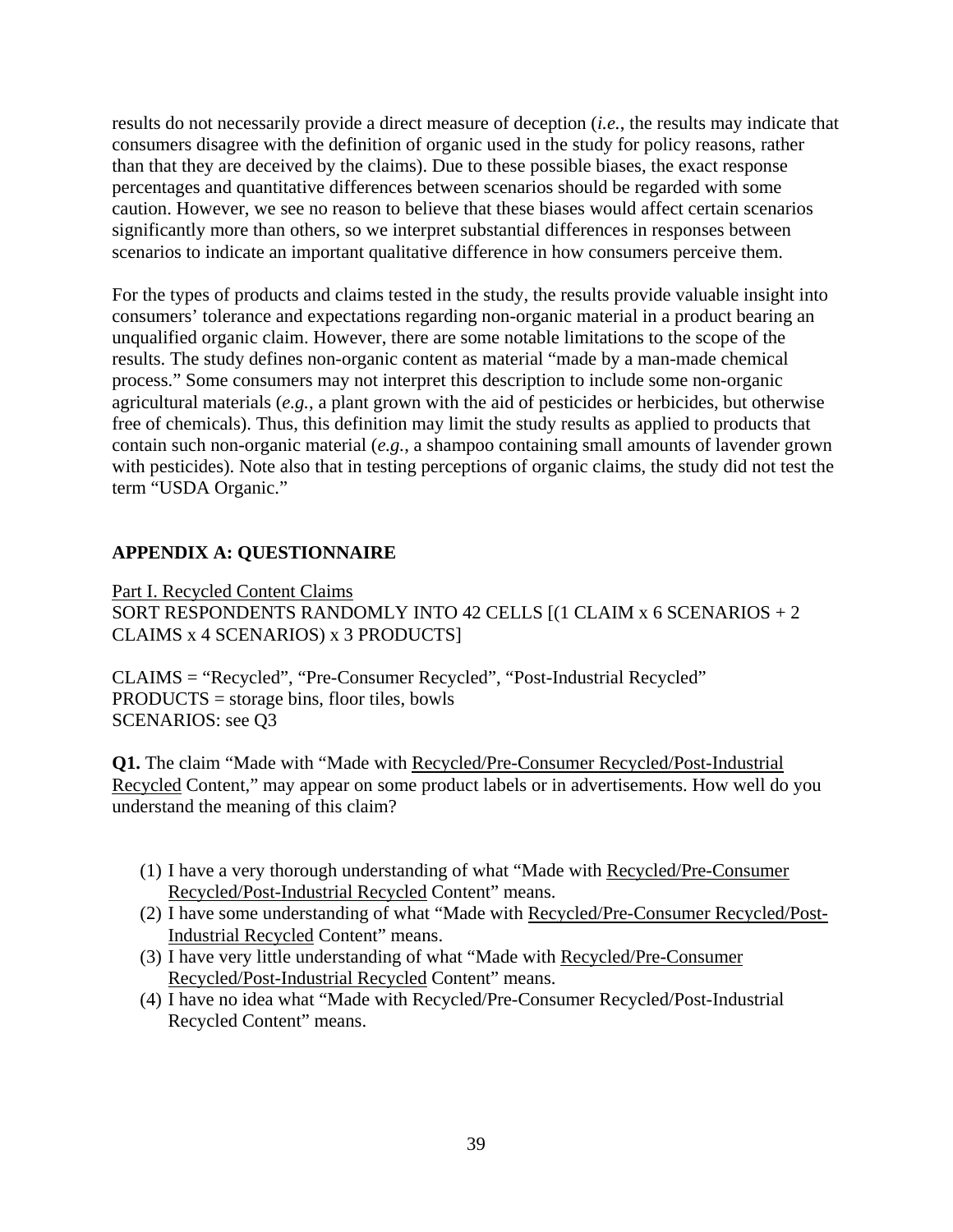**Q2.** If you see storage bins/floor tiles/bowls labeled as "Made with Recycled/Pre-Consumer Recycled/Post-Industrial Recycled Content," what does that make you think about the storage bins/floor tiles/bowls?

[TEXT BOX]

**Q3.** Please consider the following scenario:

[INSERT 1 OF SCENARIOS A-F]

Suppose the storage bins/floor tiles/bowls are labeled as "Made with Recycled/Pre-Consumer Recycled/Post-Industrial Recycled Content." Would you agree or disagree that this statement, as you understand it, accurately describes the storage bins/floor tiles/bowls?

- (1) Strongly agree
- (2) Somewhat agree
- (3) Neither agree nor disagree
- (4) Somewhat disagree
- (5) Strongly disagree
- (6) Not sure

# IF Q3 RESPONSE IS (1) OR (2), SKIP TO Q5 IF Q3 RESPONSE IS (3) OR (6), SKIP TO Q4

# Scenarios for Q3:

- A. *Post-Consumer "Recycled" Claim Only*
	- Some storage bins/floor tiles/bowls are made entirely from pieces of plastic/rubber/glass recovered after consumers dispose of them in collection bins.
	- After being collected, the plastic/rubber/glass is processed into a usable form, and then used to produce storage bins/floor tiles/bowls.
- B. *Different product, costs more All Claims*
	- Some storage bins/floor tiles/bowls are made entirely from pieces of plastic/rubber/glass that came from the process of making milk containers/bicycle tires/juice bottles. These pieces were not used in the milk containers/bicycle tires/juice bottles.
	- Using this plastic/rubber/glass to make the storage bins/floor tiles/bowls costs more than using new plastic/rubber/glass because this plastic/rubber/glass must be broken down and reformed before it can be fed into the storage bin/floor tile/bowl production line.
- C. *Same product, costs more All Claims*
	- Some storage bins/floor tiles/bowls are made entirely from pieces of plastic/rubber/glass that came from the process of making other storage bins/floor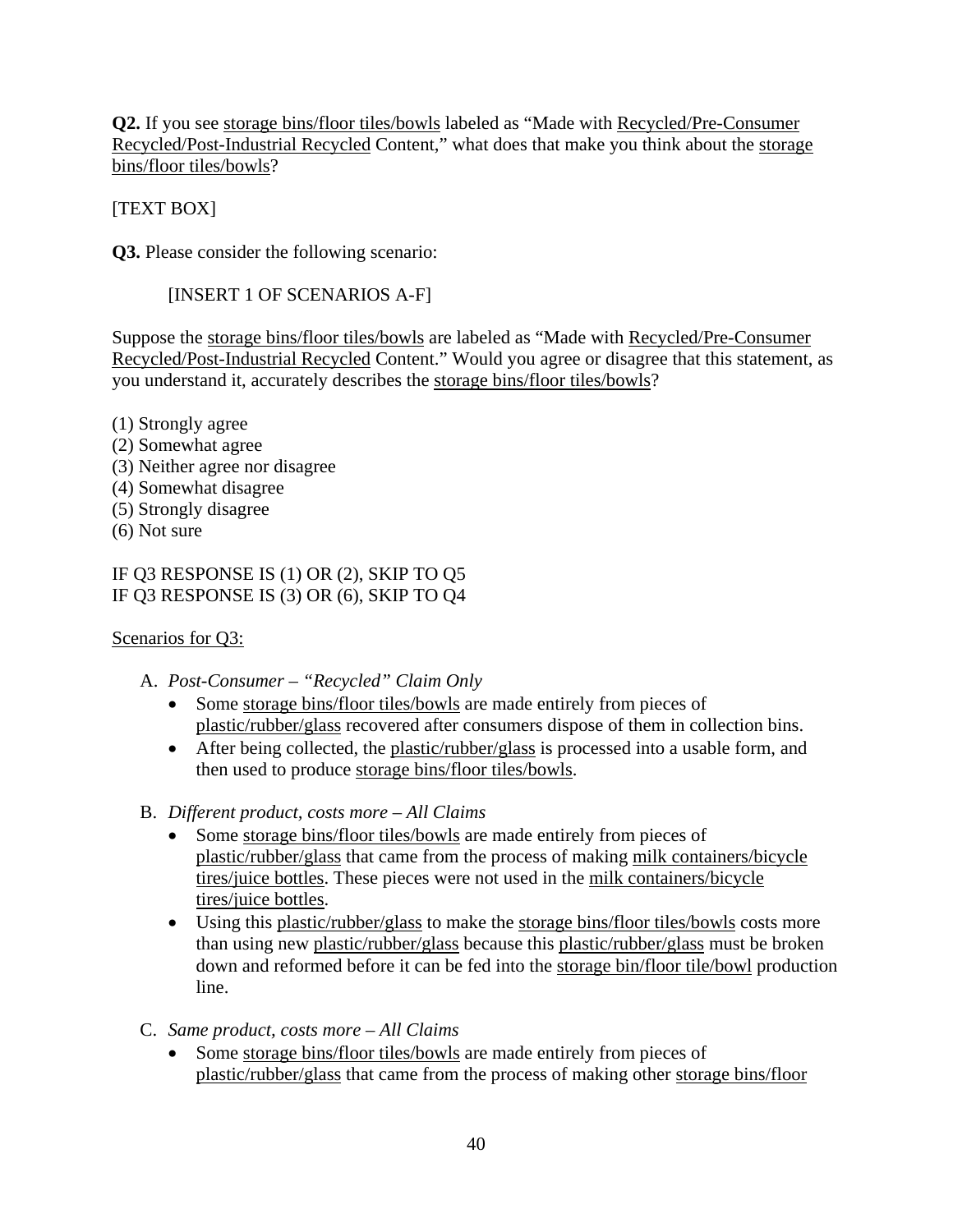tiles/bowls. These pieces were not used in the first set of storage bins/floor tiles/bowls.

 Using this plastic/rubber/glass to make the storage bins/floor tiles/bowls costs more than using new plastic/rubber/glass because this plastic/rubber/glass must undergo a separate manufacturing process before it can be fed into the storage bin/floor tile/bowl production line.

# D. *Same product, costs less – All Claims*

- Some storage bins/floor tiles/bowls are made entirely from pieces of plastic/rubber/glass that came from the process of making other storage bins/floor tiles/bowls. These pieces were not used in the first set of storage bins/floor tiles/bowls.
- Using this plastic/rubber/glass to make the storage bins/floor tiles/bowls costs less than using new plastic/rubber/glass because this plastic/rubber/glass only needs to be cleaned before it can be fed directly into the storage bin/floor tile/bowl production line.
- E. *Different product, costs less All Claims*
	- Some storage bins/floor tiles/bowls are made entirely from pieces of plastic/rubber/glass that came from the process of making milk containers/bicycle tires/juice bottles. These pieces were not used in the milk containers/bicycle tires/juice bottles.
	- Using this plastic/rubber/glass to make the storage bins/floor tiles/bowls costs less than using new plastic/rubber/glass because this plastic/rubber/glass only needs to be shipped to the factory and fed directly into the storage bin/floor tile/bowl production line.
- F. *Not Recycled "Recycled" Claim Only*
	- Some storage bins/floor tiles/bowls are made entirely from wood pulp/rubber/silica harvested from domestic forests/rubber trees/sand pits.
	- This wood pulp/rubber/silica is processed into a usable form and then used to produce the storage bins/floor tiles/bowls, which are made entirely from this material.

**Q4.** Please briefly explain why you disagreed that the statement "Made with Recycled/Pre-Consumer Recycled/Post-Industrial Recycled Content" accurately describes the storage bins/floor tiles/bowls:

# [TEXT BOX]

IF SCENARIO=A OR SCENARIO=F OR CLAIM="Pre-Consumer Recycled" OR CLAIM="Post-Industrial Recycled", SKIP TO Q6

**Q5.** Suppose the storage bins/floor tiles/bowls are instead labeled as "Made with Pre-Consumer Recycled Content." Would you agree or disagree that this statement, as you understand it, accurately describes the storage bins/floor tiles/bowls?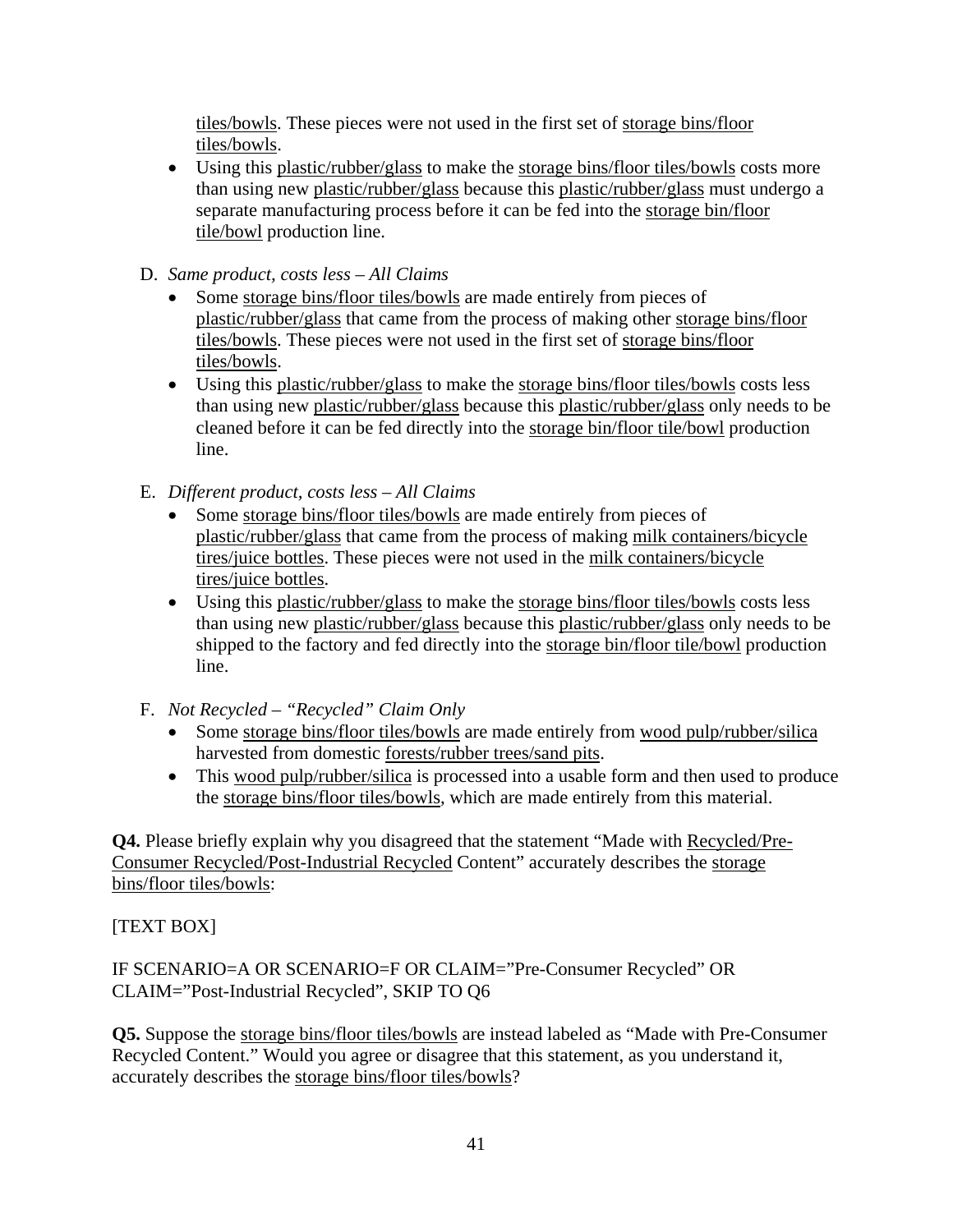- (1) Strongly agree (2) Somewhat agree (3) Neither agree nor disagree (4) Somewhat disagree (5) Strongly disagree
- (6) Not sure

Part II. Organic Claims

# SORT RESPONDENTS RANDOMLY INTO 31 CELLS [(3 PRODUCTS x 9 Q10.1 SCENARIOS) + (2 PRODUCTS x 2 Q10.2 CLAIMS)]

PRODUCTS = dry cleaning service; shampoo, mattress CLAIMS = "Organic", "Organic Cleansing Ingredients" (shampoo only), "Organic Fabric and Fill" (mattress only) SCENARIOS: see Q10.1

**Q6.** The claim "Organic" may appear on some product labels or in advertisements. How well do you understand the meaning of this claim?

- (1) I have a very thorough understanding of what "Organic" means.
- (2) I have some understanding of what "Organic" means.
- (3) I have very little understanding of what "Organic" means.
- (4) I have no idea what "Organic" means.

**Q7.** If you see a dry cleaning service advertised/shampoo labeled/mattress labeled as "Organic," what does that make you think about the dry cleaning service/shampoo/mattress?

## [TEXT BOX]

**Q8.** Suppose you see a dry cleaning service advertised/shampoo labeled/mattress labeled as "Organic." Suppose you also see some apples labeled as "Organic." Does the word "Organic" have the same meaning for both products?

(1) Yes (2) No (3) Not sure

#### IF Q8 RESPONSE IS (1) OR (3), SKIP TO NOTE BEFORE Q10.1

**Q9.** Please briefly explain how the meaning of the word "Organic" in reference to a dry cleaning service/shampoo/mattress differs from the meaning of the word "Organic" in reference to an apple:

[TEXT BOX]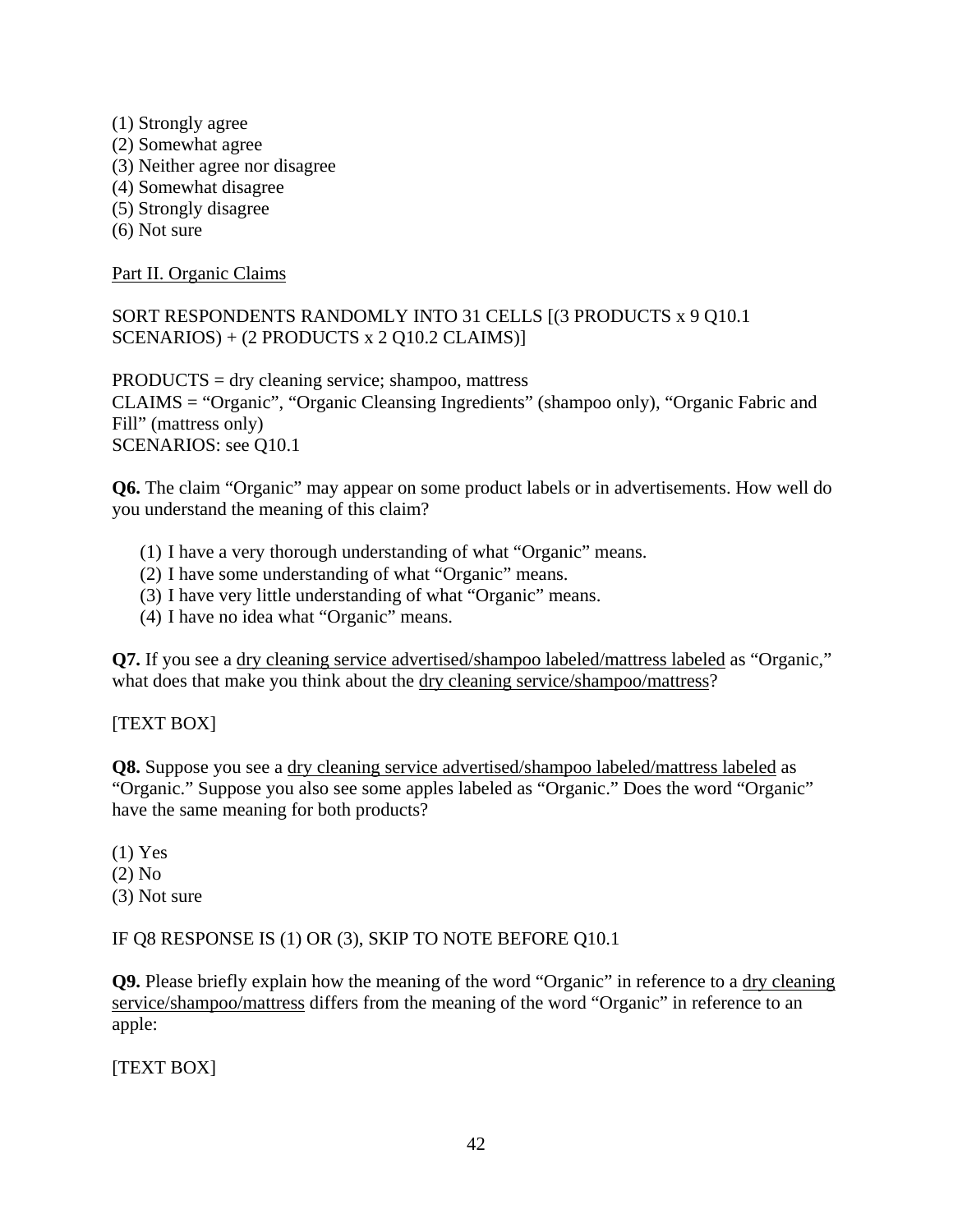NOTE: 27 Cells see Q10.1 [(3 Products x 9 Q10.1 Scenarios]. 4 Cells see Q10.2 (2 Products x 2 Q10.2 Claims).

**Q10.1.** Please consider the following scenario:

[INSERT 1 OF SCENARIOS A-I]

Suppose the dry cleaning service is advertised/shampoo is labeled/mattress is labeled as "Organic." Would you agree or disagree that the word "Organic," as you understand it, accurately describes the dry cleaning service/shampoo/mattress?

- (1) Strongly agree
- (2) Somewhat agree
- (3) Neither agree nor disagree
- (4) Somewhat disagree
- (5) Strongly disagree
- (6) Not sure

# IF Q10.1 RESPONSE IS (4) OR (5), SKIP TO Q11. ELSE SKIP TO NOTE BEFORE Q12.1.

## Scenarios for Q10.1:

- *A. No Non-organic* 
	- 100% of the substances used by a dry cleaning service/ingredients in a shampoo/materials in a mattress were obtained from plants or animals, which were grown or raised without any substances that do not occur in nature.
	- None of the substances used by the dry cleaning service/ingredients in the shampoo/materials in the mattress were made by a man-made chemical process.
- *B. Hydrocarbons* 
	- 100% of the substances used by a dry cleaning service/ingredients in a shampoo/materials in a mattress were obtained from plants or animals or from the process of refining petroleum or natural gas.
	- No other substances are used by the dry cleaning service/ingredients are in the shampoo/materials are in the mattress.
- *C. <1% Non-organic* 
	- Over 99% (but not all) of the substances used by a dry cleaning service/ingredients in a shampoo/materials in a mattress were obtained from plants or animals, which were grown or raised without any substances that do not occur in nature.
	- The rest of the substances used by the dry cleaning service/ingredients in the shampoo/materials in the mattress were made by a man-made chemical process.
- *D. <1% Non-organic, Safe*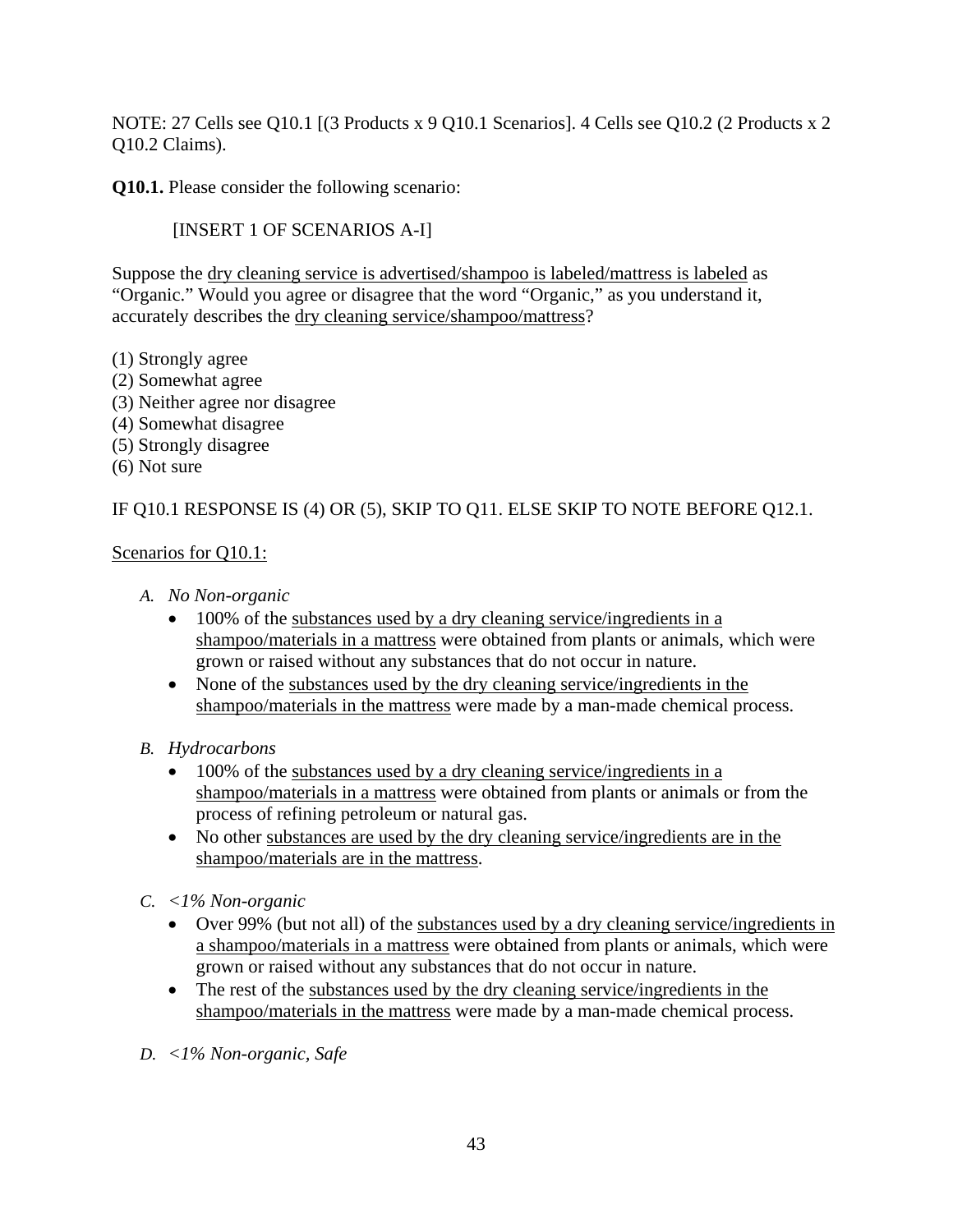- Over 99% (but not all) of the substances used by a dry cleaning service/ingredients in a shampoo/materials in a mattress were obtained from plants or animals, which were grown or raised without any substances that do not occur in nature.
- The rest of the substances used by the dry cleaning service/ingredients in the shampoo/materials in the mattress were made by a man-made chemical process, but they pose no health or safety hazard to consumers.
- *E. 1%-5% Non-organic* 
	- $\bullet$  95% 99% of the substances used by a dry cleaning service/ingredients in a shampoo/materials in a mattress were obtained from plants or animals, which were grown or raised without any substances that do not occur in nature.
	- The rest of the substances used by the dry cleaning service/ingredients in the shampoo/materials in the mattress were made by a man-made chemical process.
- *F. 1%-5% Non-organic, Safe* 
	- 95% 99% of the substances used by a dry cleaning service/ingredients in a shampoo/materials in a mattress were obtained from plants or animals, which were grown or raised without any substances that do not occur in nature.
	- The rest of the substances used by the dry cleaning service/ingredients in the shampoo/materials in the mattress were made by a man-made chemical process, but they pose no health or safety hazard to consumers.
- *G. 5%-10% Non-organic* 
	- 90% 95% of the substances used by a dry cleaning service/ingredients in a shampoo/materials in a mattress were obtained from plants or animals, which were grown or raised without any substances that do not occur in nature.
	- The rest of the substances used by the dry cleaning service/ingredients in the shampoo/materials in the mattress were made by a man-made chemical process.
- *H. 5%-10% Non-organic, Safe* 
	- 90% 95% of the substances used by a dry cleaning service/ingredients in a shampoo/materials in a mattress were obtained from plants or animals, which were grown or raised without any substances that do not occur in nature.
	- The rest of the substances used by the dry cleaning service/ingredients in the shampoo/materials in the mattress were made by a man-made chemical process, but they pose no health or safety hazard to consumers.
- *I. 95% Non-organic* 
	- 5% of the substances used by a dry cleaning service/ingredients in a shampoo/materials in a mattress were obtained from plants or animals, which were grown or raised without any substances that do not occur in nature.
	- The rest of the substances used by the dry cleaning service/ingredients in the shampoo/materials in the mattress were made by a man-made chemical process.

NOTE: For Q10.2, if Product = shampoo, then Claim = "Organic" or "Organic Cleansing Ingredients." If Product = mattress, then  $Claim = "Organic or "Organic Fabric and Fill."$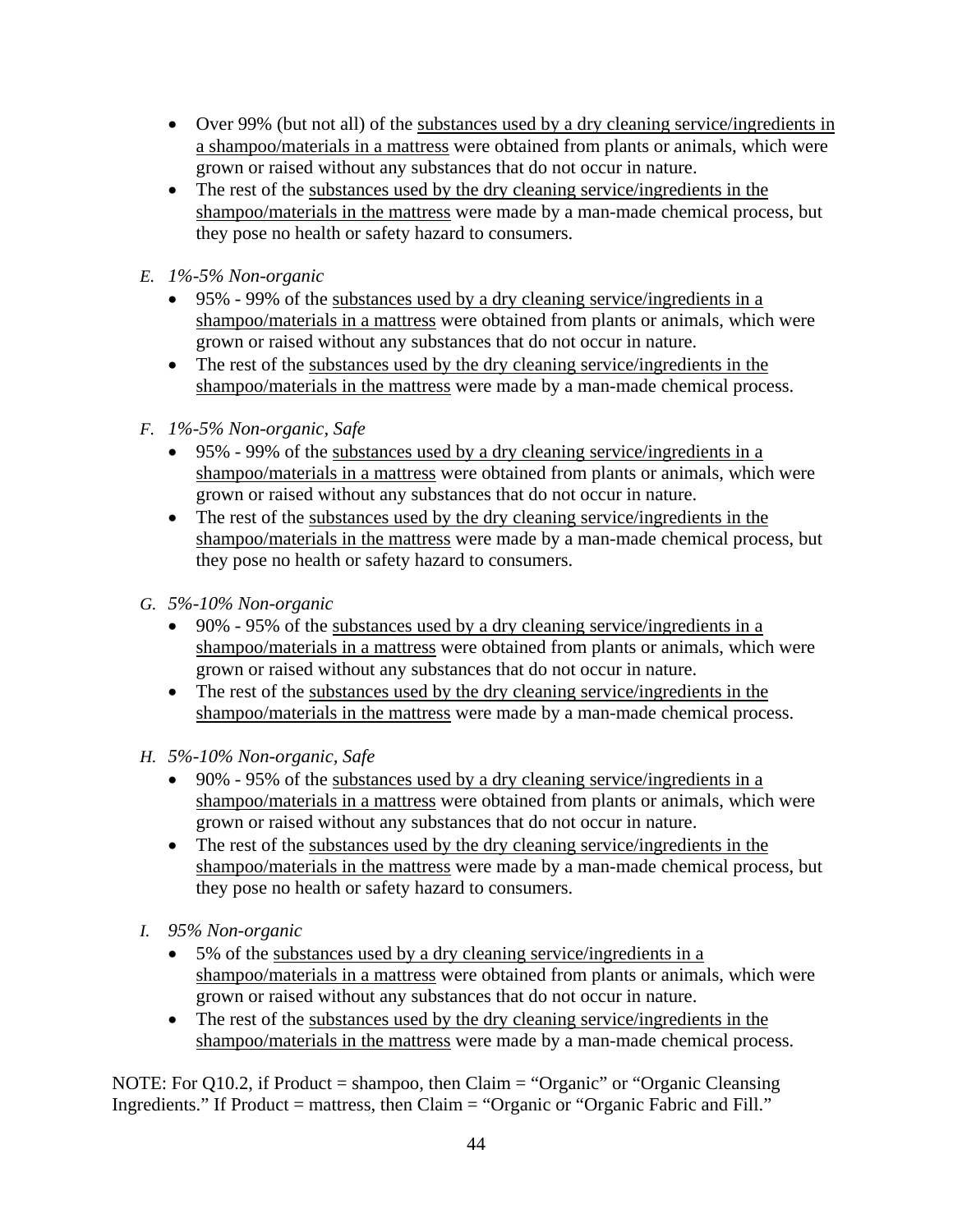**Q10.2.** Suppose you see a shampoo/mattress labeled as "Organic/Organic Cleansing Ingredients/Organic Fabric and Fill." Which of the following best describes the shampoo/mattress?

- (1) All ingredients/materials in the shampoo/mattress are organic. It contains no ingredients/materials that are not organic.
- (2) All cleansing ingredients/fabric and fill in the shampoo/mattress are organic, but the shampoo/mattress may contain other ingredients/materials (such as preservatives/thread) that are not organic.
- (3) Some cleansing ingredients/fabric and fill in the shampoo/mattress are organic, but the shampoo/mattress may contain other cleansing ingredients/fabric and fill that are not organic.
- (4) None of the ingredients in the shampoo/mattress are organic.
- (5) Not sure

IF Q10.1, PROCEED TO Q11. IF Q10.2, SKIP TO NOTE BEFORE Q12.1.

**Q11.** Please briefly explain why you disagreed that the word "Organic" accurately describes the dry cleaning service/shampoo/mattress:

[TEXT BOX]

IF PRODUCT="dry cleaning service", SKIP TO Q14

NOTE: Respondents who see Product = "mattress" or Product = "shampoo" are sorted randomly such that one-third see Q12.1 and Q13.1, one-third see Q12.2 and Q13.2, and one-third see Q12.3. Respondents who see Product  $=$  "dry cleaning service" skip Q12 and Q13.

## **Q12.1**

Suppose you see a shampoo/mattress labeled as "Organic." Does this statement suggest or imply that the shampoo/mattress meets some government standard?

(1) Yes (2) No

(3) Not sure

IF Q12.1 RESPONSE IS (2) OR (3), SKIP TO Q14

**Q12.2.** Suppose you see a shampoo/mattress labeled as "Organic." Does this statement suggest or imply that the product is certified as "Organic" by the U.S. Department of Agriculture ("USDA")?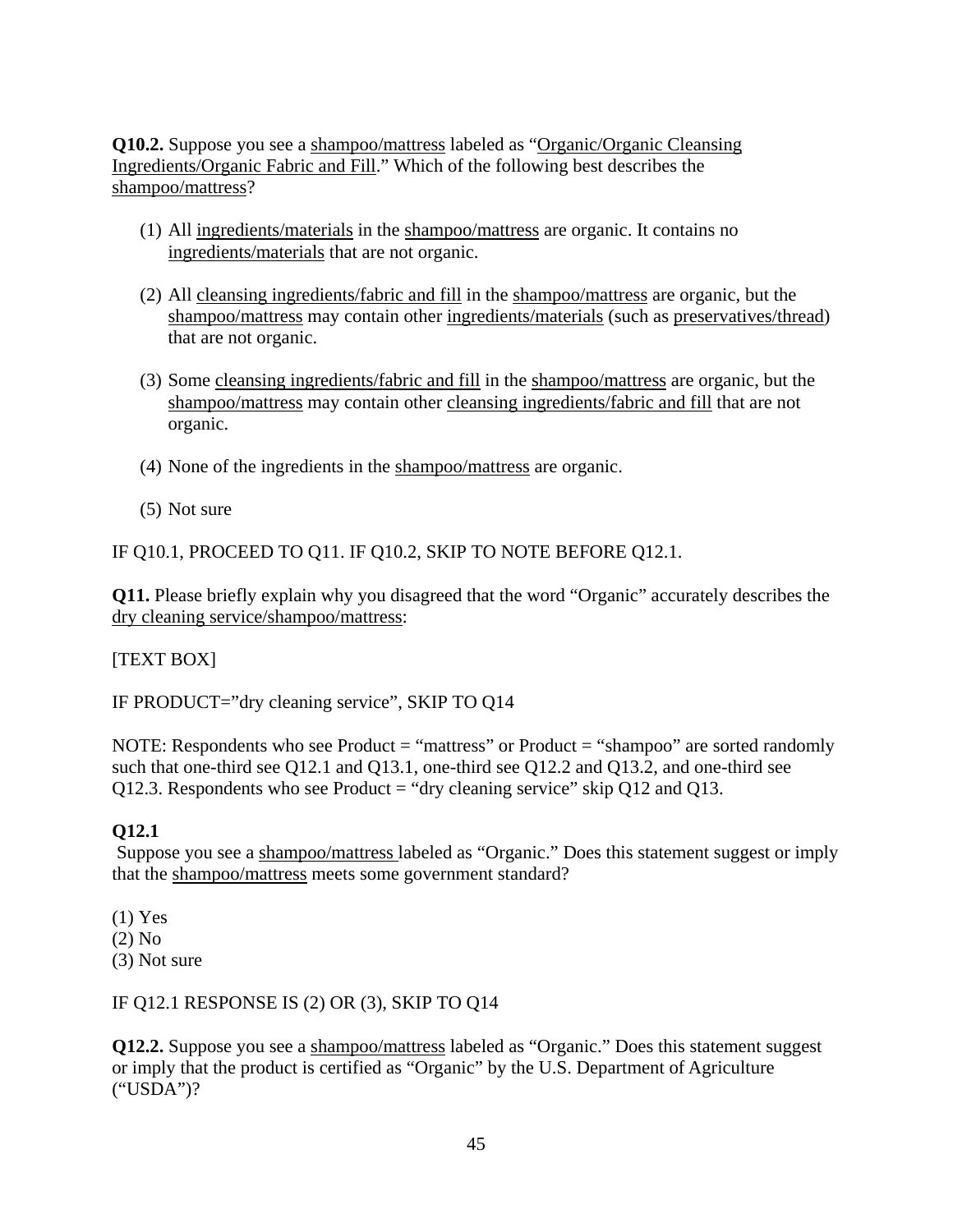(1) Yes (2) No (3) Not sure

# IF Q12.2 RESPONSE IS (2) OR (3), SKIP TO Q14

**Q13.1.** Which of the following most accurately describes what the word "Organic" implies about the shampoo/mattress?

(1) The government regulates the process used for making the product, but does not necessarily inspect the final product.

(2) The government inspects the final product to ensure that it contains only approved ingredients/materials, but does not necessarily regulate the process used for making the product.

(3) The government regulates the process used for making the product and inspects the final product to ensure that it contains only approved ingredients/materials.

(4) Not sure

**Q13.2.** Which of the following most accurately describes what the word "Organic" implies about the shampoo/mattress?

(1) The USDA regulates the process used for making the product, but does not necessarily inspect the final product.

(2) The USDA inspects the final product to ensure that it contains only approved ingredients/materials, but does not necessarily regulate the process used for making the product.

(3) The USDA regulates the process used for making the product and inspects the final product to ensure that it contains only approved ingredients/materials.

(4) Not sure

**Q12.3** Suppose you see a shampoo/mattress labeled as "Refreshing Scent/Soft and Comfortable." Does this statement suggest or imply that the shampoo/mattress meets some government standard?

(1) Yes

(2) No

(3) Not sure

Part III. Environmental Interest and Demographics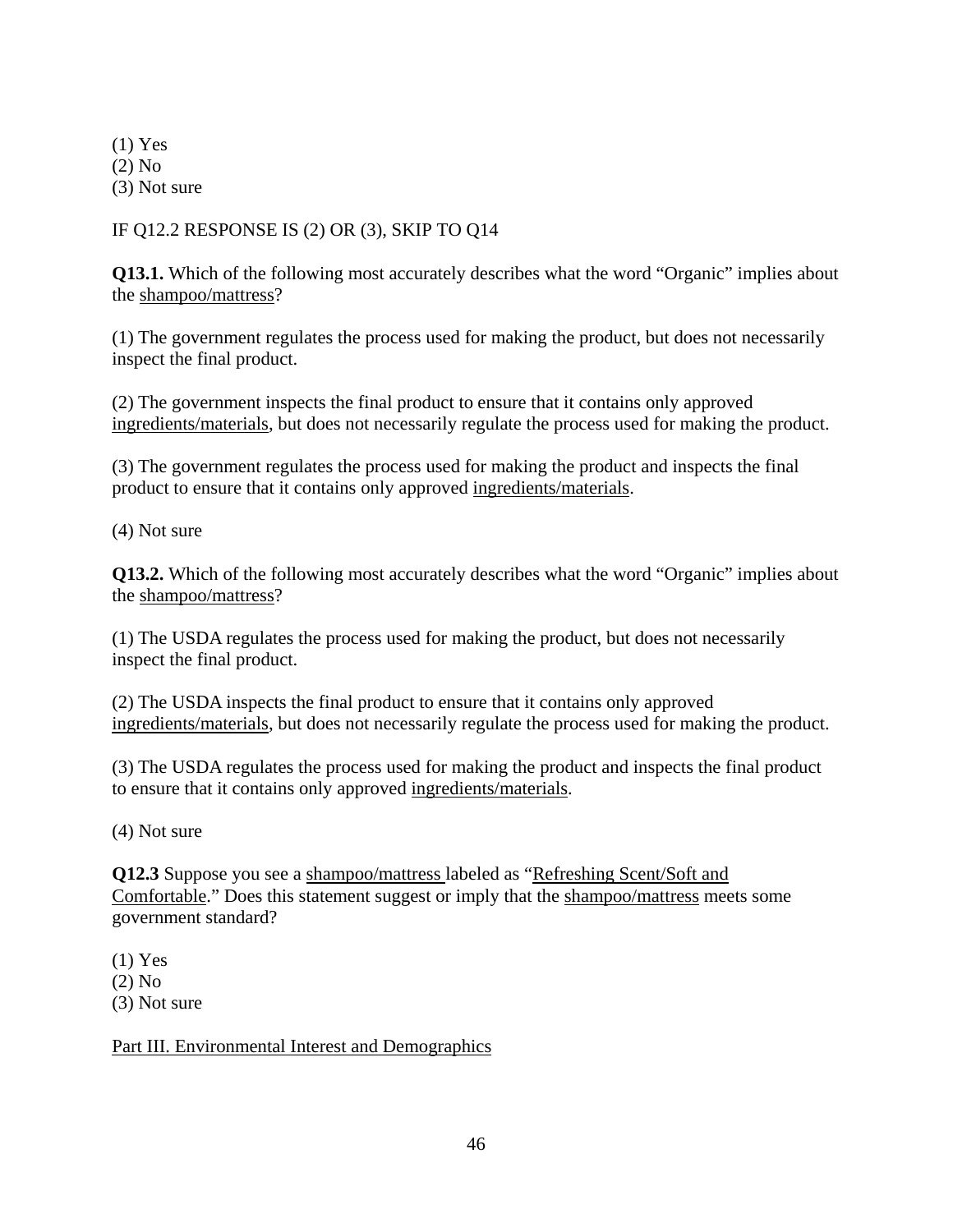**Q14.** How would you describe your awareness of environmental issues?

- (1) Not at all aware
- (2) Somewhat aware
- (3) Fairly aware
- (4) Very aware
- (5) Extremely aware

**Q15.** How would you describe your awareness of the environmental costs and benefits of products you consider purchasing?

(1) Not at all aware

- (2) Somewhat aware
- (3) Fairly aware
- (4) Very aware

(5) Extremely aware

**Q16.** How often do environmental costs and benefits affect your decisions of which products to purchase?

- (1) Never
- (2) Rarely
- (3) Sometimes
- (4) Often
- (5) Always

**Q17.** Are you…?

- (1) Male
- (2) Female

**Q18.** In what state or territory do you currently reside?

[LIST STATES]

**Q19.** What is your age?

- (1) 18-29
- (2) 30-39
- $(3)$  40-49
- (4) 50-59
- (5) 60-69  $(6)$  70+

**Q20.** What is the highest level of education you have completed or the highest degree you have received?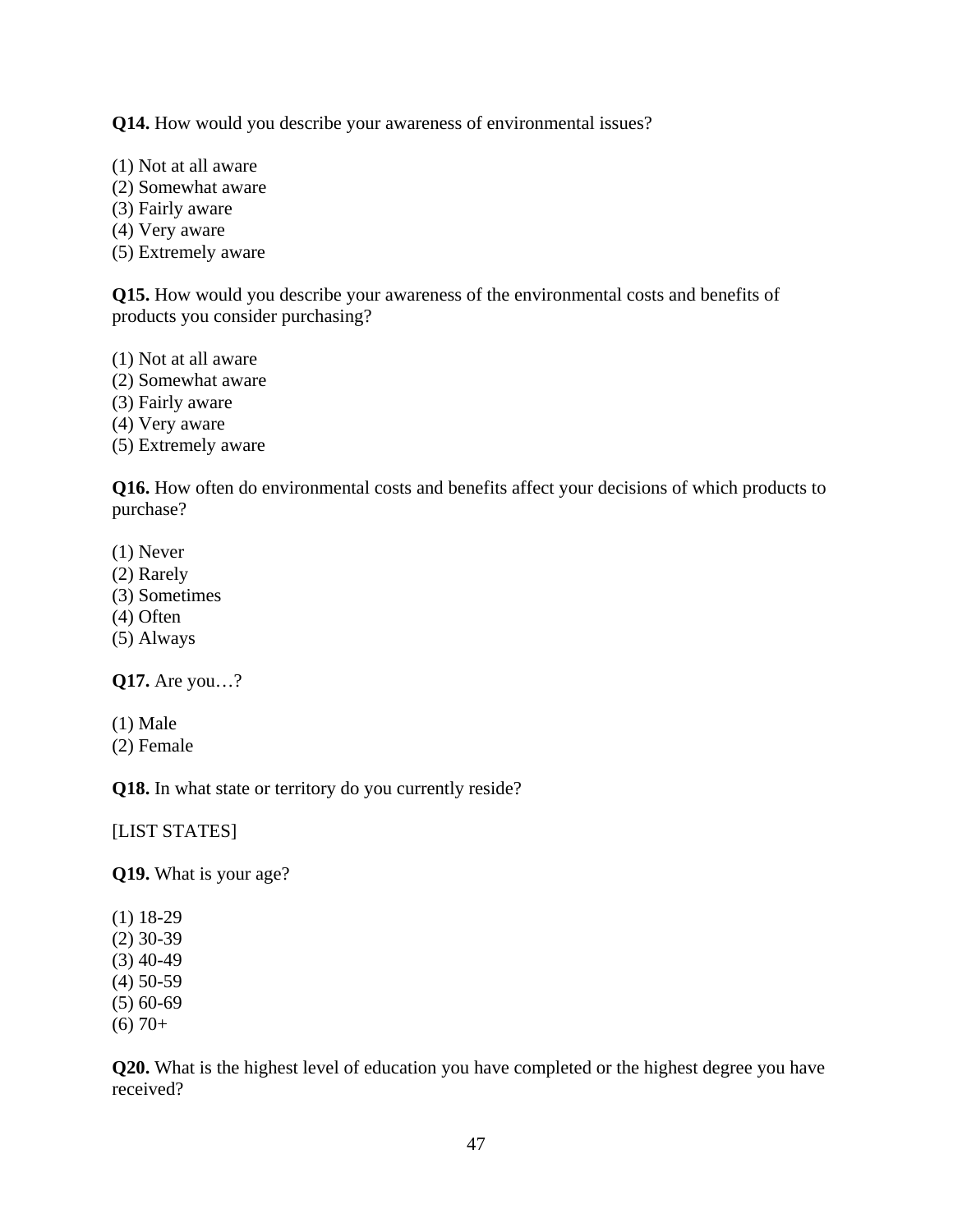- (1) Less than high school
- (2) Some high school
- (3) High school diploma
- (4) Some college
- (5) Associate degree
- (6) Bachelor's degree
- (7) Some graduate school
- (8) Master's degree
- (9) Professional degree
- (10) Doctoral degree

**Q21.** Are you of Hispanic or Latino origin?

(1) Yes, of Hispanic origin

- (2) No, not of Hispanic origin
- (3) Decline to answer

**Q22.** Please choose one or more categories to indicate your race. Are you…?

(1) White

- (2) Black or African American
- (3) Asian
- (4) American Indian or Alaska Native
- (5) Native Hawaiian or Other Pacific Islander
- (6) Decline to answer

#### **APPENDIX B: DEMOGRAPHICS**

| Gender                  | 2010 Census | <b>Study Sample</b> |
|-------------------------|-------------|---------------------|
| Male                    | 48.5%       | 48.5%               |
| Female                  | 51.5%       | 51.5%               |
|                         |             |                     |
| Race                    | 2010 Census | <b>Study Sample</b> |
| White                   | 74.8%       | 82.5%               |
| <b>Black</b>            | 13.6%       | 10.0%               |
| Asian                   | 5.6%        | 4.9%                |
| American Indian/Alaskan |             |                     |
| <b>Native</b>           | 1.7%        | 1.9%                |
| Native Hawaiian/Pacific |             |                     |
| Islander                | $0.4\%$     | $0.4\%$             |
| Hispanic/Latino         | 16.3%       | 11.2%               |
|                         |             |                     |
| Age                     | 2010 Census | <b>Study Sample</b> |
| 18 to 24 years          | 13.1%       | 12.5%               |
| 25 to 34 years          | 17.5%       | 17.3%               |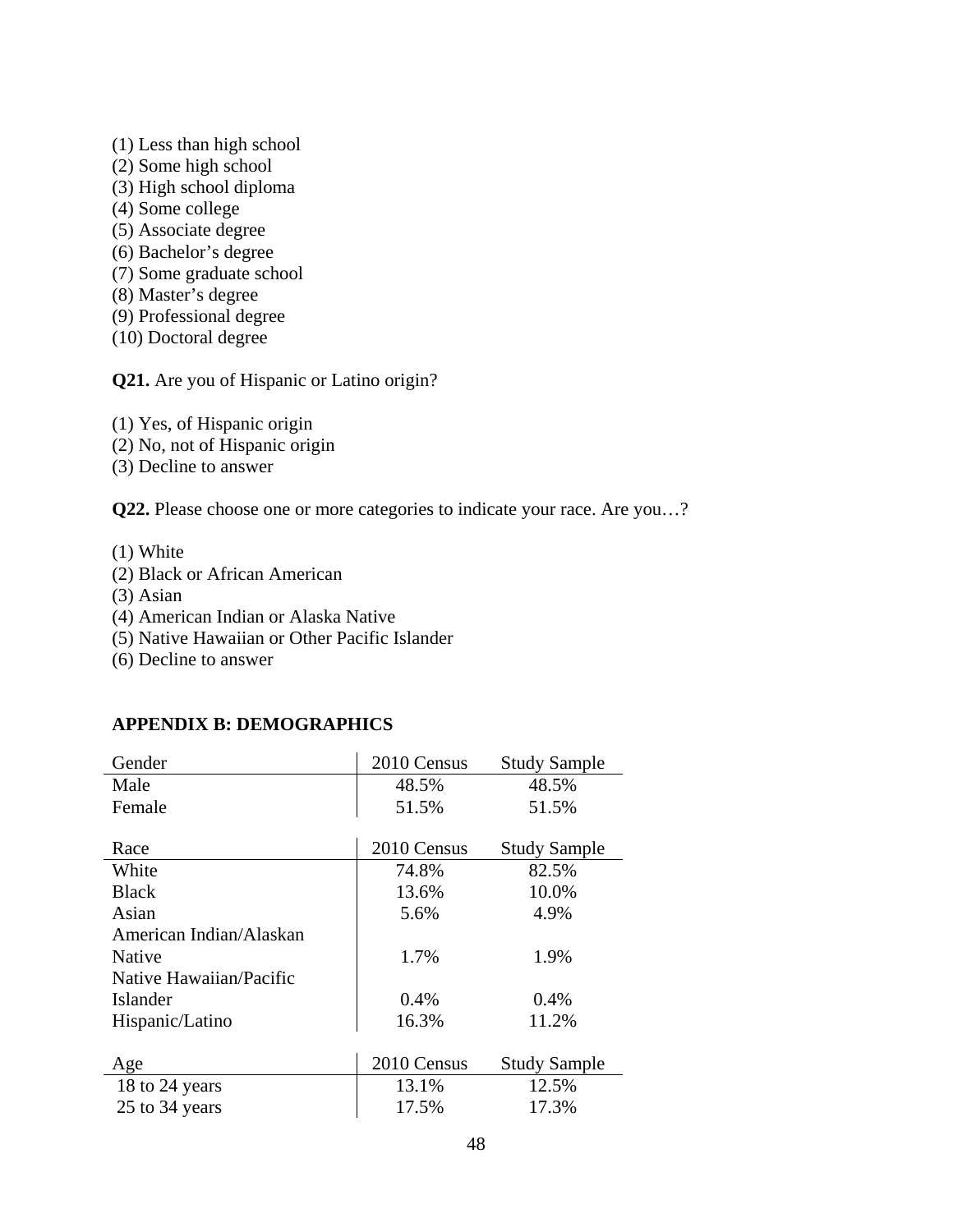| 35 to 44 years       | 17.5%       | 17.5%               |
|----------------------|-------------|---------------------|
| 45 to 54 years       | 19.2%       | 19.5%               |
| 55 to 64 years       | 15.6%       | 15.6%               |
| 65 to 74 years       | 9.3%        | 13.7%               |
| 75 to 84 years       | 5.6%        | 3.5%                |
| 85 years and over    | 2.3%        | 0.4%                |
|                      |             |                     |
| Education            | 2014 CPS    | <b>Study Sample</b> |
| Less than H.S.       | 4.3%        | 0.54%               |
| Some H.S.            | 8.0%        | 3.22%               |
| H.S. Grad            | 29.6%       | 25.64%              |
| Some College         | 19.4%       | 25.08%              |
| <b>Associates</b>    | 9.4%        | 9.89%               |
| <b>Bachelors</b>     | 18.9%       | 24.14%              |
| <b>Masters</b>       | 7.5%        | 8.66%               |
| Professional         | 1.3%        | 1.55%               |
| Doctoral             | 1.6%        | 1.29%               |
|                      |             |                     |
| <b>State</b>         | 2010 Census | <b>Study Sample</b> |
| Alabama              | 1.5%        | 1.4%                |
| Alaska               | 0.2%        | 0.1%                |
| Arizona              | 2.1%        | 2.1%                |
| Arkansas             | 0.9%        | 0.9%                |
| California           | 12.1%       | 10.8%               |
| Colorado             | 1.6%        | 1.9%                |
| Connecticut          | 1.2%        | 1.1%                |
| Delaware             | 0.3%        | 0.5%                |
| District of Columbia | 0.2%        | 0.2%                |
| Florida              | 6.1%        | 6.7%                |
| Georgia              | 3.1%        | 3.2%                |
| Hawaii               | 0.4%        | 0.3%                |
| Idaho                | 0.5%        | 0.6%                |
| Illinois             | 4.2%        | 4.1%                |
| Indiana              | 2.1%        | 1.9%                |
| Iowa                 | 1.0%        | 1.2%                |
| Kansas               | 0.9%        | 0.6%                |
| Kentucky             | 1.4%        | 1.8%                |
| Louisiana            | 1.5%        | 1.1%                |
| Maine                | 0.4%        | 0.4%                |
| Maryland             | 1.9%        | 1.9%                |
| <b>Massachusetts</b> | 2.1%        | 1.6%                |
| Michigan             | 3.2%        | 3.1%                |
| Minnesota            | 1.7%        | 1.8%                |
| Mississippi          | 1.0%        | 0.6%                |
| Missouri             | 1.9%        | 1.9%                |
| Montana              | 0.3%        | 0.3%                |
|                      |             |                     |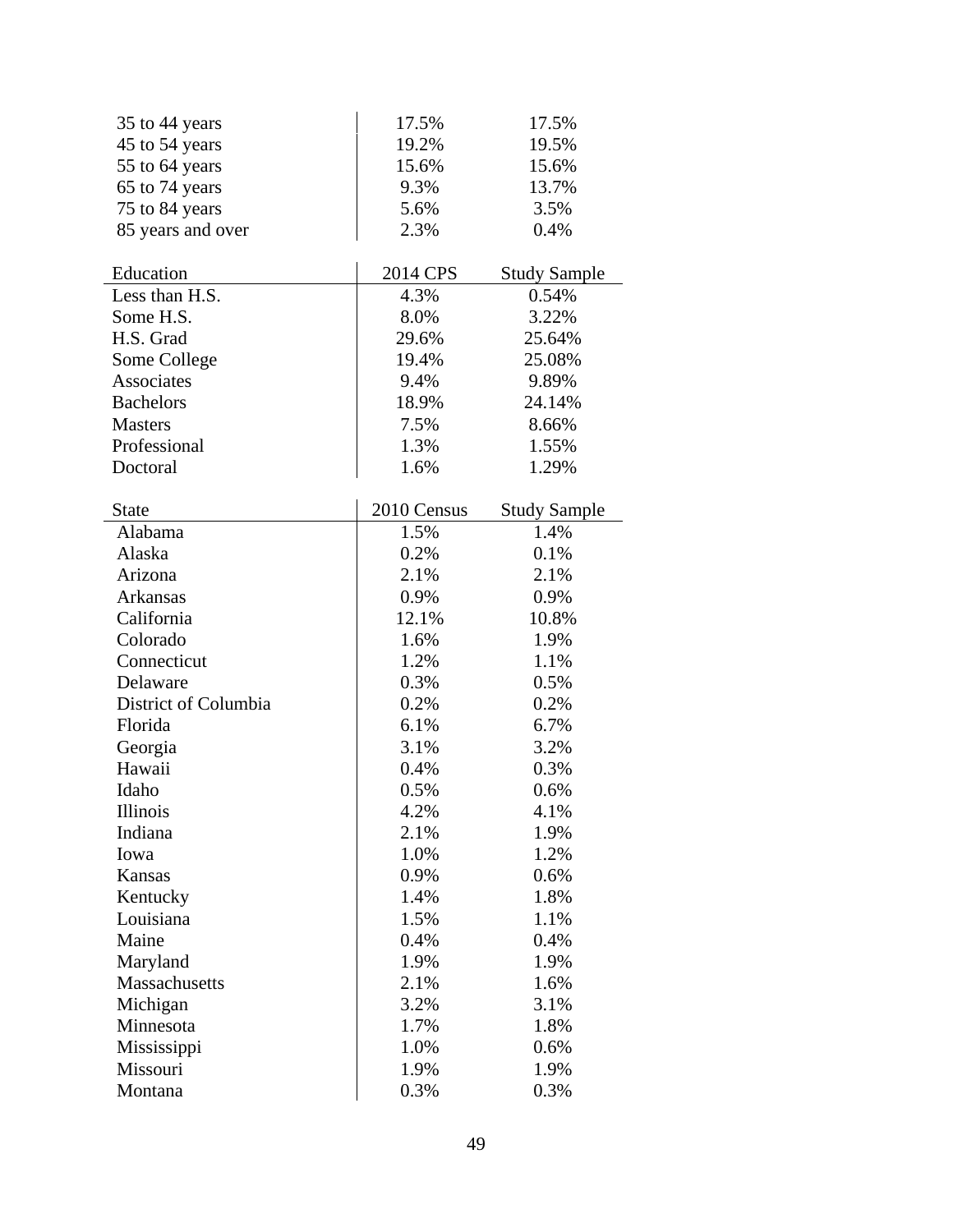| Nebraska       | 0.6% | 0.6% |
|----------------|------|------|
| Nevada         | 0.9% | 1.0% |
| New Hampshire  | 0.4% | 0.3% |
| New Jersey     | 2.8% | 3.3% |
| New Mexico     | 0.7% | 0.5% |
| New York       | 6.3% | 7.1% |
| North Carolina | 3.1% | 3.0% |
| North Dakota   | 0.2% | 0.1% |
| Ohio           | 3.7% | 4.2% |
| Oklahoma       | 1.2% | 0.9% |
| Oregon         | 1.2% | 1.7% |
| Pennsylvania   | 4.1% | 4.4% |
| Rhode Island   | 0.3% | 0.3% |
| South Carolina | 1.5% | 1.6% |
| South Dakota   | 0.3% | 0.3% |
| Tennessee      | 2.1% | 2.3% |
| Texas          | 8.1% | 7.3% |
| Utah           | 0.9% | 0.9% |
| Vermont        | 0.2% | 0.1% |
| Virginia       | 2.6% | 2.7% |
| Washington     | 2.2% | 2.5% |
| West Virginia  | 0.6% | 0.5% |
| Wisconsin      | 1.8% | 2.3% |
| Wyoming        | 0.2% | 0.2% |

# **APPENDIX C: ADDITIONAL TABLES**

| Table C.I. General Open-enged Response Length and Thile Spent on Survey |       |      |        |       |       |       |       |       |
|-------------------------------------------------------------------------|-------|------|--------|-------|-------|-------|-------|-------|
|                                                                         | Mean  | Min  | Max    | 10th% | 25th% | 50th% | 75th% | 90th% |
| Q2 Response Length (characters)                                         | 45    |      | 244    |       |       | 38    | 6 I   | 92    |
| Q7 Response Length (characters)                                         | 41    |      | 244    |       |       |       | 56.   |       |
| Time Spent (minutes: seconds)                                           | 10.25 | 1:09 | 544:11 | 3:24  | 4:42  | 6:47  | 10:25 | 16:49 |

# **Table C.1: General Open-ended Response Length and Time Spent on Survey**

#### **Table C.2: Coded explanations for why the word "Organic" does not have the same meaning for this product as it does for an apple**  Dry cleaning Shampoo Mattress

|                                             | Dry cleaning | Shampoo | Mattress |
|---------------------------------------------|--------------|---------|----------|
| Materials/ingredients/process of being made | 26%          | 20%     | 23%      |
| Natural                                     | 25%          | 20%     | 21%      |
| No/less chemicals/additives/gmo's           | 11%          | 10%     | 10%      |
| Natural ingredients/materials               | 1%           | 2%      | 1%       |
| Edible                                      | 0%           | 0%      | 0%       |
| Not edible                                  | $0\%$        | 0%      | 0%       |
| Food                                        | 0%           | 0%      | 1%       |
| Healthy/good for you                        | 0%           | 0%      | 0%       |
| Clean                                       | 0%           | 0%      | 0%       |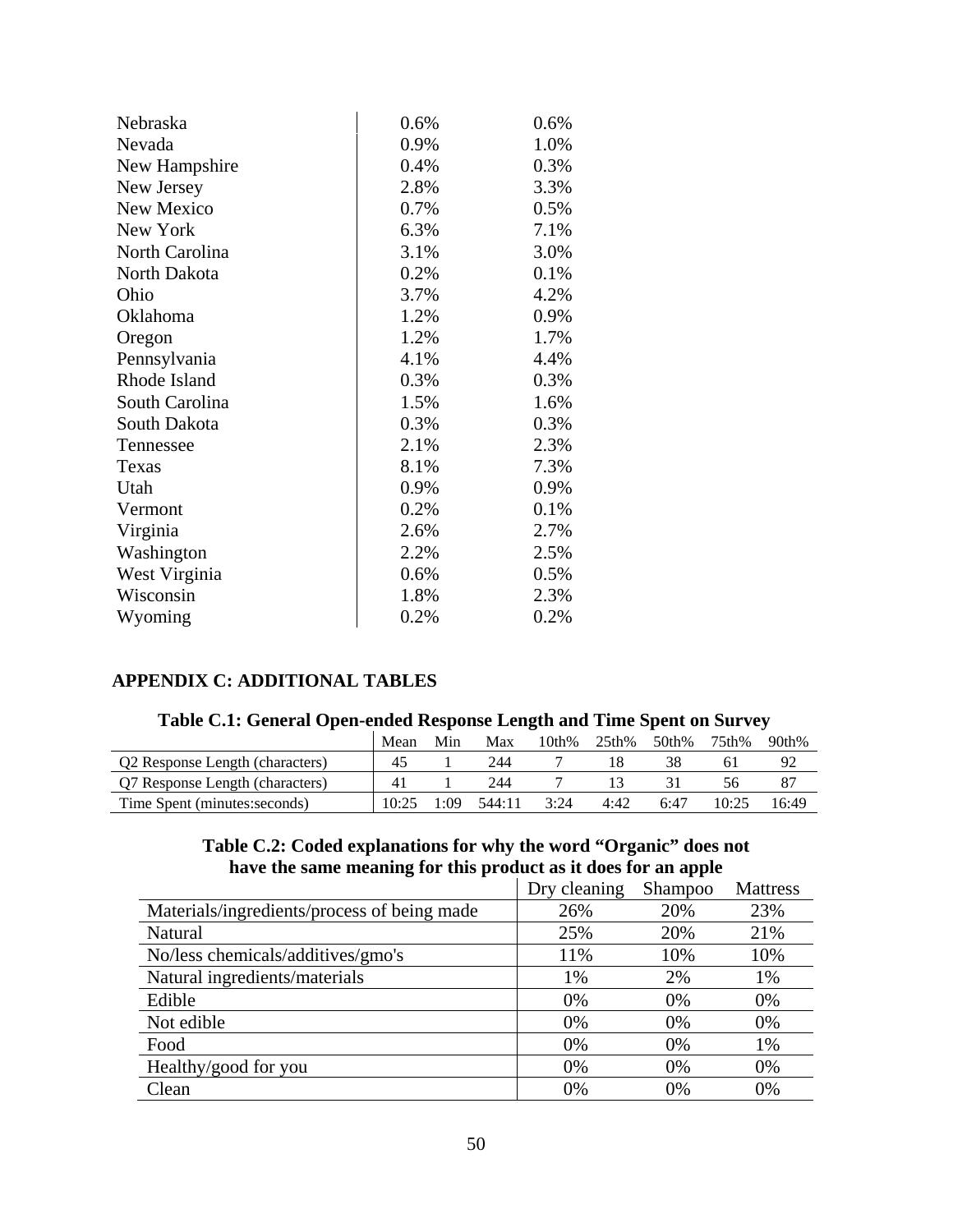| Environmentally friendly | 0%  | 0%  | 0%  |
|--------------------------|-----|-----|-----|
| Good/quality product     | 0%  | 0%  | 0%  |
| Not referring to food    | 0%  | 0%  | 0%  |
| Fresh                    | 0%  | 0%  | 0%  |
| Poor quality product     | 0%  | 0%  | 0%  |
| Other                    | 1%  | 1%  | 1%  |
| <b>Nothing</b>           | 8%  | 5%  | 8%  |
| Total Q8 No's            | 42% | 31% | 37% |

|  |  |  |  |  |  |  |  |  | Table C.3: (Q14) How would you describe your awareness of environmental issues? |  |  |  |  |
|--|--|--|--|--|--|--|--|--|---------------------------------------------------------------------------------|--|--|--|--|
|  |  |  |  |  |  |  |  |  |                                                                                 |  |  |  |  |

|                        | #    | ℅    |
|------------------------|------|------|
| Not at all aware       | 401  | 5%   |
| Somewhat aware         | 3622 | 45%  |
| Fairly aware           | 2587 | 32%  |
| Very aware             | 1033 | 13%  |
| <b>Extremely aware</b> | 372  | 5%   |
| Total                  | 8015 | 100% |

### **Table C.4: (Q15) How would you describe your awareness of the environmental costs and benefits of products you consider purchasing?**

|                        | #    | %    |
|------------------------|------|------|
| Not at all aware       | 1201 | 15%  |
| Somewhat aware         | 3224 | 40%  |
| Fairly aware           | 2459 | 31%  |
| Very aware             | 822  | 10%  |
| <b>Extremely aware</b> | 309  | 4%   |
| Total                  | 8015 | 100% |

**Table C.5: (Q16) How often do environmental costs and benefits affect your decisions of which products to purchase?**

|           | #    | $\%$ |
|-----------|------|------|
| Never     | 860  | 11%  |
| Rarely    | 2012 | 25%  |
| Sometimes | 3661 | 46%  |
| Often     | 1181 | 15%  |
| Always    | 301  | 4%   |
| Total     | 8015 | 100% |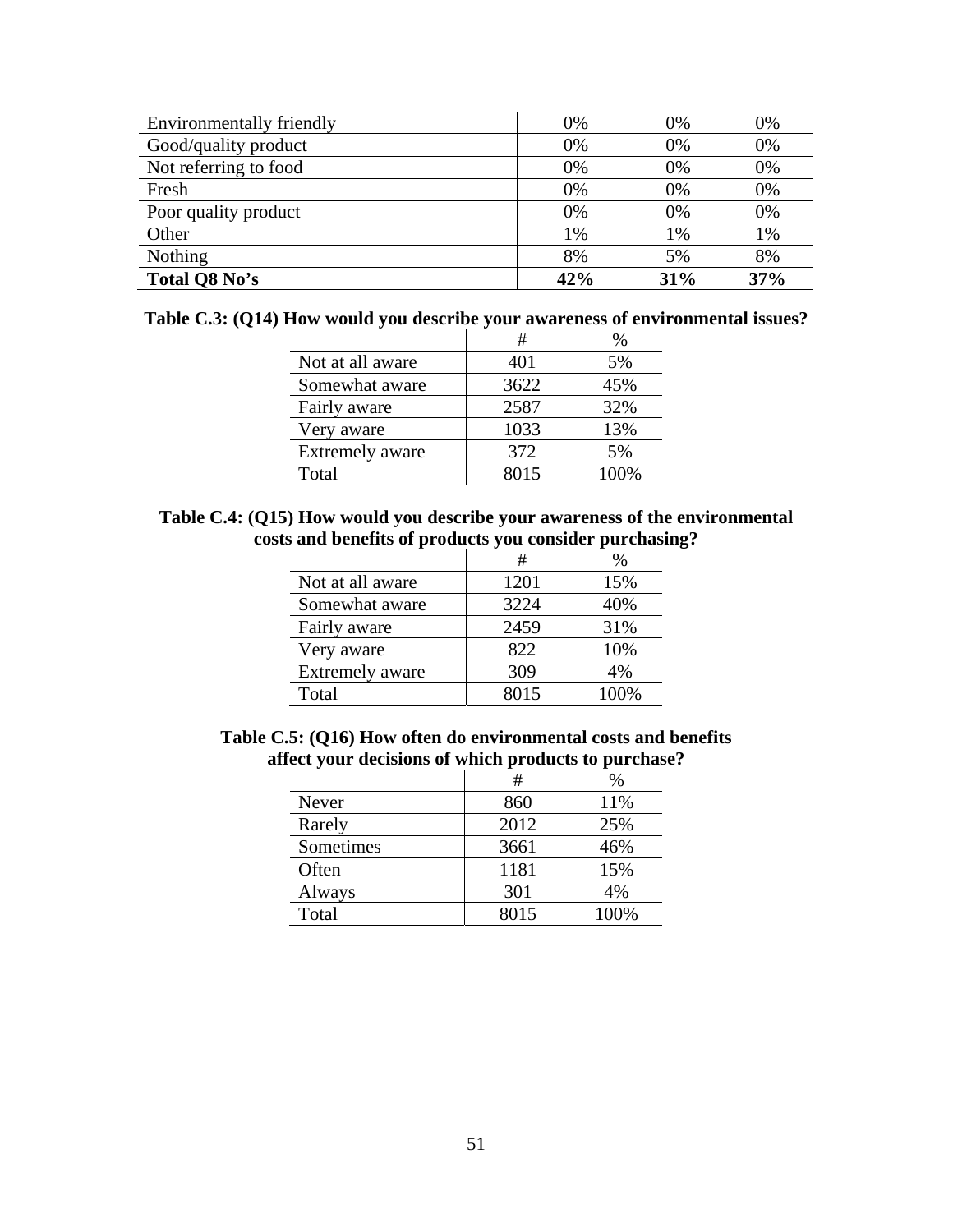

# **APPENDIX D: Q10.1 RESULTS FOR INDIVIDUAL PRODUCTS**